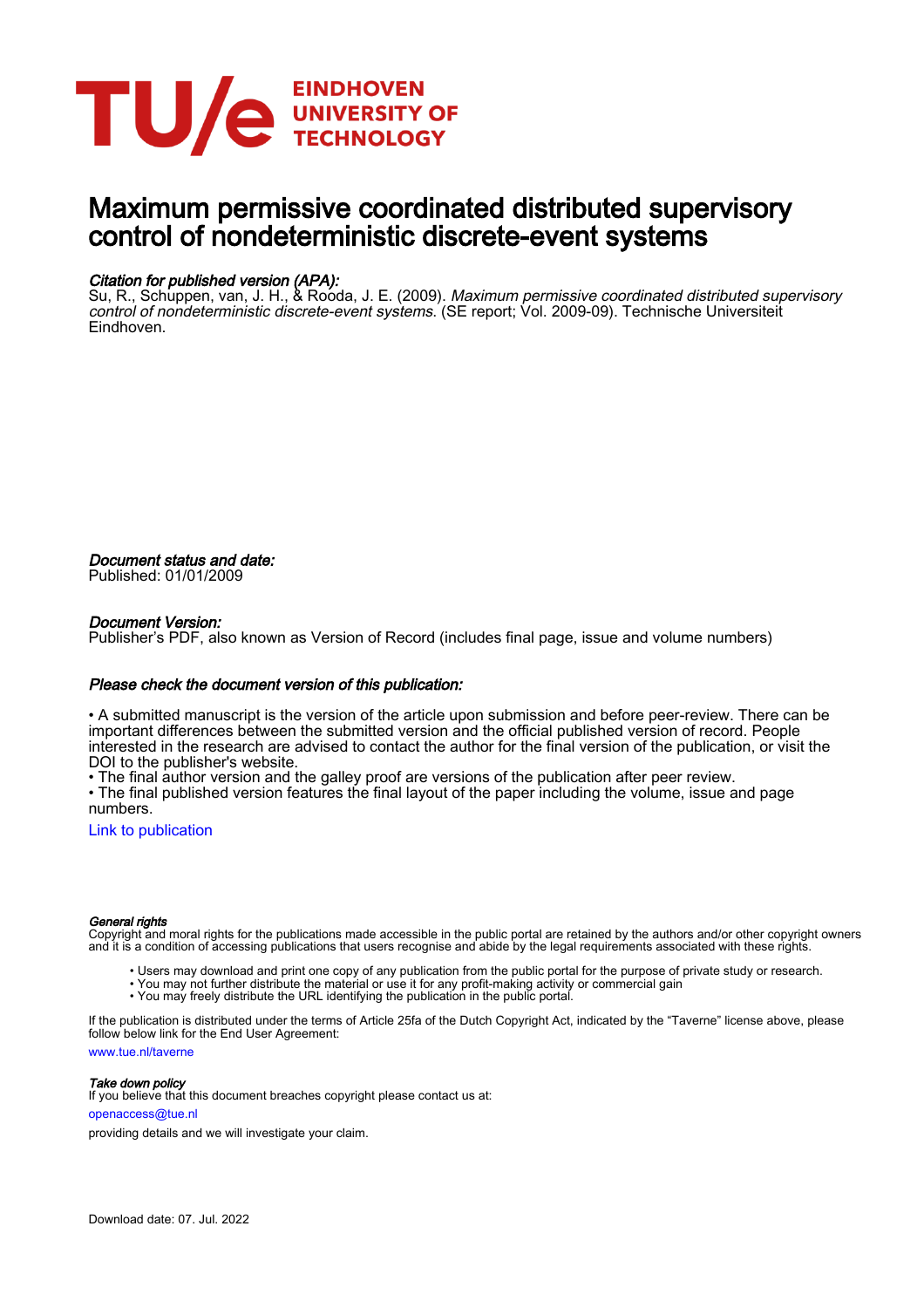Systems Engineering Group Department of Mechanical Engineering Eindhoven University of Technology PO Box 513 5600 MB Eindhoven The Netherlands http://se.wtb.tue.nl/

SE Report: Nr. 2009-09

Maximum Permissive Coordinated Distributed Supervisory Control of Nondeterministic Discrete-Event Systems

Rong Su, Jan H. van Schuppen and Jacobus E. Rooda

ISSN: 1872-1567

SE Report: Nr. 2009-09 Eindhoven, November 2009 SE Reports are available via http://se.wtb.tue.nl/sereports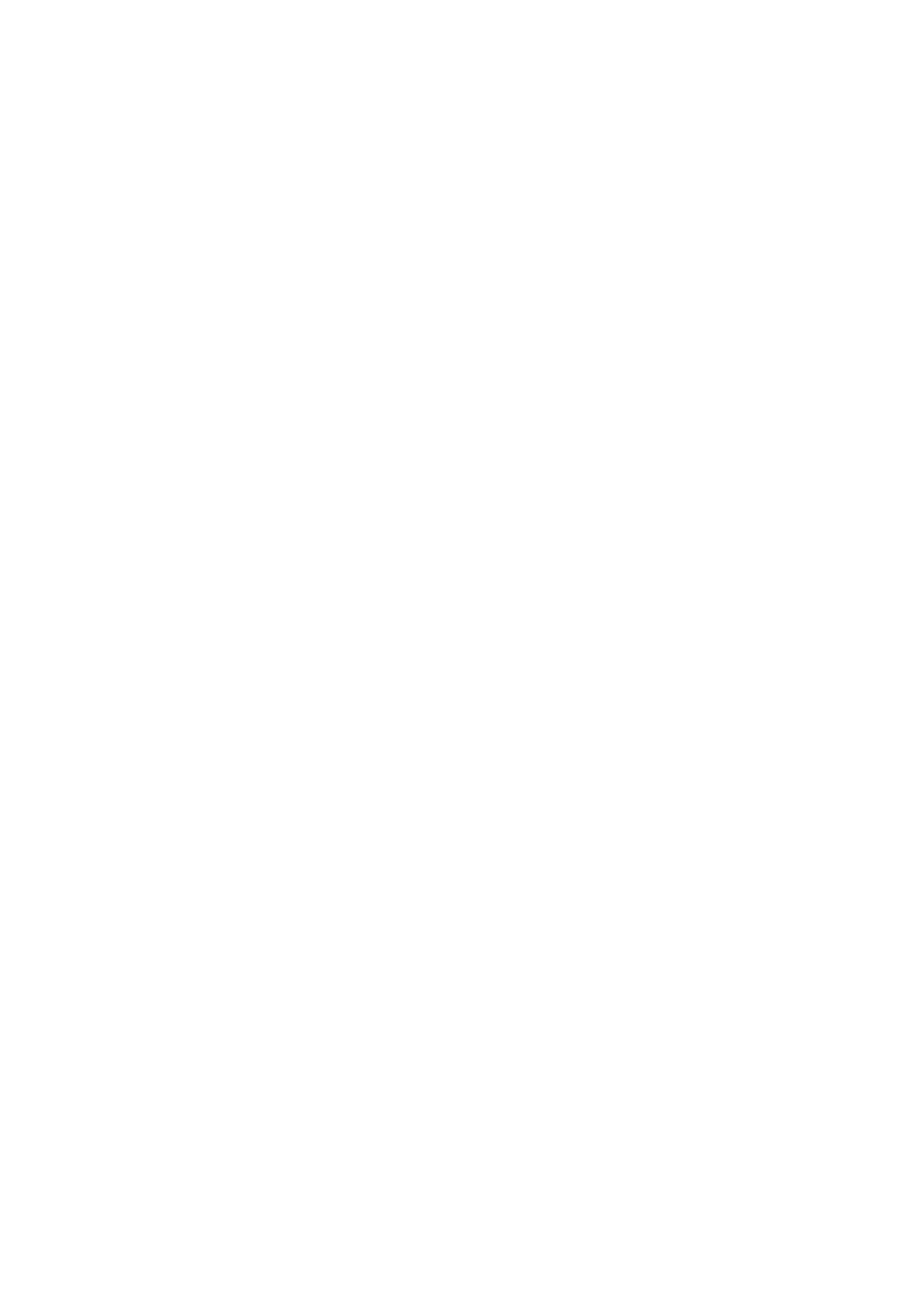#### Abstract

In supervisor synthesis achieving nonblockingness is a major computational challenge when a target system consists of a large number of local components. To overcome this difficulty we propose an approach to synthesize a coordinated distributed supervisor, where the plant is modeled by a collection of nondeterministic finite-state automata and the requirement is modeled by a collection of deterministic finite-state automata. The synthesis is based on a previously developed automaton abstraction technique. We provide a sufficient condition, which guarantees the maximum permissiveness of the synthesized coordinated distributed supervisor. In addition, we show that the problem of finding a coordinator with the minimum number of states is NP-hard.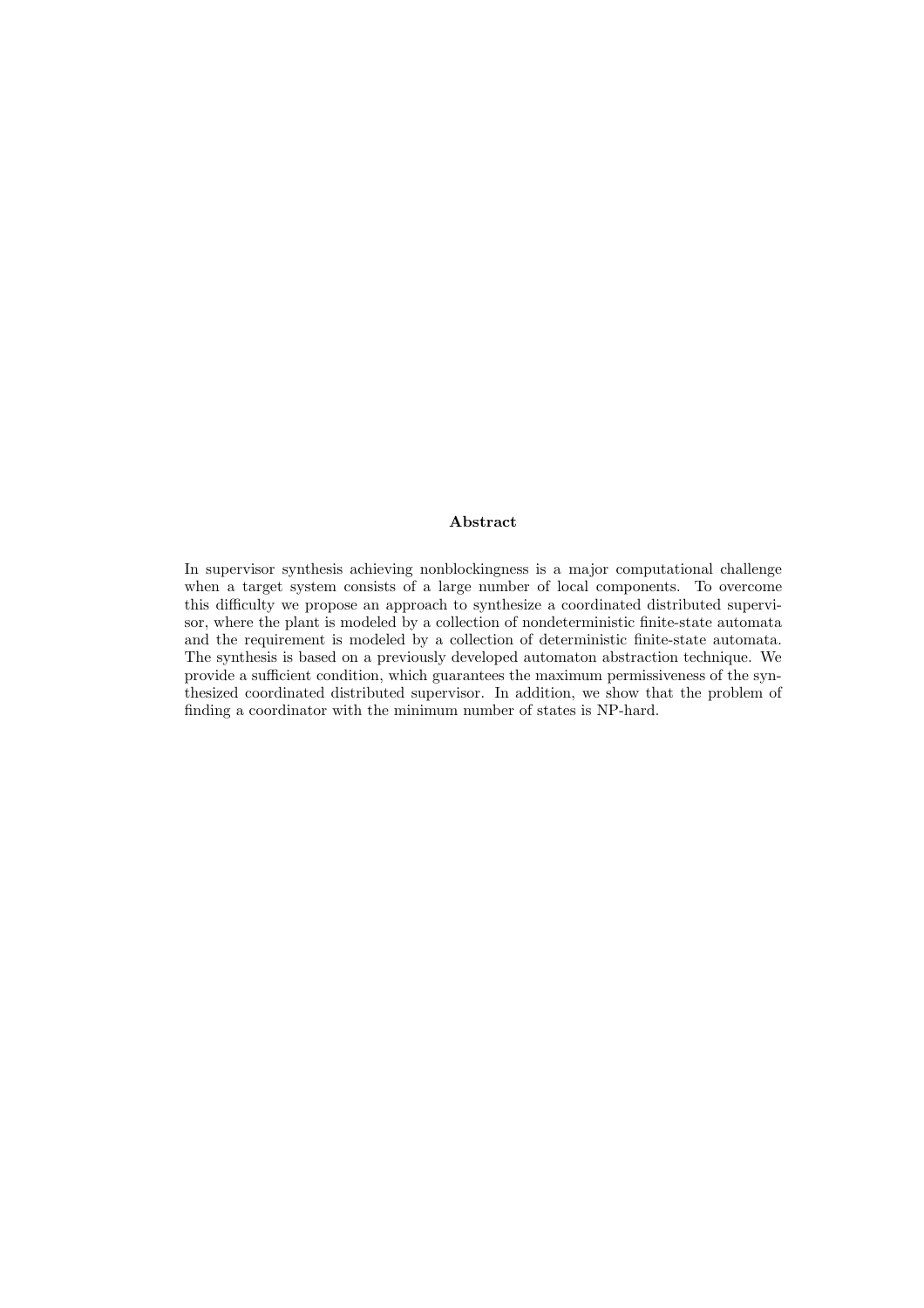### 1 Introduction

In the Ramadge/Wonham supervisory control paradigm [1] [2] one of the main challenges of supervisor synthesis is to achieve nonblockingness when a target system has a large number of states, often resulted from synchronous product of many relatively small local components. To overcome this difficulty, many approaches have been proposed recently, e.g. state-feedback control based on state-tree structures [5], hierarchical interface-based control [4] and modular/distributed control [26] [24] [14] [22] [25] [23] [6] [8] [18] [16] [15] [17].

The modular/distributed approaches with decomposable requirements are particular interesting for two reasons: potentially low synthesis complexity and high implementation flexibility. The low complexity is achieved through local synthesis, and implementation flexibility refers that, a structural change of the target system may result in only a small number of relevant local controllers to be updated. In this paper we propose an approach to synthesize a coordinated distributed supervisor. We adopt the basic setting of distributed supervisory control described in [11], where the plant is modeled by a collection of nondeterministic finite-state automata and the requirement is modeled by a collection of deterministic finite-state automata. The synthesis goal is to compute a collection of deterministic local nonblocking state-normal supervisors such that the global requirement satisfaction and nonblockingness can be achieved. We make three contributions in this paper. First, we present an approach to synthesize a coordinated distributed supervisor. Second, we show that the problem of computing a coordinator with the minimum number of states is NP-hard. Finally, we provide a sufficient condition, which guarantees the maximum permissiveness of the synthesized coordinated distributed supervisor. To illustrate the effectiveness of the proposed approach we apply it to a realistic problem.

The synthesis approach utilizes an automaton abstraction technique proposed in [10], which is different from the language-based abstraction technique presented in, e.g. [6] [18] [7] [16], and different from other automaton-based abstraction techniques provided in, e.g. [8] [19] [13] [15] [17]. In short, the proposed abstraction technique may potentially result in smaller abstracted models than those obtained by using the above mentioned language or automaton-based techniques. More detailed explanations about the comparison of abstraction techniques can be found in [10]. Since this paper is about distributed synthesis, its focus is completely different from that of [10] and [13], which are about centralized synthesis. Although the setting of distributed supervisory control of this paper is the same as that of [11], the latter aims to compute a distributed supervisor by using an aggregative approach. As a contrast, this paper is about computing a coordinated distributed supervisor. In a certain sense, the aggregative approach is a special instance of the approach proposed in this paper, where each coordinator is treated as a local supervisor. This paper also presents several results about distributed supervisor synthesis that have not been mentioned in [11] and all other aforementioned papers about modular/distributed synthesis. More explicitly, we first show the NP-hardness of computing a coordinator with the smallest state set, then provide a sufficient condition to guarantee the maximum permissiveness of the synthesized distributed supervisor (including the one obtained by using the aggregative approach) when partial observation and nondeterminism may be present in the plant model. Although in [26] [24] [14] [22] [25] [6] [16] some sufficient conditions for maximum permissiveness are also presented, they aim at a deterministic system with full observation. Furthermore, the concept of model abstraction is not used in them except for [6] and [16]. In [6] the authors assume that the plant is a shuffle system, in which the alphabets of subsystems are disjoint. They provide a sufficient condition to guarantee the maximum permissiveness of a modular supervisor computed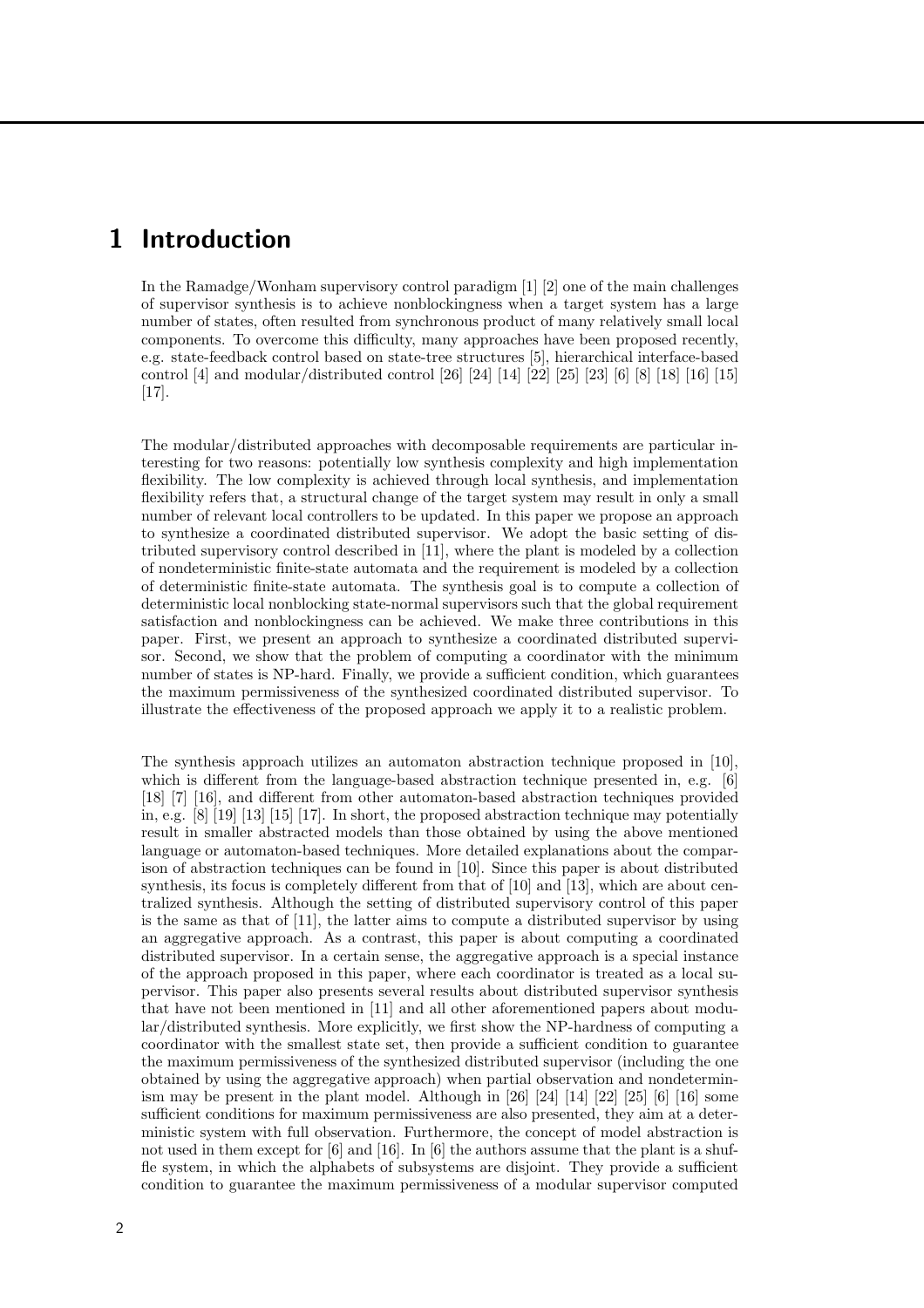based on an abstracted plant model. In [16] the authors consider a general plant model, which need not be a shuffle system. To achieve the maximum permissiveness, the authors adopt the concept of mutual controllability defined in [14]. In this paper we also assume that the plant is not a shuffle system, and it is modeled by nondeterministic finite-state automata. In addition, the partial observation may be present. We extend the concepts of local control consistency defined in [16] and the mutual controllability defined in [14] so that they are applicable to a nondeterministic system. It turns out that the results of [16] and [14] about maximum permissiveness become special cases of the general results obtained in this paper.

This paper is organized as follows. In Section II we review relevant concepts, automaton operations and the general setting of distributed supervisory control described in [11]. Then in Section III we first present a synthesis approach which computes a coordinated distributed supervisor based on abstractions of nondeterministic automata, then show that the problem of finding a coordinator with the minimum number of states is NPhard, and finally provide a sufficient condition to guarantee the maximum permissiveness of the synthesized coordinated distributed supervisor. A realistic example is provided in Section IV and conclusions are stated in Section V.

## 2 Necessary concepts and results of distributed supervisor synthesis

In this section we review basic concepts and results of distributed supervisor synthesis described in [10] [11], which will be used in the synthesis of coordinated distributed supervisors discussed in the next section. Because these concepts and results have been discussed in the literature, we will only provide simple explanations when we feel is necessary. More details can be found in [10] [11].

#### 2.1 Concepts of languages, nondeterministic finite-state automata and automaton abstraction

Let  $\Sigma$  be a finite alphabet, and  $\Sigma^*$  denote the Kleene closure of  $\Sigma$ , i.e. the collection of all finite sequences of events taken from  $\Sigma$ . Given two strings  $s, t \in \Sigma^*$ , s is called a prefix substring of t, written as  $s \leq t$ , if there exists  $s' \in \Sigma^*$  such that  $ss' = t$ , where ss' denotes the concatenation of s and s'. We use  $\epsilon$  to denote the empty string of  $\Sigma^*$ such that for any string  $s \in \Sigma^*$ ,  $\epsilon s = s \epsilon = s$ . A subset  $L \subseteq \Sigma^*$  is called a *language*.  $\overline{L} = \{s \in \Sigma^* | (\exists t \in L) s \le t\} \subseteq \Sigma^*$  is called the prefix closure of L. L is called prefix *closed* if  $L = \overline{L}$ . Given two languages  $L, L' \subseteq \Sigma^*, LL' := \{ss' \in \Sigma^* | s \in L \wedge s' \in L'\}.$ 

Let  $\Sigma' \subseteq \Sigma$ . A mapping  $P : \Sigma^* \to \Sigma'^*$  is called the *natural projection* with respect to  $(\Sigma, \Sigma'),$  if

- 1.  $P(\epsilon) = \epsilon$ 2.  $(\forall \sigma \in \Sigma) P(\sigma) := \begin{cases} \sigma & \text{if } \sigma \in \Sigma' \\ \sigma & \text{otherwise} \end{cases}$  $\epsilon$  otherwise
- 3.  $(\forall s\sigma \in \Sigma^*) P(s\sigma) = P(s)P(\sigma)$
- 3 Necessary concepts and results of distributed supervisor synthesis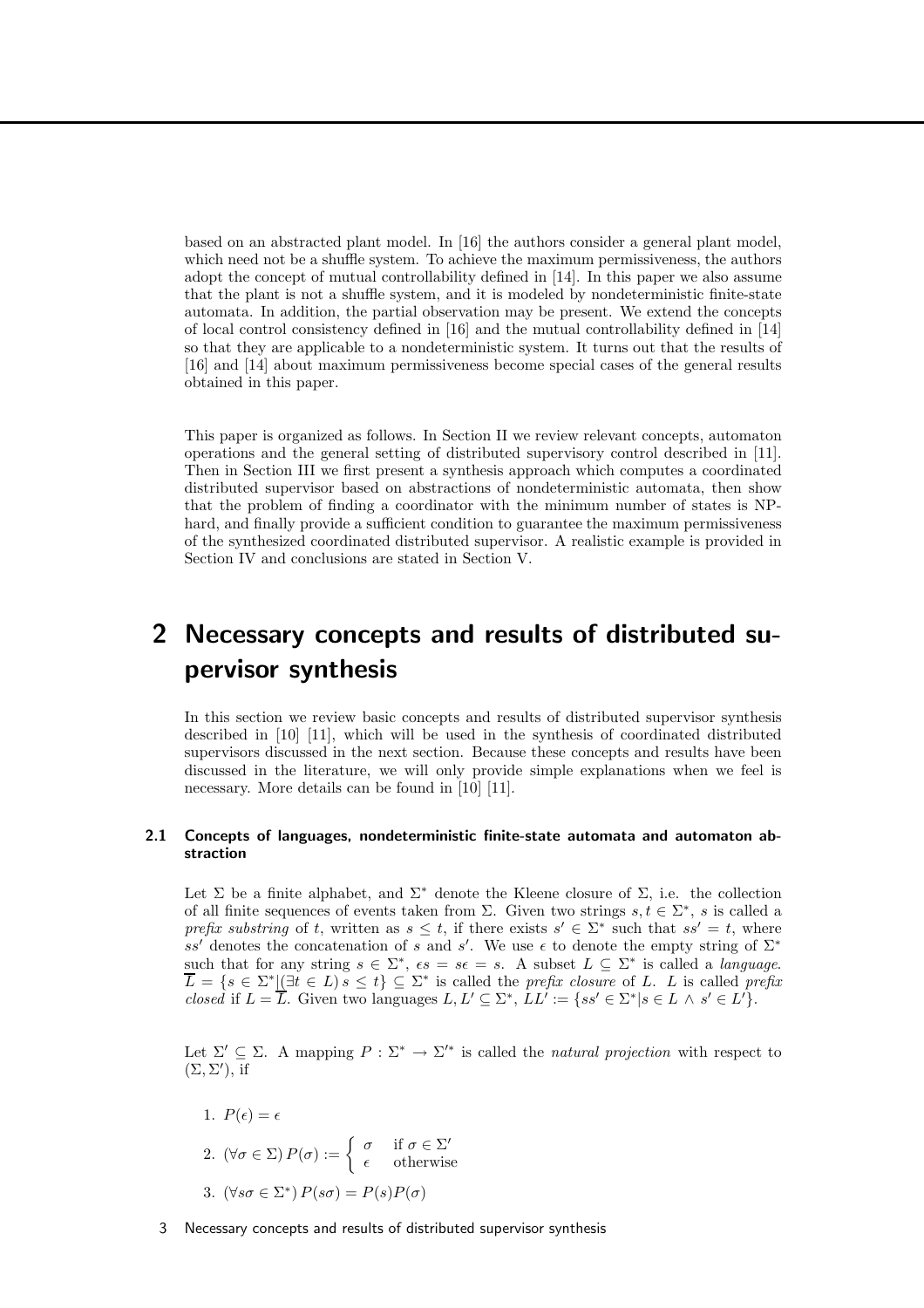Given a language  $L \subseteq \Sigma^*, P(L) := \{P(s) \in \Sigma'^* | s \in L\}.$  The inverse image mapping of P is

$$
P^{-1}: 2^{\Sigma'^*} \to 2^{\Sigma^*} : L \mapsto P^{-1}(L) := \{ s \in \Sigma^* | P(s) \in L \}
$$

Given  $L_1 \subseteq \Sigma_1^*$  and  $L_2 \subseteq \Sigma_2^*$ , the *synchronous product* of  $L_1$  and  $L_2$  is defined as:

$$
L_1||L_2 := P_1^{-1}(L_1) \cap P_2^{-1}(L_2) = \{ s \in (\Sigma_1 \cup \Sigma_2)^* | P_1(s) \in L_1 \land P_2(s) \in L_2 \}
$$

where  $P_1: (\Sigma_1 \cup \Sigma_2)^* \to \Sigma_1^*$  and  $P_2: (\Sigma_1 \cup \Sigma_2)^* \to \Sigma_2^*$  are natural projections. Clearly,  $||$ is commutative and associative. Next, we introduce automaton product and abstraction.

A nondeterministic finite-state automaton is a 5-tuple  $G = (X, \Sigma, \xi, x_0, X_m)$ , where X stands for the state set,  $\Sigma$  for the alphabet,  $\xi: X \times \Sigma \to 2^X$  for the nondeterministic transition function,  $x_0$  for the initial state and  $X_m$  for the marker state set. As usual [9], we extend the domain of  $\xi$  from  $X \times \Sigma$  to  $X \times \Sigma^*$ . If for any  $x \in X$  and  $\sigma \in \Sigma$ ,  $\xi(x, \sigma)$ contains no more than one element, then  $G$  is called *deterministic*. Let

$$
B(G) := \{ s \in \Sigma^* | (\exists x \in \xi(x_0, s))(\forall s' \in \Sigma^*) \xi(x, s') \cap X_m = \varnothing \}
$$

Any string  $s \in B(G)$  can lead to a state x, from which no marker state is reachable, i.e. for any  $s' \in \Sigma^*, \ \xi(x, s') \cap X_m = \varnothing$ . Such a state x is called a *blocking state* of G, and we call  $B(G)$  the blocking set. A state that is not a blocking state is called a nonblocking state. We say G is nonblocking if  $B(G) = \emptyset$ . For each  $x \in X$ , we define another set

$$
N_G(x) := \{ s \in \Sigma^* | \xi(x, s) \cap X_m \neq \varnothing \}
$$

and call  $N_G(x_0)$  the nonblocking set of G, which is simply the set of all strings recognized by G. For the notation simplicity, we use  $N(G)$  to denote  $N_G(x_0)$ . It is possible that  $B(G) \cap \overline{N(G)} \neq \emptyset$ , due to nondeterminism. Let  $\phi(\Sigma)$  be the collection of all finite-state automata over  $\Sigma$ . Given a language  $K \subseteq \Sigma^*$ , we say  $G \in \phi(\Sigma)$  is a recognizer of L, if G is deterministic, nonblocking and  $N(G) = K$ .

Given two nondeterministic automata  $G_i = (X_i, \Sigma_i, \xi_i, x_{0,i}, X_{m,i}) \in \phi(\Sigma_i)$   $(i = 1, 2)$ , the product of  $G_1$  and  $G_2$ , written as  $G_1 \times G_2$ , is an automaton in  $\phi(\Sigma_1 \cup \Sigma_2)$  such that

$$
G_1 \times G_2 = (X_1 \times X_2, \Sigma_1 \cup \Sigma_2, \xi_1 \times \xi_2, (x_{0,1}, x_{0,2}), X_{m,1} \times X_{m,2})
$$

where  $\xi_1 \times \xi_2 : X_1 \times X_2 \times (\Sigma_1 \cup \Sigma_2) \to 2^{X_1 \times X_2}$  is defined as follows,

$$
(\xi_1 \times \xi_2)((x_1, x_2), \sigma) := \begin{cases} \xi_1(x_1, \sigma) \times \{x_2\} & \text{if } \sigma \in \Sigma_1 - \Sigma_2 \\ \{x_1\} \times \xi_2(x_2, \sigma) & \text{if } \sigma \in \Sigma_2 - \Sigma_1 \\ \xi_1(x_1, \sigma) \times \xi_2(x_2, \sigma) & \text{if } \sigma \in \Sigma_1 \cap \Sigma_2 \end{cases}
$$

As usual,  $\xi_1 \times \xi_2$  is extended to  $X_1 \times X_2 \times (\Sigma_1 \cup \Sigma_2)^* \to 2^{X_1 \times X_2}$ . By a slight abuse of notations, from now on we use  $G_1 \times G_2$  to denote its *reachable* part. Next, we introduce automaton abstraction.

**Definition 2.1.** [10] Given  $G = (X, \Sigma, \xi, x_0, X_m)$ , let  $\Sigma' \subseteq \Sigma$  and  $P : \Sigma^* \to \Sigma'^*$  be the natural projection. A marking weak bisimulation relation on X with respect to  $\Sigma'$  is an equivalence relation  $R \subseteq X \times X$  such that,  $R \subseteq \{(x, x') \in X \times X | x \in X_m \iff x' \in X_m\}$ and

$$
(\forall (x, x') \in R)(\forall s \in \Sigma^*)(\forall y \in \xi(x, s))(\exists s' \in \Sigma^*) P(s) = P(s') \land (\exists y' \in \xi(x', s')) (y, y') \in R
$$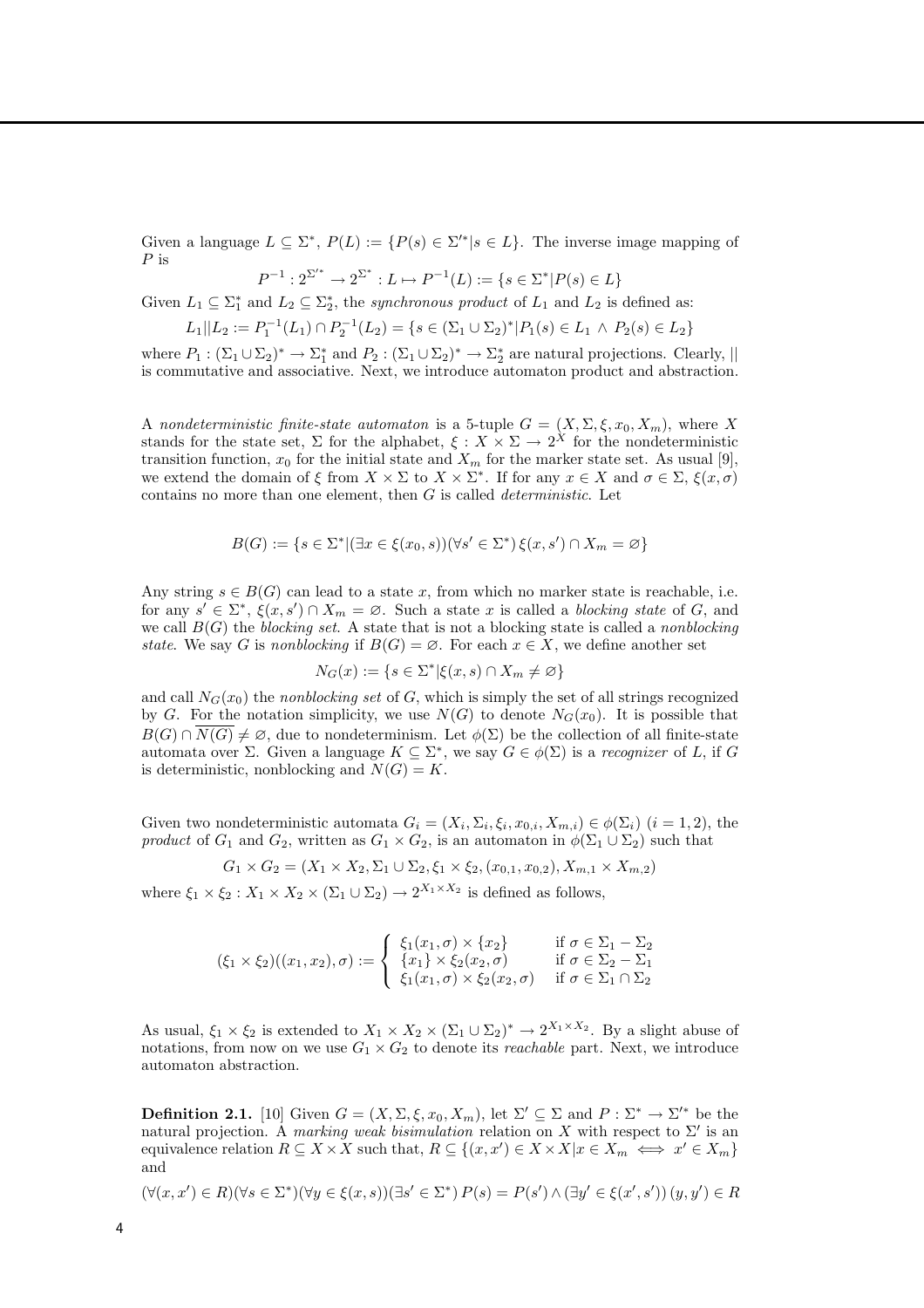The largest marking weak bisimulation relation on X with respect to  $\Sigma'$  is called marking weak bisimilarity on X with respect to  $\Sigma'$ , written as  $\approx_{\Sigma'}$  $G \cdot \square$ 

**Definition 2.2.** [10] Given  $G = (X, \Sigma, \xi, x_0, X_m)$ , let  $\Sigma' \subseteq \Sigma$ . The *automaton abstraction* of G with respect to the marking weak bisimulation  $\approx_{\Sigma'}$  is an automaton  $G/\approx_{\Sigma'}:=$  $(Z, \Sigma', \delta, z_0, Z_m)$  where

- 1.  $Z := X / \approx_{\Sigma'} := \{ \langle x \rangle := \{ x' \in X | (x, x') \in \approx_{\Sigma'} \} | x \in X \}$
- 2.  $z_0 :=$
- 3.  $Z_m := \{z \in Z | z \cap X_m \neq \emptyset\}$

4. 
$$
\delta : Z \times \Sigma' \to 2^Z
$$
, where for any  $(z, \sigma) \in Z \times \Sigma'$ ,  
\n
$$
\delta(z, \sigma) := \{ z' \in Z | (\exists x \in z) (\exists u, u' \in (\Sigma - \Sigma')^*) \xi(x, u\sigma u') \cap z' \neq \varnothing \}
$$

 $\Box$ 

**Definition 2.3.** [10] Given  $G_i = (X_i, \Sigma_i, \xi_i, x_{i,0}, X_{i,m})$   $(i = 1, 2)$ , we say  $G_1$  is nonblocking preserving with respect to  $G_2$ , denoted as  $G_1 \subseteq G_2$ , if  $(1)$   $B(G_1) \subseteq B(G_2)$ ,  $(2)$  $N(G_1) = N(G_2)$ , and (3)  $(\forall s \in N(G_1))(\forall x_1 \in \xi_1(x_{1,0}, s))(\exists x_2 \in \xi_2(x_{2,0}, s)) N_{G_2}(x_2) \subseteq$  $N_{G_1}(x_1) \wedge [x_1 \in X_{1,m} \iff x_2 \in X_{2,m}]$ . We say  $G_1$  is nonblocking equivalent to  $G_2$ , denoted as  $G_1 \cong G_2$ , if  $G_1 \sqsubseteq G_2$  and  $G_2 \sqsubseteq G_1$ .

To use the proposed automaton abstraction properly, we need to introduce the concept of standardized automata, which is defined as follows. We bring in a new event symbol  $\tau$ , which does not belong to any alphabet, and is always treated as uncontrollable and unobservable. We call an automaton  $G^{\tau} = (X, \Sigma \cup \{\tau\}, \xi, x_0, X_m)$  standardized if

- 1.  $x_0 \notin X_m \land (\forall x \in X) \, [\xi(x, \tau) \neq \emptyset \iff x = x_0]$
- 2.  $(\forall \sigma \in \Sigma) \xi(x_0, \sigma) = \varnothing$
- 3.  $(\forall x \in X)(\forall \sigma \in \Sigma \cup \{\tau\}) x_0 \notin \xi(x, \sigma)$

A standardized automaton is nothing but an automaton, in which  $x_0$  is not marked,  $\tau$ is only defined at  $x_0$ , which only has outgoing  $\tau$  transitions and no incoming transition. For notation simplicity, from now on we use  $\Sigma^{\tau}$  to denote  $\Sigma \cup {\tau}$ , where  $\tau \notin \Sigma$ , and use  $\phi(\Sigma^{\tau})$  to denote the collection of all standardized automata whose alphabets are  $\Sigma^{\tau}$ . We can check that, abstraction of a standardized automaton is still standardized and the product of two standardized automata is also standardized.

**Proposition 2.4.** [10] Given  $G_1, G_2 \in \phi(\Sigma^{\tau}), G_3 \in \phi(\Sigma^{\tau})$ , if  $G_1 \sqsubseteq G_2$  then  $G_1 \times G_3 \sqsubseteq$  $G_2 \times G_3$ .

**Proposition 2.5.** [10] Given  $\Sigma_1^{\tau}$  and  $\Sigma_2^{\tau}$ , let  $G_1 \in \phi(\Sigma_1^{\tau})$ ,  $G_2 \in \phi(\Sigma_2^{\tau})$  and  $\Sigma' \subseteq \Sigma_1 \cup \Sigma_2$ . If  $\Sigma_1 \cap \Sigma_2 \subseteq \Sigma'$ , then  $(G_1 \times G_2) / \approx_{\Sigma'} \sqsubseteq (G_1 / \approx_{(\Sigma_1 \cap \Sigma')^{\tau}}) \times (G_2 / \approx_{(\Sigma_2 \cap \Sigma')^{\tau}})$ .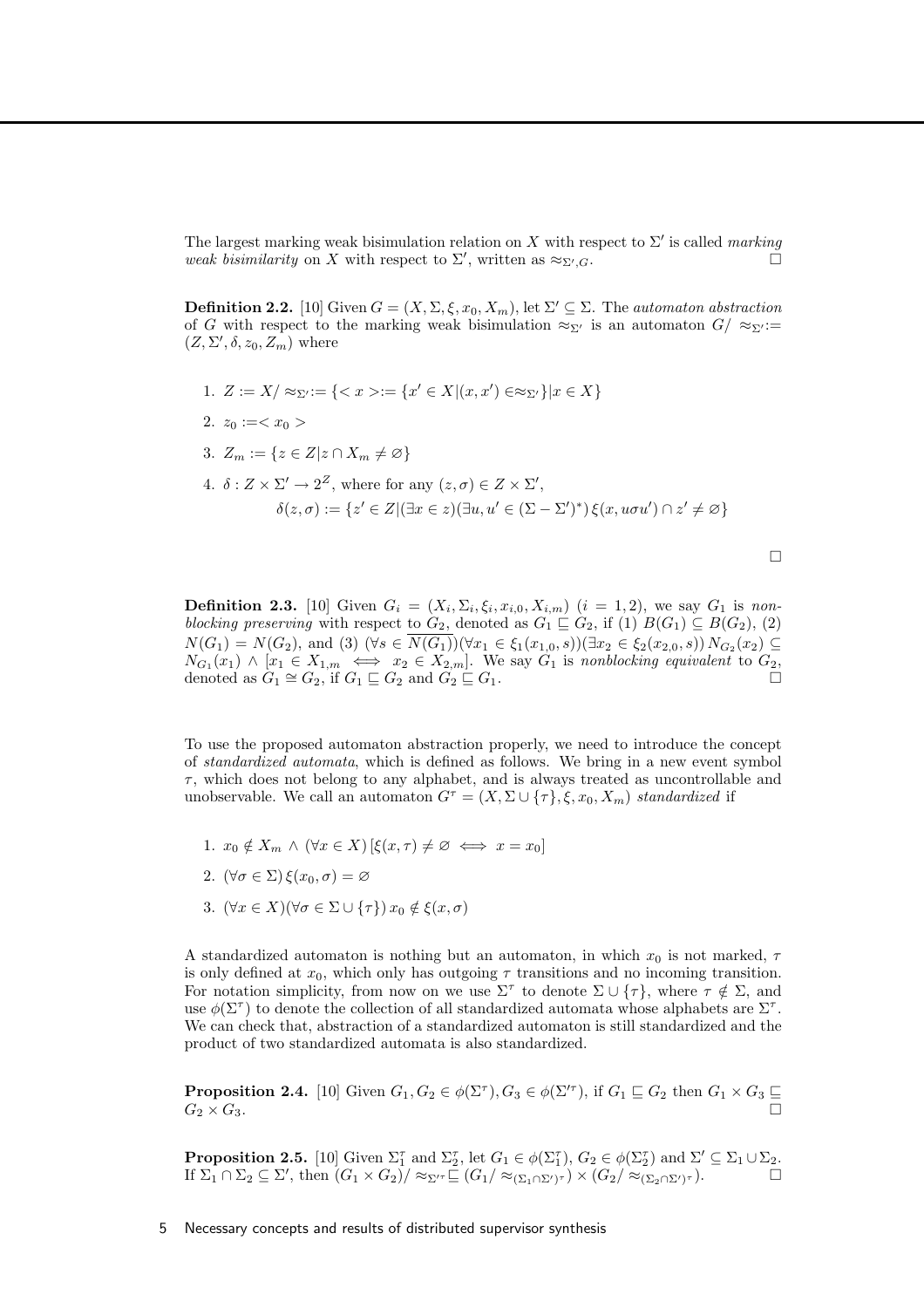In control engineering examples G usually consists of a large number of small automata, namely  $G = G_1 \times \cdots \times G_n$  for some very large number  $n \in \mathbb{N}$ , where  $G_i \in \phi(\Sigma_i^{\tau})$  for each  $i = 1, 2, \dots, n$ . How to compute  $G / \approx_{\Sigma'}$  imposes a great computational difficulty. To overcome it, we propose the following algorithm. Let  $I = \{1, \dots, n\}$  for some  $n \in \mathbb{N}$ . For any  $J \subseteq I$ , let  $\Sigma_J^{\tau} := \cup_{j \in J} \Sigma_j^{\tau}$ .

#### Sequential Abstraction over Product: (SAP)

(1) Inputs: a collection  $\{G_i \in \phi(\Sigma_i^{\tau}) | i \in I\}$  and an alphabet  $\Sigma' \subseteq \bigcup_{i \in I} \Sigma_i^{\tau}$  with  $\tau \in \Sigma'$ . (2) For  $k = 1, 2, \dots, n$ , we perform the following computation.

- Set  $J_k := \{1, 2, \cdots, k\}, T_k := \Sigma_{J_k}^{\tau} \cap (\Sigma_{I-J_k}^{\tau} \cup \Sigma')$ .
- If  $k = 1$  then  $W_1 := G_1 / \approx_{T_1}$
- If  $k > 1$  then  $W_k := (W_{k-1} \times G_k) / \approx_{T_k}$

(3) Output of SAP:  $W_n$ 

**Proposition 2.6.** [12] Suppose  $W_n$  is computed by SAP. Then  $(\times_{i \in I} G_i)/\approx_{\Sigma'} \subseteq W_n$ .  $\Box$ 

SAP allows us to obtain an abstraction of  $G = \times_{i \in I} G_i$  in a sequential way. Thus, we can avoid computing  $G$  explicitly, which may be prohibitively large for systems of industrial size. Next, we discuss how to perform distributed supervisor synthesis.

#### 2.2 Concepts and results of distributed supervisor synthesis

In this subsection we briefly review concepts and some results of distributed supervisor synthesis described in [10] and [11]. We first provide concepts of state controllability, state observability, state normality, and nonblocking supervisor, which are introduced in [10]. Then we present a distributed supervisor synthesis problem. Finally, we provide some results about distributed supervisor synthesis, whose proofs are given in [11].

Given  $G = (X, \Sigma, \xi, x_0, X_m)$ , for each  $x \in X$  let

$$
E_G: X \to 2^{\Sigma}: x \mapsto E_G(x) := \{ \sigma \in \Sigma | \xi(x, \sigma) \neq \varnothing \}
$$

Thus,  $E_G(x)$  is simply the set of all events allowable at x in G. We now bring in the concept of state controllability. Let  $\Sigma = \Sigma_c \cup \Sigma_{uc}$ , where the disjoint subsets  $\Sigma_c$  and  $\Sigma_{uc}$ denote respectively the set of controllable events and the set of uncontrollable events. From now on, whenever  $\tau$  appears in an alphabet, it is treated as an uncontrollable event. Let  $L(G) := \{ s \in \Sigma^* | \xi(x_0, s) \neq \varnothing \}.$ 

**Definition 2.7.** [10] Let  $G = (X, \Sigma, \xi, x_0, X_m)$ ,  $\Sigma' \subseteq \Sigma$ , and  $A = (Y, \Sigma', \eta, y_0, Y_m) \in$  $\phi(\Sigma')$  and  $P: \Sigma^* \to \Sigma'^*$  be the natural projection. A is state-controllable with respect to G and  $\Sigma_{uc}$  if

$$
(\forall s \in L(G \times A))(\forall x \in \xi(x_0, s))(\forall y \in \eta(y_0, P(s))) E_G(x) \cap \Sigma_{uc} \cap \Sigma' \subseteq E_A(y)
$$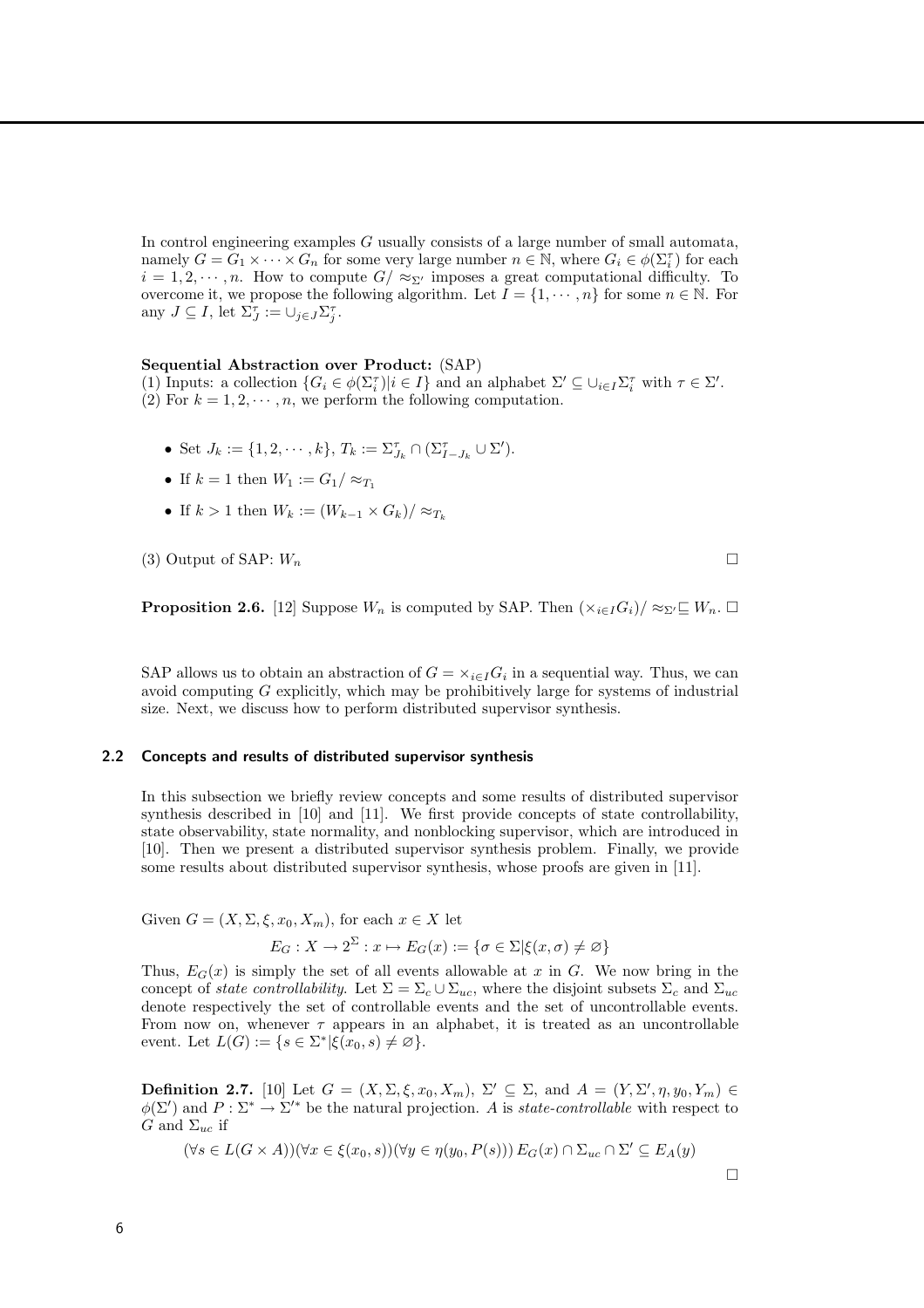We now introduce the concept of *state observability*. Let  $\Sigma = \Sigma_o \cup \Sigma_{uo}$ , where the disjoint subsets  $\Sigma_o$  and  $\Sigma_{uo}$  denote respectively the set of observable events and the set of unobservable events. Whenever  $\tau$  appears in an alphabet, it is treated as an unobservable event. Let  $P_o: \Sigma^* \to \Sigma_o^*$  be the natural projection.

**Definition 2.8.** [10] Let  $G = (X, \Sigma, \xi, x_0, X_m) \in \phi(\Sigma), \Sigma' \subseteq \Sigma$ , and  $A = (Y, \Sigma', \eta, y_0, Y_m) \in$  $\phi(\Sigma')$ . A is state-observable with respect to G and  $P_o$  if for any  $s, s' \in L(G \times A)$  with  $P_o(s) = P_o(s')$ , we have

$$
(\forall (x,y)\in\xi\times\eta((x_0,y_0),s))(\forall (x',y')\in\xi\times\eta((x_0,y_0),s'))\,E_{G\times A}(x,y)\cap E_G(x')\cap\Sigma'\subseteq E_A(y')\cap\Sigma'
$$

Notice that, if  $\Sigma_o = \Sigma$ , namely every event is observable, A may still not be stateobservable, owing to nondeterminism. In many applications we are interested in an even stronger observability property called state normality which is defined as follows.

**Definition 2.9.** [10] Let  $G = (X, \Sigma, \xi, x_0, X_m) \in \phi(\Sigma), \Sigma' \subseteq \Sigma$ , and  $A = (Y, \Sigma', \eta, y_0, Y_m) \in$  $\phi(\Sigma')$  and  $P : \Sigma^* \to \Sigma'^*$  be the natural projection. A is state-normal with respect to G and  $P_o$  if for any  $s \in L(G \times A)$  and  $s' \in P_o^{-1}(P_o(s)) \cap L(G \times A)$ , we have  $(\forall (x,y) \in \xi \times \eta((x_0,y_0),s'))(\forall s'' \in \Sigma^*) P_o(s's'') = P_o(s) \wedge \xi(x,s'') \neq \varnothing \Rightarrow \eta(y,P(s'')) \neq \varnothing$  $\Box$ 

We can check that state normality implies state observability. But the inverse statement is not true. We now introduce the concept of supervisor.

**Definition 2.10.** [10] Given  $G \in \phi(\Sigma)$  and  $H \in \phi(\Delta)$  with  $\Delta \subseteq \Sigma' \subseteq \Sigma$ , an automaton  $S \in \phi(\Sigma')$  is a nonblocking supervisor of G under H, if S is deterministic and the following conditions hold:

- 1.  $N(G \times S) \subseteq N(G \times H)$
- 2.  $B(G \times S) = \emptyset$
- 3. S is state-controllable with respect to G and  $\Sigma_{uc}$
- 4. S is state-observable with respect to G and  $P_o$

By the first condition of Def. 2.10, the closed-loop system  $G \times S$  complies with the specification  $H$  in terms of language inclusion. Later we will use the term 'nonblocking state-normal supervisor' (NSN), when we want to emphasize that  $S$  is state-normal with respect to G and  $P<sub>o</sub>$ . From Prop. 4 in [10] we get that

$$
CN(G, H) := \{ S \in \phi(\Sigma) | S \text{ is a NSN supervisor of } G \text{ under } H \wedge L(S) \subseteq L(G) \}
$$

contains an element  $\hat{S}$  such that for all  $S \in \mathcal{CN}(G,H)$ , we have  $N(S) \subseteq N(\hat{S})$ . We call  $\hat{S}$  the supremal nonblocking state-normal supervisor of G under H. In practice it is of our primary interest to compute such a supremal nonblocking state-normal supervisor. A computational procedure for such a supervisor is provided in [11]. We now present the concept of distributed systems.

#### 7 Necessary concepts and results of distributed supervisor synthesis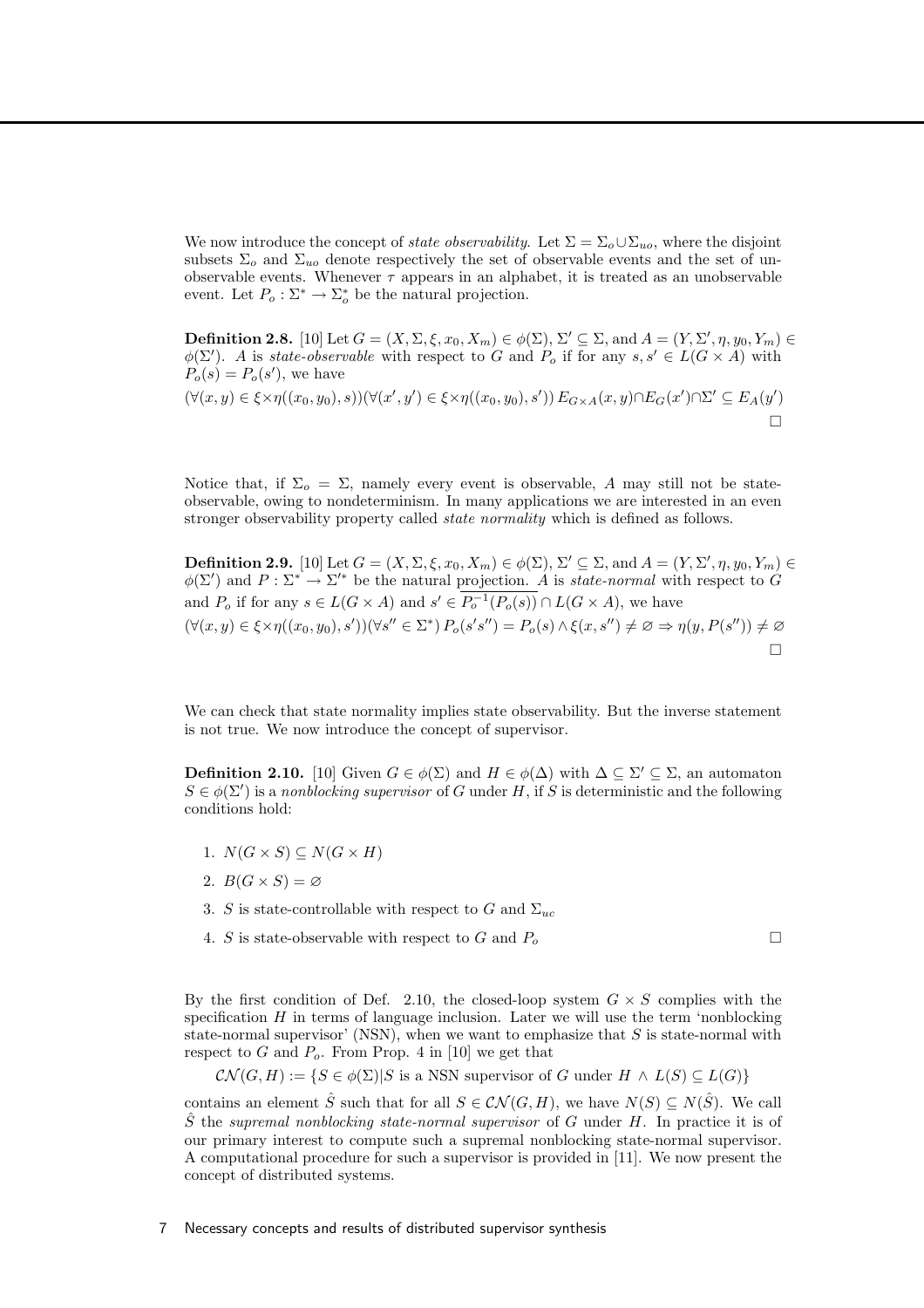**Definition 2.11.** [11] A *distributed system* with respect to given alphabets  $\{\Sigma_i^{\tau} | i \in I\}$  is a finite collection of nondeterministic finite-state automata  $\mathcal{G}:=\{G_i=(X_i,\Sigma_i^{\tau},\dot{\xi}_i,x_{i,0},X_{i,m})\in$ i φ(Σ<sup>τ</sup> i )|i ∈ I}. Each G<sup>i</sup> (i ∈ I) is called the i th component of G, and Σ<sup>τ</sup> <sup>i</sup> = Σi,c ∪ Σ τ i,uc =  $\Sigma_{i,o} \cup \Sigma_{i,uo}^{\tau}$ , where disjoint subsets  $\Sigma_{i,c}$  and  $\Sigma_{i,uc}^{\tau}$  are the *controllable* and *uncontrollable* alphabets respectively, and disjoint subsets  $\sum_{i,o}$  and  $\sum_{i,uo}^{\tau}$  are the *observable* and *unobservable* alphabets respectively. For all  $i, j \in I$  with  $i \neq j$ , we have  $\Sigma_{i,uc}^{\tau} \cap \Sigma_{j,c} =$  $\Sigma_{i,uo}^{\tau} \cap \Sigma_{j,o} = \varnothing$ . The compositional behavior of G is specified by  $\times_{i \in I} G_i$  $\overline{\phantom{a}}$ .

The product of local components is the system of interest. Interaction among local components is modeled by event sharing among local components. We now present a statement of a control problem.

Distributed Supervisory Control Problem: [11] Given a distributed system  $\mathcal{G} =$  $\{G_i \in \phi(\Sigma_i) | i \in I\}$  and a set of specifications  $\mathcal{H} = \{H_j \in \phi(\Delta_j) | \Delta_j \subseteq \cup_{i \in I} \Sigma_i \land j \in J\}$ , where J is a finite index set and each  $H_i$  is a deterministic automaton, synthesize a collection of deterministic finite-state automata

$$
\mathcal{S} = \{ S_k \in \phi(\Gamma_k) | \Gamma_k \subseteq \cup_{i \in I} \Sigma_i \land k \in K \}
$$

where  $K$  is a finite index set, such that the following conditions hold,

- 1.  $N((\times_{i\in I}G_i)\times(\times_{k\in K}S_k))\subseteq N((\times_{i\in I}G_i)\times(\times_{j\in J}H_j))$
- 2.  $B((\times_{i\in I}G_i)\times(\times_{k\in K}S_k))=\varnothing$
- 3.  $\times_{k\in K}S_k$  is state-controllable w.r.t.  $\times_{i\in I}G_i$  and  $\cup_{i\in I}\Sigma_{i,uc}$
- 4.  $\times_{k \in K} S_k$  is state-normal w.r.t.  $\times_{i \in I} G_i$  and  $P_o: (\cup_{i \in I} \Sigma_i)^* \to (\cup_{i \in I} \Sigma_{i,uo})$  $\Box$

If such a collection S exists, then it is called a nonblocking distributed supervisor of  $\mathcal G$ under H, where each  $S_k$  is a *local supervisor* of G under H. There are many ways to compute a nonblocking distributed supervisor. For example, in [11] an aggregative synthesis approach is proposed. In this paper we will present a synthesis approach that computes in parallel a set of local supervisors to take care of local specifications, then computes one or several coordinators to solve potential conflict among local supervisors. We call such a supervisor a coordinated distributed supervisor.

Before we discuss how to synthesize nonblocking coordinated distributed supervisors, we would like to present one more result in [11]. Our general strategy for distributed synthesis is to use automaton abstraction to simplify models. But the aforementioned automaton abstraction can only be applied to standardized automata. Therefore, we need to devise a procedure that allows abstraction-based distributed synthesis to be applicable to nonstandardized automata. To this end we first introduce the concepts of standardization and de-standardization.

**Definition 2.12.** [11] Given  $G = (X, \Sigma, \xi, x_0, X_m)$ , we say  $G^{\tau} = (X', \Sigma^{\tau}, \xi', x'_0, X'_m)$  is the standardized version of G if

1. 
$$
X' = X \cup \{x'_0\}
$$
, where  $x'_0 \notin X$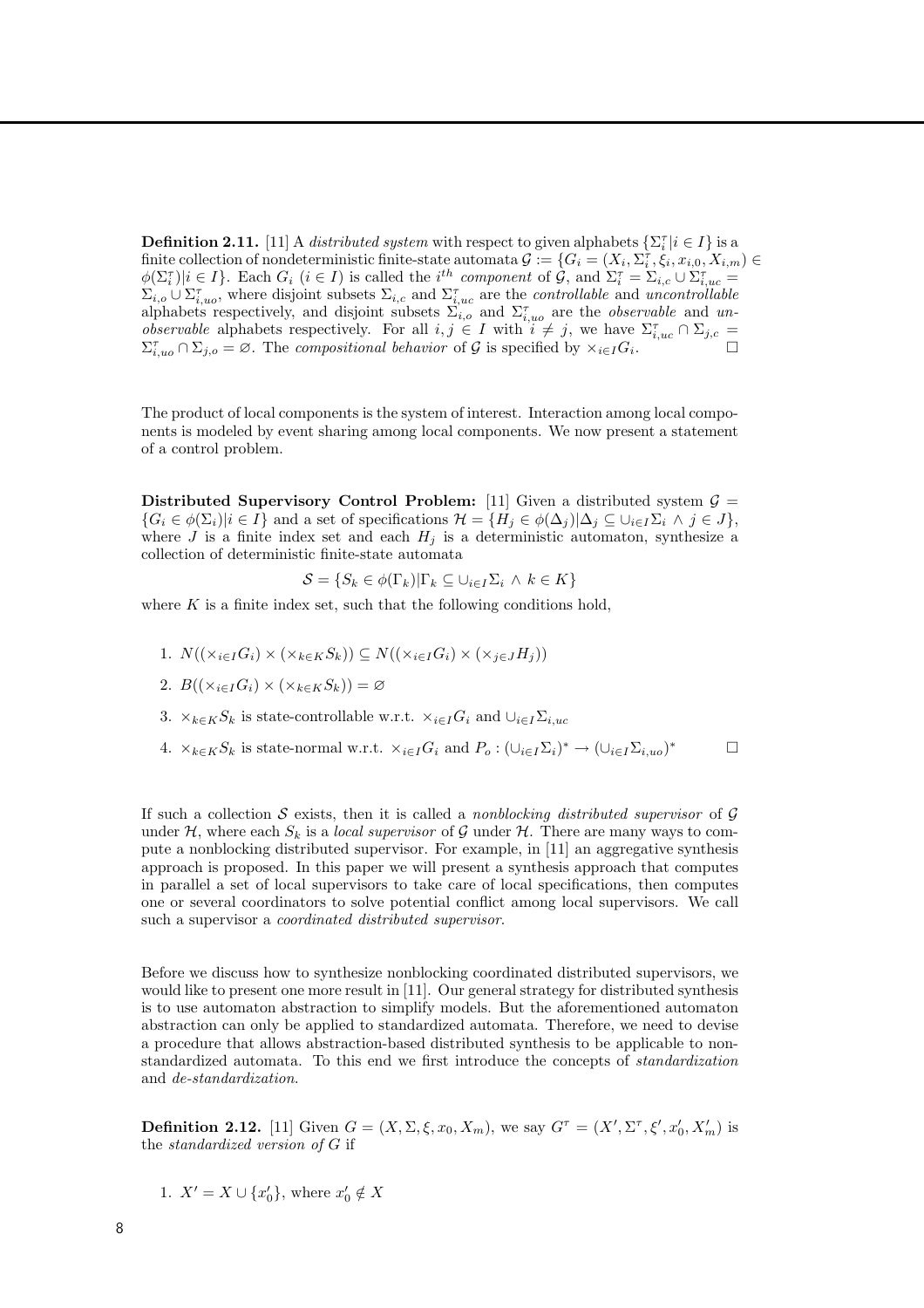- 2.  $X'_m = X_m$
- 3. For all  $x \in X'$  and  $\sigma \in \Sigma^{\tau}$ ,

$$
\xi'(x,\sigma) := \begin{cases} \xi(x,\sigma) & \text{if } x \in X \text{ and } \sigma \in \Sigma \\ \{x_0\} & \text{if } x = x'_0 \text{ and } \sigma = \tau \\ \varnothing & \text{otherwise} \end{cases}
$$

The only difference between  $G^{\tau}$  and G is that, the former contains a new state  $x'_{0}$  and a new  $\tau$  transition from  $x'_0$  to  $x_0$ . From now on we use  $\mu(G)$  to denote the standardized version of G. Next, we introduce the concept of destandardization, which is used to convert a standardized automaton into a nonstandardized one.

**Definition 2.13.** [11] Let  $S^{\tau} = (Y, \Sigma^{\tau}, \eta, y_0, Y_m)$  be a deterministic standardized automaton. We say an automaton  $S = (Y', \Sigma, \eta', y'_0, Y'_m)$  is the *destandardized version of*  $S^{\tau}$  if

- 1.  $Y' := Y \{y_0\}$
- 2.  $Y'_m := Y_m$
- 3.  $y'_0 \in \eta(y_0, \tau)$

4. 
$$
\eta' : Y' \times \Sigma \to 2^{Y'} : (y, \sigma) \mapsto \eta'(y, \sigma) := \eta(y, \sigma)
$$

Since  $S^{\tau}$  is deterministic,  $\eta(y_0, \tau)$  contains only one element. Thus, the initial state  $y'_0$ of S is unique, which means S is well defined. The only difference between  $S^{\tau}$  and its destandardized version S is that, the latter contains no  $\tau$  transition. From now on we use  $\nu(S^{\tau})$  to denote the destandardized version of  $S^{\tau}$ . We have the following result.

**Theorem 2.14.** [11] Given a distributed system  $\mathcal{G} = \{G_i \in \phi(\Sigma_i) | i \in I\}$  and a collection of deterministic specifications  $\mathcal{H} = \{H_j \in \phi(\Delta_j)|\Delta_j \subseteq \cup_{i \in I} \Sigma_i \land j \in J\}$ , let  $\mathcal{G}^{\tau} := {\mu(G_i)|i \in I}$  be the standardized distributed system and  $\mathcal{H}^{\tau} := {\mu(H_j)|j \in I}$  $J$  for the standardized deterministic specifications. If there exists a nonblocking distributed supervisor  $\mathcal{S}^{\tau} := \{ S_k^{\tau} \in \phi(\Gamma_k^{\tau}) | \Gamma_k^{\tau} \subseteq \cup_{i \in I} \Sigma_i^{\tau} \land k \in K \}$  of  $\mathcal{G}^{\tau}$  under  $\mathcal{H}^{\tau}$ , then  $\mathcal{S} := \{ \nu(S_k^{\tau}) | k \in K \}$  is a nonblocking distributed supervisor of  $\mathcal{G}$  under  $\mathcal{H}$ .

Theorem 2.14 allows us to synthesize a nonblocking distributed supervisor of a nonstandardized distributed system under deterministic specifications. At this point we can see that, introducing the notion of  $\tau$  and the concept of standardized automata, which are crucially important for automaton abstraction, does not impose any restriction on supervisor synthesis. For this reason, in the next section when we introduce synthesis of coordinated distributed supervisors, we directly start with standardized automata.

#### 9 Necessary concepts and results of distributed supervisor synthesis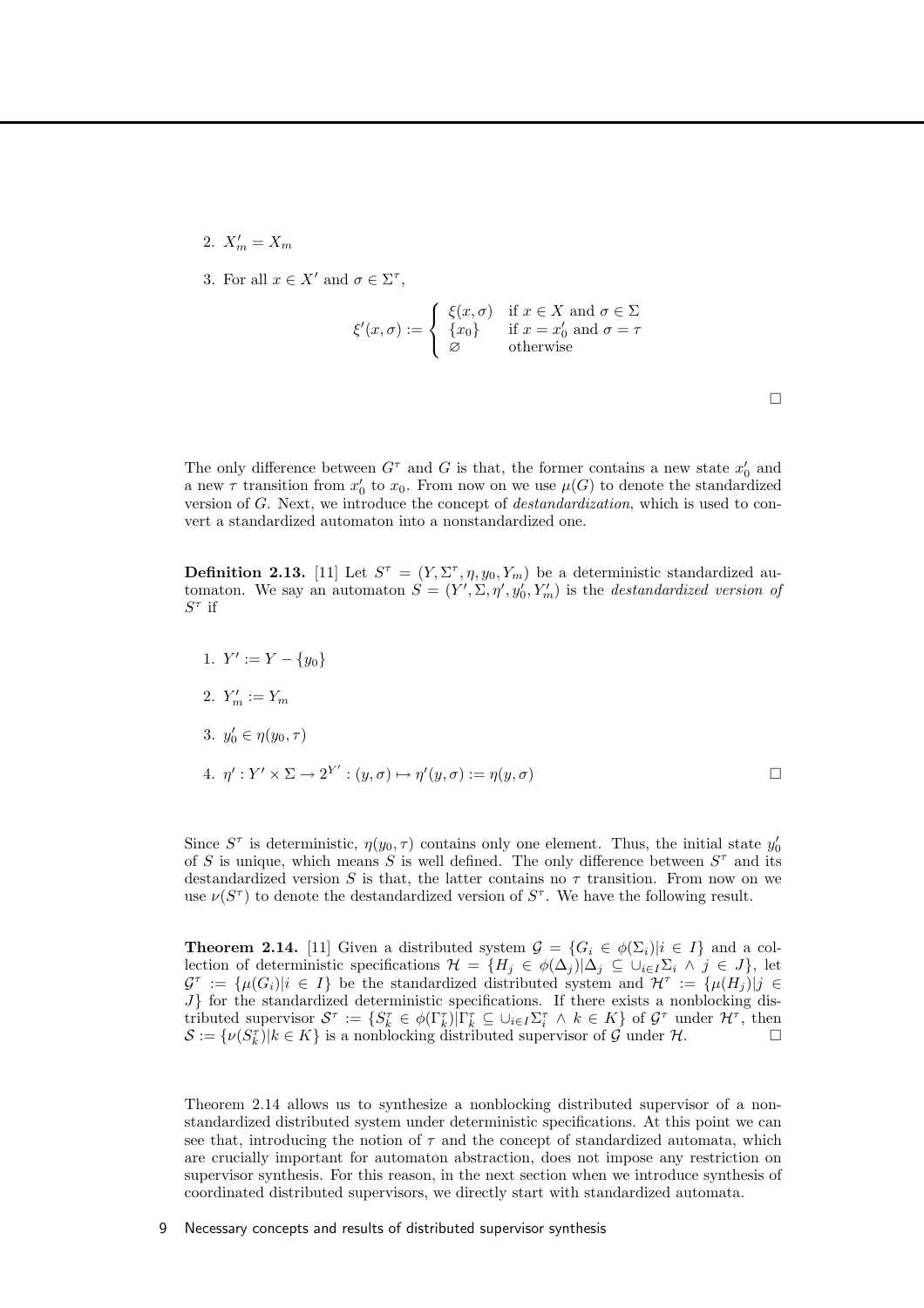### 3 Synthesis of a coordinated distributed supervisor

In this section we first describe how to synthesize a coordinated distributed supervisor. Then we discuss under what conditions a coordinated distributed supervisor gains the maximum permissiveness.

#### 3.1 Coordinated distributed control

Given a distributed system  $\mathcal{G} = \{G_i \in \phi(\Sigma_i^{\tau}) | i \in I = \{1, 2, \dots, n\} \land n \in \mathbb{N}\},\$ suppose each local component  $G_i$   $(i \in I)$  has its deterministic local specification  $H_i \in \phi(\Delta_i)$ , where  $\Delta_i \subseteq \Sigma_i$ . Furthermore, there is one deterministic specification  $H \in \phi(\Delta^{\tau})$ , where  $\Delta \subseteq \cup_{i \in I} \Sigma_i$ . We would like to synthesize a nonblocking coordinated distributed supervisor S of G under  $\mathcal{H} := \{H, H_i | i \in I\}$ . To solve this problem we need the following results.

**Proposition 3.1.** Let  $G_1, G_2 \in \phi(\Sigma)$  be two nondeterministic plant models and  $\hat{H} \in$  $\phi(\Delta)$  a deterministic requirement with  $\Delta \subseteq \Sigma$ . Suppose  $G_1 \sqsubseteq G_2$ . Then a nonblocking state-observable (or state-normal) supervisor  $S \in \phi(\Sigma)$  of  $G_2$  under  $\hat{H}$  is also a nonblocking state-observable (or state-normal) supervisor of  $G_1$  under  $\hat{H}$ .

Proof: Let  $G_i = (X_i, \Sigma, \xi_i, x_{i,0}, X_{i,m})$   $(i = 1, 2)$  and  $S = (Y, \Sigma, \eta, y_0, Y_m)$ . (1) First, we have  $N(G_1 \times S) = N(G_1)||N(S)$  $= N(G_2)||N(S)$  because  $G_1 \sqsubseteq G_2$  $= N(G_2 \times S)$  $\subseteq N(G_2 \times \hat{H})$  because S is a nonblocking supervisor of  $G_2$  under H  $= N(G_2)||N(\hat{H})$  $= N(G_1)||N(\hat{H})$  $= N(G_1 \times \hat{H})$ 

Therefore, we have  $N(G_1 \times S) \subseteq N(G_1 \times \hat{H})$ .

(2) Since  $G_1 \sqsubseteq G_2$ , by Prop. 2.4 we have  $G_1 \times S \sqsubseteq G_2 \times S$ , which means  $B(G_1 \times S) \subseteq$  $B(G_2 \times S)$ . Since S is a nonblocking supervisor of  $G_2$  under  $\hat{H}$ , we have  $B(G_2 \times S) = \emptyset$ . Thus  $B(G_1 \times S) = \emptyset$ .

(3) We now show S is state-controllable with respect to  $G_1$  and  $\Sigma_{uc}$ . By Def. 2.7 we need to show that

$$
(\forall s \in L(G_1 \times S))(\forall x_1 \in \xi_1(x_{1,0}, s))(\forall y \in \eta(y_0, P(s))) E_{G_1}(x_1) \cap \Sigma_{uc} \subseteq E_S(y)
$$

To this end, let  $s \in L(G_1 \times S)$ . Since we have shown that  $B(G_1 \times S) = \emptyset$ , we have

$$
L(G_1 \times S) = \overline{N(G_1 \times S)} = \overline{N(G_2 \times S)} = L(G_2 \times S)
$$

Clearly,  $E_{G_1}(x_1) \subseteq \bigcup_{x_2 \in \xi_2(x_2,0,s)} E_{G_2}(x_2)$  because  $G_1 \sqsubseteq G_2$  implies that  $L(G_1) \subseteq L(G_2)$ . Since S is deterministic and state-controllable with respect to  $G_2$  and  $\Sigma_{uc}$ , we have

$$
\cup_{x_2 \in \xi_2(x_2,0,s)} E_{G_2}(x_2) \cap \Sigma_{uc} \subseteq E_S(y)
$$

which means  $E_{G_1}(x_1) \cap \Sigma_{uc} \subseteq E_S(y)$ . Thus, S is state-controllable with respect to  $G_1$ and  $\Sigma_{uc}$ .

(4) Suppose S is state-observable with respect to  $G_2$  and  $P_o$ . We need to show that S is state-observable with respect to  $G_1$  and  $P_o$ . By Def. 2.8 we need to show that, for any  $s, s' \in L(G_1 \times S)$  with  $P_o(s) = P_o(s')$ , we have

$$
(\forall (x_1, y) \in \xi_1 \times \eta((x_{1,0}, y_0), s))(\forall (x_1', y') \in \xi_1 \times \eta((x_{1,0}, y_0), s')) \ E_{G_1 \times S}(x_1, y) \cap E_{G_1}(x') \subseteq E_S(y')
$$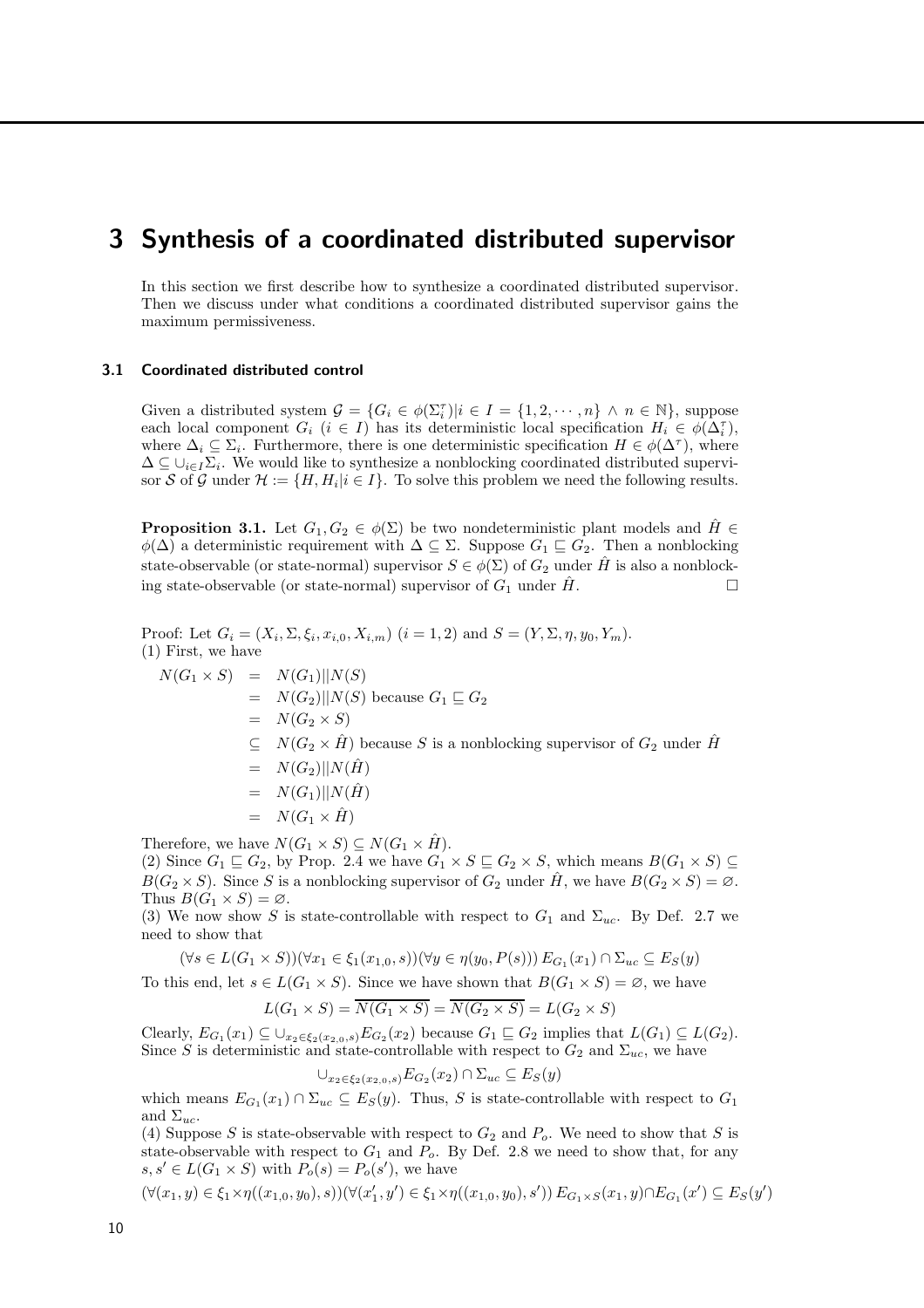To this end, let  $s, s' \in L(G_1 \times S)$  with  $P_o(s) = P_o(s')$ . Since  $L(G_1 \times S) = L(G_2 \times S)$ , we have  $s, s' \in L(G_2 \times S)$ , and  $E_{G_1 \times S}(x_1, y) \subseteq \bigcup_{(x_2, y) \in \xi_2 \times \eta((x_2, 0, y_0), s)} E_{G_2 \times S}(x_2, y)$ . Since  $L(G_1) \subseteq L(G_2)$ , we have  $E_{G_1}(x'_1) \subseteq \bigcup_{x'_2 \in \xi_2(x_{2,0},s')} E_{G_2}(x'_2)$ . Since S is deterministic and state-observable with respect to  $G_2$  and  $P_o$ , we have

 $(\cup_{(x_2,y) \in \xi_2 \times \eta((x_{2,0},y_0),s)} E_{G_2 \times S}(x_2,y)) \cap (\cup_{x_2' \in \xi_2(x_{2,0},s')} E_{G_2}(x_2')) \subseteq E_S(y')$ 

Thus,  $E_{G_1\times S}(x_1, y) \cap E_{G_1}(x') \subseteq E_S(y')$ , which means S is state-observable with respect to  $G_1$  and  $P_o$ .

(5) Finally, suppose S is state-normal with respect to  $G_2$  and  $P_o$ . We need to show that S is state-normal with respect to  $G_1$  and  $P_o$ . By Def. 2.9 we need to show that, for any  $s \in L(G_1 \times S)$  and  $s' \in P_o^{-1}(P_o(s)) \cap L(G_1 \times S)$ , we have

$$
(\forall (x_1, y) \in \xi_1 \times \eta((x_{1,0}, y_0), s'))(\forall s'' \in \Sigma^*) P_o(s's'') = P_o(s) \Rightarrow [\xi_1(x_1, s'') \neq \emptyset \Rightarrow \eta(y, s'') \neq \emptyset]
$$

To this end, let  $s \in L(G_1 \times S)$  and  $s' \in P_o^{-1}(P_o(s)) \cap L(G_1 \times S)$ . Since  $L(G_1 \times S)$  =  $L(G_2 \times S)$ , we have  $s \in L(G_2 \times S)$  and  $s' \in P_o^{-1}(P_o(s)) \cap L(G_2 \times S)$ . For any  $s'' \in \Sigma^*$ , if  $P_o(s's'') = P_o(s)$  and  $\xi_1(x_1, s'') \neq \emptyset$ , we get that  $s's'' \in L(G_1) \subseteq L(G_2)$ . Thus, there exists  $(x_2, y) \in \xi_2 \times \eta((x_{2,0}, y_0), s')$  such that  $P_o(s's'') = P_o(s)$  and  $\overline{\xi_2(x_2, s'')} \neq \emptyset$ . Since S is deterministic and state-normal with respect to  $G_2$  and  $P_o$ , we have  $\eta(y, s'') \neq \emptyset$ . Thus, S is state-normal with respect to  $G_1$  and  $P_o$ .

From  $(1)$ -(5) we get that, S is a nonblocking state-observable (or state-normal) supervisor of  $G_2$  under  $\hat{H}$  implies that S is a nonblocking state-observable (or state-normal) supervisor of  $G_1$  under  $H$ .

Prop. 3.1 indicates that, if a plant  $G_1$  is nonblocking preserving with respect to  $G_2$ , then a nonblocking supervisor for  $G_2$  is also a nonblocking supervisor for  $G_1$ . In many cases it may be easier to obtain  $G_2$  than  $G_1$ . For example, it is easier to use SAP to compute an abstraction, than simply compute the product first then perform the abstraction operation on the product. The latter abstracted model (denoted as  $G_1$ ) is nonblocking preserving with respect to the former abstracted plant model (denoted by  $G_2$ ).

**Proposition 3.2.** Suppose we have a collection of alphabets  $\{\sum_i^{\tau} | i \in I\}$  for some finite index set I, and a collection of components  $\{G_i \in \phi(\Sigma_i^{\tau}) | i \in I\}$ . Let  $\Sigma' \subseteq \cup_{i \in I} \Sigma_i^{\tau}$  such that  $\cup_{i,j\in I: i\neq j} \Sigma_i^{\tau} \cap \Sigma_j^{\tau} \subseteq \Sigma'$ . Then  $(\times_{i\in I} G_i) / \approx_{\Sigma'} \subseteq \times_{i\in I} (G_i / \approx_{\Sigma_i^{\tau} \cap \Sigma'})$ .

Proof: We use induction on the size of I. When  $|I| = 2$ , by Prop. 2.5 the result holds. Suppose it holds for  $|I| = n$ . We show that it also holds for  $|I| = n + 1$  as follows:

$$
(\times_{i \in I} G_i)/\approx_{\Sigma'} = (\times_{i \in I - \{j\}} G_i \times G_j)/\approx_{\Sigma'}
$$
  
\n
$$
\subseteq ((\times_{i \in I - \{j\}} G_i)/\approx_{(\cup_{i \in I - \{j\}} \Sigma_i^{\tau}) \cap \Sigma'}) \times (G_j/\approx_{\Sigma_j^{\tau} \cap \Sigma'})
$$
  
\nsince  $\Sigma_j \cap (\cup_{i \in I - \{j\}} \Sigma_i) \subseteq \Sigma'$  and by Prop. 2.5  
\n
$$
\subseteq \times_{i \in I - \{j\}} (G_i/\approx_{\Sigma_i^{\tau} \cap \Sigma'}) \times (G_j/\approx_{\Sigma_j^{\tau} \cap \Sigma'})
$$
  
\nbecause  $|I - \{j\}| = n$  and by the induction hypothesis and Prop. 2.4  
\n
$$
= \times_{i \in I} (G_i/\approx_{\Sigma_i^{\tau} \cap \Sigma'})
$$

Thus, the proposition is true.

Prop. 3.2 is an extension of Prop. 2.5 over the product of more than two standardized finite-state automata. We will use this result in the following theorem, which is the first main result of this paper.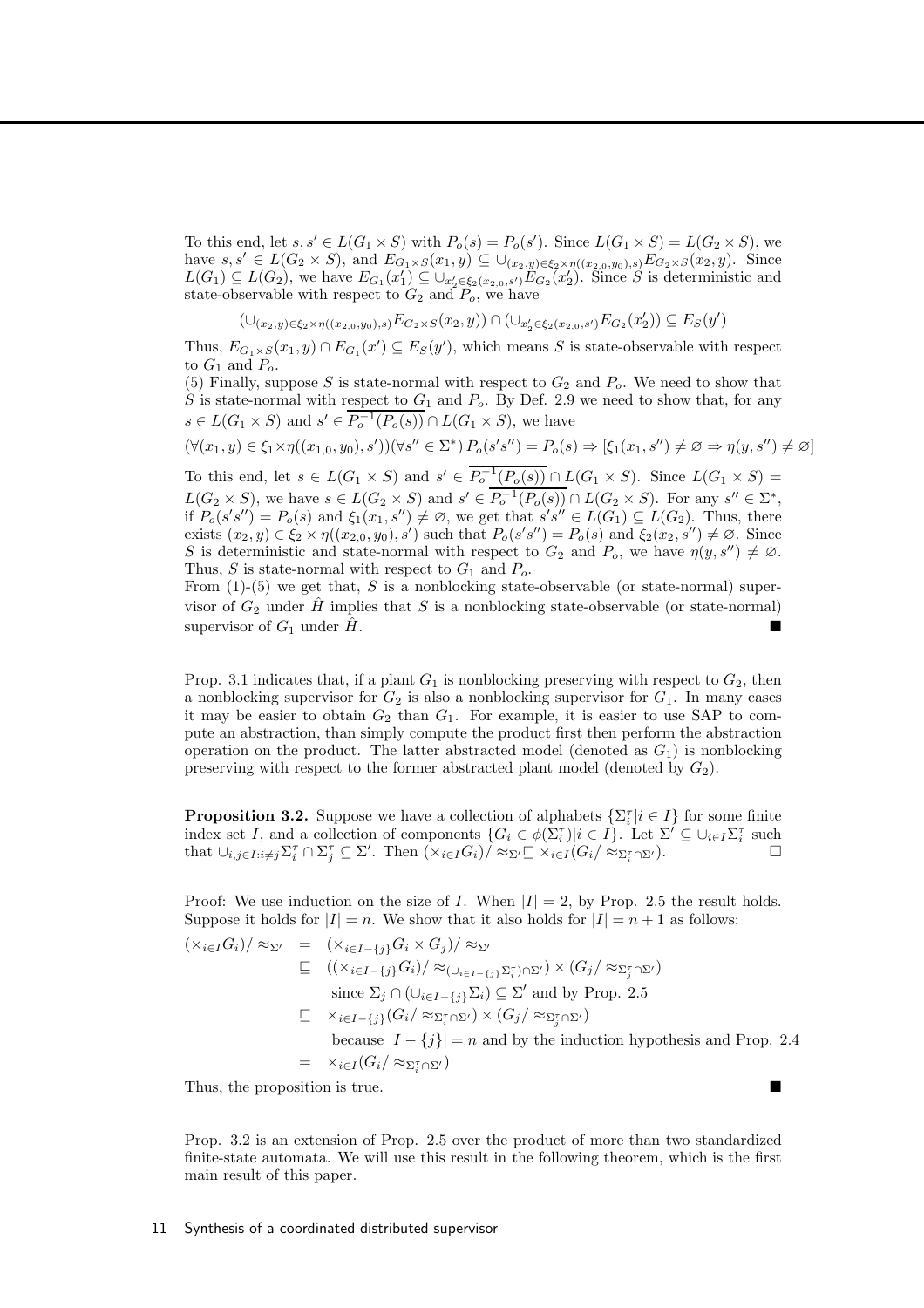**Theorem 3.3.** Given a distributed system  $\mathcal{G} = \{G_i \in \phi(\Sigma_i^{\tau}) | i \in I\}$  and a collection of requirements  $\mathcal{H} = \{H_i \in \phi(\Delta_i^{\tau}) | \Delta_i^{\tau} \subseteq \Sigma_i^{\tau} \land i \in I\} \cup \{H \in \phi(\Delta^{\tau}) | \Delta^{\tau} \subseteq \cup_{i \in I} \Sigma_i^{\tau}\},\$ suppose for each  $G_i$  we have a nonblocking state-observable (or state-normal) supervisor  $S_i \in \phi(\Sigma_i^{\tau})$  under  $H_i$ . Let  $\Sigma' \subseteq \cup_{i \in I} \Sigma_i^{\tau}$  such that  $\cup_{i,j:i \neq j} \Sigma_i^{\tau} \cap \Sigma_j^{\tau} \subseteq \Sigma'$  and  $\Delta^{\tau} \subseteq \Sigma'$ . For each  $i \in I$  suppose we have  $W_i \in \phi(\Sigma_i^{\tau} \cap \Sigma')$  such that  $(G_i \times S_i)/ \approx_{\Sigma_i^{\tau} \cap \Sigma'} \sqsubseteq W_i$ . Let  $S = (Y, \Sigma', \eta, y_0, Y_m) \in \phi(\Sigma')$  be a nonblocking state-observable (or state-normal) supervisor of  $\times_{i\in I}W_i$  under H. Then  $S\times_{i\in I}S_i$  is a nonblocking state-observable (or state-normal) supervisor of  $\times_{i\in I}G_i$  under  $H\times_{i\in I}H_i$ . .

Proof: Let  $G_i = (X_i, \Sigma_i^{\tau}, \xi_i, x_{i,0}, X_{i,m})$  and  $S_i = (Y_i, \Sigma_i^{\tau}, \eta_i, y_{i,0}, Y_{i,m})$  for each  $i \in I$ , and  $S = (Y, \Sigma', \eta, y_0, Y_m)$ . By Corollary 3.2 we get that  $(\times_{i \in I} (G_i \times S_i)) / \approx_{\Sigma'} \subseteq \times_{i \in I} ((G_i \times S_i))$  $S_i$  /  $\approx_{\Sigma_i^{\tau} \cap \Sigma'}$ ). Since  $(G_i \times S_i) / \approx_{\Sigma_i^{\tau} \cap \Sigma'} \sqsubseteq W_i$ , by Prop. 2.4 we get that

$$
(\times_{i \in I} (G_i \times S_i))/\approx_{\Sigma'} \subseteq \times_{i \in I} ((G_i \times S_i)/\approx_{\Sigma_i^{\tau} \cap \Sigma'}) \subseteq \times_{i \in I} W_i
$$

Since S is a nonblocking state-observable (or state-normal) supervisor of  $\times_{i\in I}W_i$  under H, by Prop. 3.1 we get that,  $S$  is a nonblocking state-observable (or state-normal) supervisor of  $(\times_{i\in I}(G_i\times S_i))/\approx_{\Sigma'}$  under H. By Theorem 3 in [10] we get that, S is a nonblocking state-observable (or state-normal) supervisor of  $\times_{i\in I} (G_i \times S_i)$  under H, which means

$$
N(\times_{i \in I} G_i \times S \times_{j \in I} S_j) = N(\times_{i \in I} (G_i \times S_i) \times S) \subseteq N(\times_{i \in I} (G_i \times S_i) \times H)
$$

Since  $S_i$  is a nonblocking supervisor of  $G_i$  under  $H_i$ , we have  $N(G_i \times S_i) \subseteq N(G_i \times H_i)$ . Thus,

$$
N(\times_{i \in I} G_i \times S \times_{j \in I} S_j) \subseteq N(\times_{i \in I} (G_i \times H_i) \times H) = N(\times_{i \in I} G_i \times H \times_{j \in I} H_j)
$$

Furthermore, we have  $B(\times_{i\in I}G_i\times S\times_{j\in I}S_j)=B(\times_{i\in I}(G_i\times S_i)\times S)=\emptyset$ . Next, we show that  $S \times_{i \in I} S_i$  is state-controllable with respect to  $\times_{i \in I} G_i$  and  $\cup_{i \in I} \Sigma_{i,uc}^{\tau}$ . For notational brevity, let  $\hat{S} = S \times_{i \in I} S_i$ ,  $\hat{G} = \times_{i \in I} G_i$ ,  $\hat{\xi} = \times_{i \in I} \xi_i$ ,  $\hat{\eta} = \eta \times_{i \in I} \eta_i$  and  $\Sigma_{uc} = \bigcup_{i \in I} \Sigma_{i,uc}$ . By Def. 2.7 we need to show that

$$
(\forall s\in L(\hat{G}\times \hat{S}))(\forall \hat{x}\in \hat{\xi}(\hat{x}_0,s))(\forall \hat{y}\in \hat{\eta}(\hat{y}_0,s))\,E_{\hat{G}}(\hat{x})\cap \Sigma_{uc}^{\tau}\subseteq E_{\hat{S}}(\hat{y})
$$

To this end, let  $s \in L(\hat{G} \times \hat{S}), \hat{x} = (x_1, x_2, \dots, x_n)$  and  $\hat{y} = (y, y_1, y_2, \dots, y_n)$ . For each  $i \in I$ , let  $P_i: (\cup_{j \in I} \Sigma_j^{\tau})^* \to (\Sigma_i^{\tau})^*$  be the natural projection. For each  $\sigma \in E_G(\hat{x}) \cap \Sigma_{uc}^{\tau}$ , if  $\sigma \in \Sigma_i^{\tau}$ , then by the assumption (A1) we have  $\sigma \in \Sigma_{i,uc}^{\tau}$ . Furthermore, we get that  $\sigma \in E_{G_i}(x_i) \cap \Sigma_{i,uc}^{\tau}$ . Since  $S_i$  is deterministic and state-controllable with respect to  $G_i$ and  $\Sigma_{i,uc}^{\tau}$ , we get that  $\eta_i(y_i, \sigma) \neq \emptyset$ . Thus,  $\sigma \in E_{\times_{i \in I} (G_i \times S_i)}(x_1, y_1, \cdots, x_n, y_n)$ . Since S is state-controllable with respect to  $\times_{i\in I} (G_i \times S_i)$  and  $\Sigma_{uc}^{\tau}$ , if  $\sigma \in \Sigma'$ , we get that  $\eta(y,\sigma) \neq \emptyset$ . Thus,  $\hat{\eta}(\hat{y},\sigma) \neq \emptyset$ , which means  $\sigma \in E_{\hat{S}}(\hat{y})$ . Therefore,  $E_{\hat{G}}(\hat{x}) \cap \Sigma_{uc}^{\tau} \subseteq$  $E_{\hat{\mathbf{c}}}(\hat{y})$ .

Next, assume that  $S_i$  is state-observable with respect to  $G_i$  and  $P_{i,o}: (\Sigma_i^{\tau})^* \to \Sigma_{i,o}^*$ , and S is state-observable with respect to  $\times_{i\in I}(G_i\times S_i)$  and  $P_o: (\cup_{i\in I}\Sigma_i^{\tau})^* \to (\cup_{i\in I}\Sigma_{i,o})^*$ . We need to show that  $\hat{S}$  is state-observable with respect to  $\hat{G}$  and  $P_o$ . By Def. 2.8 we need to show that, for any  $s, s' \in L(\hat{G} \times \hat{S})$  with  $P_o(s) = P_o(s')$ , we have

$$
(\forall (\hat{x},\hat{y})\in\hat{\xi}\times\hat{\eta}((\hat{x}_0,\hat{y}_0),s))(\forall (\hat{x}',\hat{y}')\in\hat{\xi}\times\hat{\eta}((\hat{x}_0,\hat{y}_0),s'))\,E_{\hat{G}\times\hat{S}}(\hat{x},\hat{y})\cap E_{\hat{G}}(\hat{x}')\subseteq E_{\hat{S}}(\hat{y}')
$$

To this end, let  $s, s' \in L(\hat{G} \times \hat{S})$  with  $P_o(s) = P_o(s')$ ,  $\hat{x} = (x_1, \dots, x_n)$ ,  $\hat{x}' = (x'_1, \dots, x'_n)$ ,  $\hat{y} = (y, y_1, \dots, y_n)$  and  $\hat{y}' = (y', y'_1, \dots, y'_n)$ . For each  $\sigma \in E_{\hat{G} \times \hat{S}}(\hat{x}, \hat{y}) \cap E_{\hat{G}}(\hat{x}'),$  if  $\sigma \in \Sigma_i^{\tau}$ , then we get that  $\sigma \in E_{G_i \times S_i}(x_i) \cap E_{G_i}(x'_i)$ . Since  $S_i$  is deterministic and state-observable with respect to  $G_i$  and  $P_{i,o}$ , by the assumption (A1) we can derive that  $\eta_i(y'_i, \sigma) \neq \emptyset$ . which respect to  $G_i$  and  $T_{i,0}$ , by the assumption  $(A_1)$  we can derive that  $\eta_i(g_i, o) \neq \emptyset$ .<br>Thus,  $\sigma \in E_{\times_{i \in I}(G_i \times S_i)}(x'_1, y'_1, \dots, x'_n, y'_n)$ . Since S is state-observable with respect to  $\times_{i\in I}(G_i\times S_i)$  and  $P_o$ , if  $\sigma\in \Sigma'$ , we get that  $\eta(y',\sigma)\neq\emptyset$ . Thus,  $\hat{\eta}(\hat{y}',\sigma)\neq\emptyset$ , which means  $\sigma \in E_{\hat{S}}(\hat{y}')$ . Therefore,  $E_{\hat{G} \times \hat{S}}(\hat{x}, \hat{y}) \cap E_{\hat{G}}(\hat{x}') \subseteq E_{\hat{S}}(\hat{y}')$ .

Finally, assume that  $S_i$  is state-normal with respect to  $G_i$  and  $P_{i,o}$ , and S is state-normal with respect to  $\times_{i\in I} (G_i \times S_i)$  and  $P_o$ . We need to show that  $\hat{S}$  is state-normal with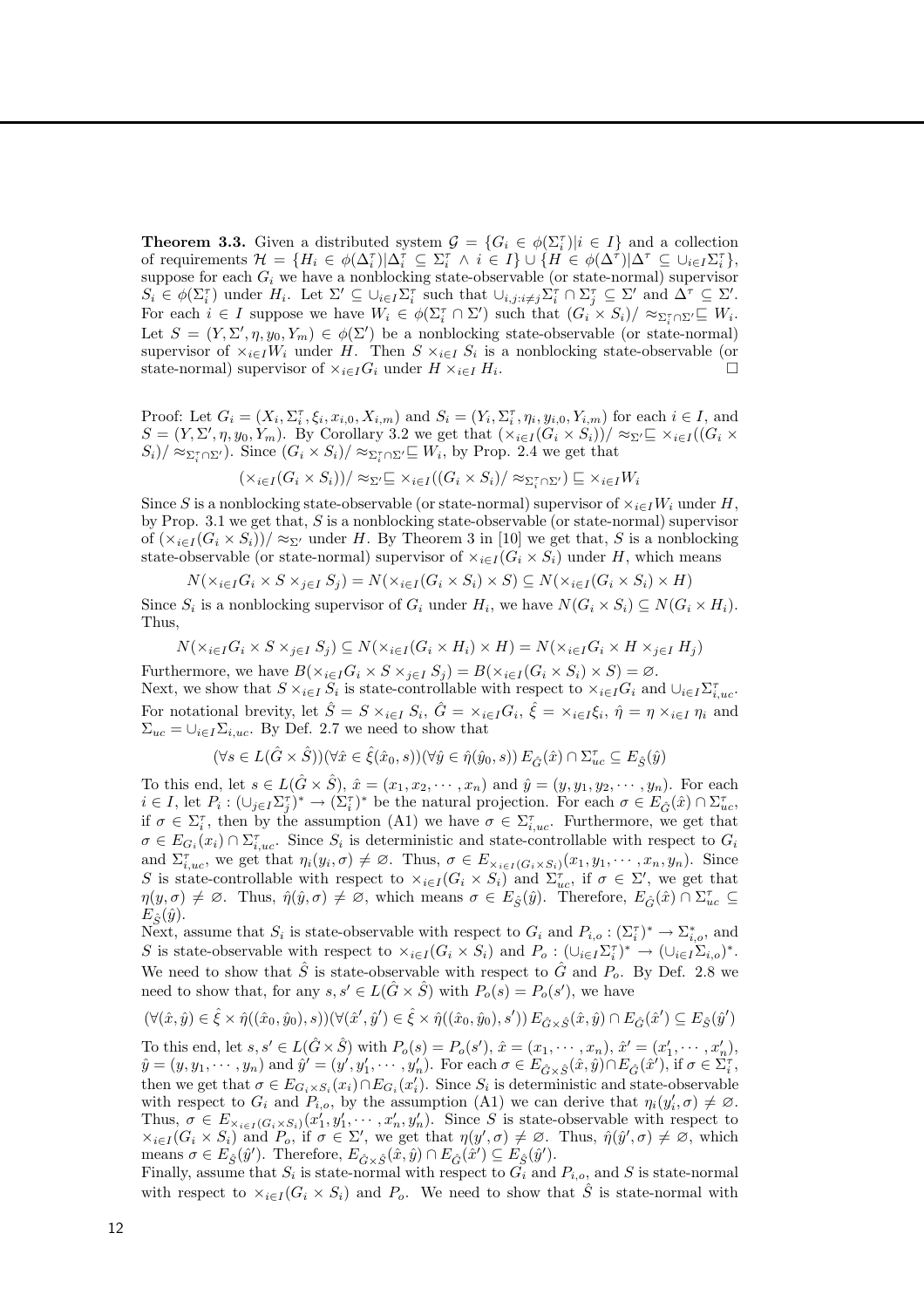respect to  $\hat{G}$  and  $P_o$ . By Def. 2.9 we need to show that, for any  $s \in L(\hat{G} \times \hat{S})$  and  $s' \in \overline{P_o^{-1}(P_o(s))} \cap L(\hat{G} \times \hat{S}),$  we have  $(\forall (\hat{x}, \hat{y}) \in \hat{\xi} \times \hat{\eta}((\hat{x}_0, \hat{y}_0), s'))(\forall s'' \in \Sigma^*) P_o(s's'') = P_o(s) \Rightarrow [\hat{\xi}(\hat{x}, s'') \neq \emptyset \Rightarrow \hat{\eta}(\hat{y}, s'') \neq \emptyset]$ To this end, let  $s \in L(\hat{G} \times \hat{S})$  and  $s' \in \overline{P_o^{-1}(P_o(s))} \cap L(\hat{G} \times \hat{S})$ . Suppose  $P_o(s's'') = P_o(s)$ and  $\hat{\xi}(\hat{x}, s'') \neq \emptyset$ . We need to show that  $\hat{\eta}(\hat{y}, s'') \neq \emptyset$ . Let  $\hat{x} = (x_1, \dots, x_n)$ ,  $\hat{y} =$  $(y, y_1, \dots, y_n)$ , and  $P_i: (\cup_{j\in I} \Sigma_j^{\tau})^* \to (\Sigma_i^{\tau})^*, P' : (\cup_{j\in I} \Sigma_j^{\tau})^* \to \Sigma'^*$  be the natural projection. Then we have  $P_i(s) \in L(G_i \times S_i)$ ,  $P_i(s') \in P_o^{-1}(P_{i,o}(P_i(s))) \cap L(G_i \times S_i)$ . Furthermore, by the assumption  $(A1)$  we have  $P_{i,o}(P_i(s's'')) = P_{i,o}(P_i(s))$  and  $\xi_i(x_i, P_i(s'')) \neq \emptyset$ . Since  $S_i$  is deterministic and state-normal with respect to  $G_i$  and  $P_{i,o}$ , we get that  $\eta_i(y_i, P_i(s'')) \neq \emptyset$ . Thus,  $\times_{i \in I} \xi_i \times \eta_i((x_1, y_1, \dots, x_n, y_n), s'') \neq \emptyset$ . Since S is state-normal with respect to  $\times_{i\in I}(G_i\times S_i)$  and  $P_o$ , we get that  $\eta(y, P'(s'')) \neq \emptyset$ . Thus,  $\hat{\eta}(\hat{y}, s'') \neq \emptyset$ .

By Theorem 3.3 we can perform the following distributed synthesis, as illustrated in Figure 1. We first synthesize a local supervisor  $S_i$  for each component  $G_i$  so that the



Figure 1: Synthesis of Coordinated Distributed Supervisor

local specification  $H_i$  can be enforced. Then we compute an abstraction so that we can synthesize a local supervisor to take care of  $H$ . In practical applications sometimes a specification, say  $H_i$ , may cover several local components, say  $\{G_{il} \in \phi(\Sigma_{il}^{\tau}) | l = 1, \cdots, r\}$ , in the sense that,  $\Delta_i \subseteq \bigcup_{l=1}^r \Sigma_{ij}$ . In this case, we can compute  $G_i := \times_{l=1}^r G_{il}$  and treat it as a local component so that  $H_i$  is defined for  $G_i$ . Thus, the setting in Theorem 3.3 is general enough. The reason that we bring in  $W_i$  in Theorem 3.3 is because, when  $G_i$  consists of many small components, e.g.  $\{G_{il} \in \phi(\Sigma_{il}^{\tau}) | l = 1, \cdots, r\}$ , computing  $(G_i \times S_i) / \approx_{\Sigma_i^{\tau} \cap \Sigma'}$ may be feasible only through a sequential procedure, e.g. using the SAP. In that case, the outcome of that procedure may not be exactly equal to  $(G_i \times S_i)/\approx_{\Sigma_i^{\tau} \cap \Sigma'}$ . The theorem says that, as long as  $(G_i \times S_i)/\approx_{\Sigma_i^{\tau} \cap \Sigma'}$  is nonblocking preserving with respect to  $W_i$ , which is computed by an appropriate procedure, e.g. the SAP, then synthesizing a local supervisor based on  $\{W_i | i \in I\}$  will result in a nonblocking supervisor for the original local components. In Theorem 3.3 we call each  $S_i$  a local supervisor of G and S a coordinator of G, which is mainly used to coordinate local supervisors  $\{S_i | i \in I\}$  to avoid conflict. The existence of S gives rise to the term *coordinated distributed supervisor*. Of course, S itself is a supervisor, which enforces the specification  $H$ . The structure in Figure 1 can be treated as one module of a large system. Thus, a multiple-level multiple-coordinator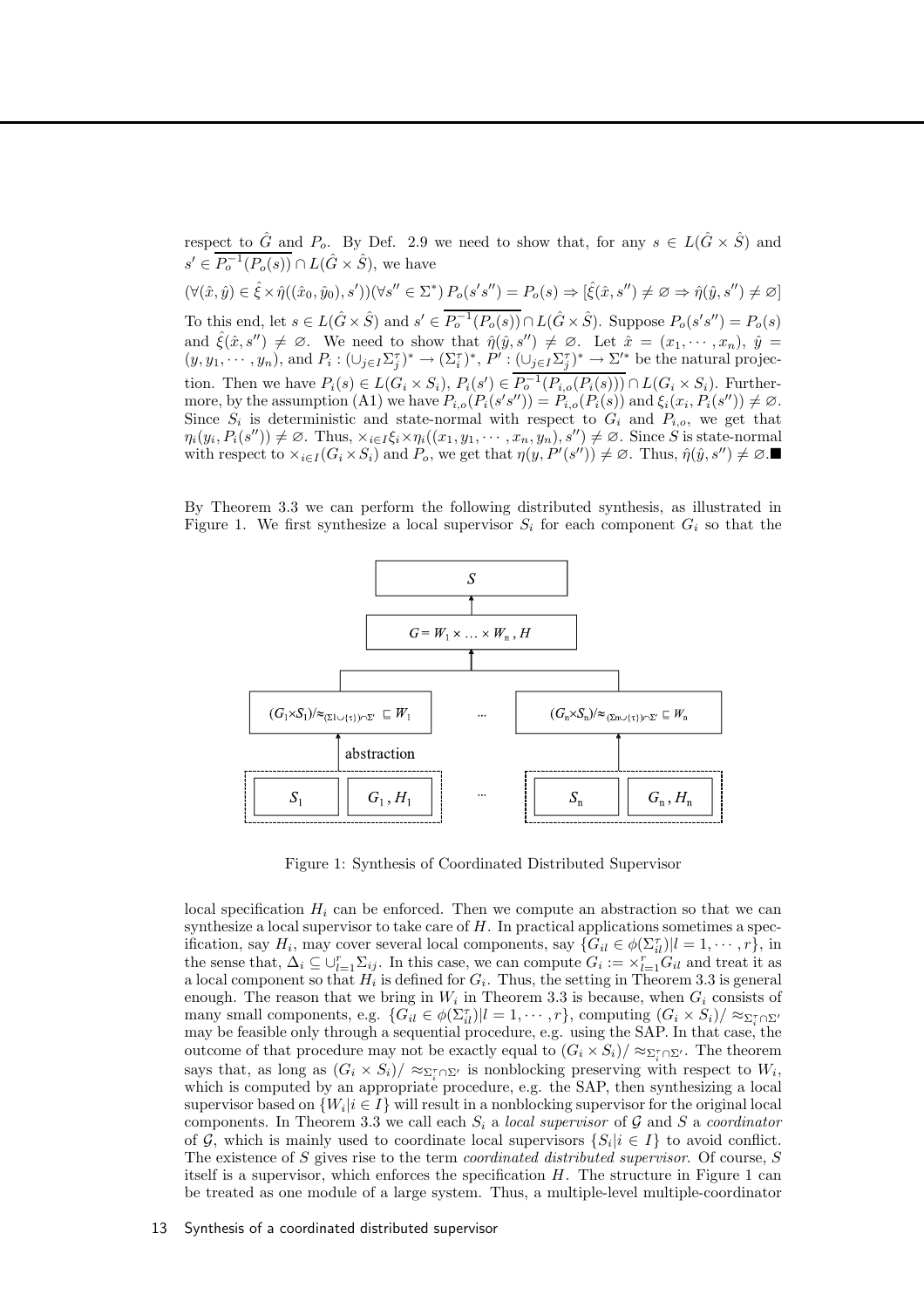distributed supervisor can be computed in the same spirit. For example, after obtaining  $\{S_i | i \in I\} \cup \{S\}$ , we can compute an appropriate abstraction of  $\times_{i \in I} (G_i \times S_i) \times S$  (by using the proposed SAP) so that high level local supervisors and/or coordinators can be synthesized.

In Theorem 3.3 we only require that  $\cup_{i,j:i\neq j}\Sigma_i^{\tau}\cap \Sigma_j^{\tau} \subseteq \Sigma'$ , namely  $\Sigma'$  should contain every event that is shared by at least two components. Usually there is more than one choice of  $\Sigma'$ , and each choice leads to a coordinator. It is interesting to know whether we can find a nonempty coordinator, whose state set is the smallest one among those of all possible nonempty coordinators. This can be formulated into the following problem. Given an automaton  $G \in \phi(\Sigma)$ , we use |G| to denote the size of the state set of G.

Minimum Supervisor Synthesis Problem (MSS): Let  $\mathcal{G} = \{G_i \in \phi(\Sigma_i^{\tau}) | i \in I\}$  be a distributed system and  $H \in \phi(\Delta^{\tau})$  be a requirement with  $\Delta^{\tau} \subseteq \cup_{i \in I} \Sigma_i^{\tau}$ , define a set

$$
\mathcal{S}(\mathcal{G}, H) := \{ S | (\exists \Sigma' \subseteq \cup_{i \in I} \Sigma_i^{\tau}) \cup_{i, j : i \neq j} \Sigma_i^{\tau} \cap \Sigma_j^{\tau} \subseteq \Sigma' \land \Delta^{\tau} \subseteq \Sigma' \land S \in \phi(\Sigma') \land S \text{ is a nonblocking supervisor of } \mathcal{G} \text{ under } H \land |S| > 0 \}
$$

Find  $S \in \mathcal{S}(\mathcal{G}, H)$  such that, for all  $S' \in \mathcal{S}(\mathcal{G}, H)$ , we have  $|S| \leq |S'|$ . Such a S is called a minimum supervisor of  $\mathcal G$  under  $H$ .

In [20] the authors present the minimum supervisor reduction problem (MSR), which says that given a deterministic plant  $G = (X, \Sigma, \xi, x_0, X_m)$  and a supervisor  $S =$  $(Y, \Sigma, \eta, y_0, Y_m)$  of G, find a supervisor  $S' = (Y', \Sigma, \eta', y'_0, Y'_m)$  of G with the minimum number of states, which is control equivalent to S with respect to G, i.e.  $N(G) \cap N(S) =$  $N(G) \cap N(S')$  and  $L(G) \cap L(S) = L(G) \cap L(S')$ . It has been proved in [20] that solving the MSR is NP-hard. We will show that solving the MSS is as hard as solving the MSR. To this end, we present a procedure that reduces the MSR to the MSS.

- 1. Inputs:
	- a deterministic plant  $G = (X, \Sigma, \xi, x_0, X_m)$
	- a nonempty supervisor  $S = (Y, \Sigma, \eta, y_0, Y_m)$  of G
- 2. Let  $G \times S = (Z, \Sigma, \xi \times \eta, z_0) = (x_0, y_0), Z_m$ , where
	- $Z := \{(x, y) \in X \times Y | (\exists s \in \Sigma^*) (x, y) \in \xi \times \eta(z_0, s) \}$
	- $Z_m := Z \cap (X_m \times Y_m)$
- 3. Enumerate elements of  $Z \times \Sigma$  as  $\{(z_1, \sigma_1), (z_1, \sigma_2), \cdots, (z_{|Z|}, \sigma_{|\Sigma|})\}$ , where  $|Z|$  and  $|\Sigma|$  denote the sizes of Z and  $\Sigma$  respectively.
- 4. Construct a new automaton

$$
G' = (Z \cup X \cup Z \times \Sigma \cup \{d\}, \Sigma' := \Sigma \cup \{\gamma_{(z_1, \sigma_1)}, \cdots, \gamma_{(z_{|Z|}, \sigma_{|Z|})}\}, \xi', z_0, Z_m \cup X_m \cup \{d\})
$$

where  $\{\gamma_{(z_1,\sigma_1)},\cdots,\gamma_{(z_{|Z|},\sigma_{|\Sigma|})}\}\cap\Sigma = \emptyset$ ,  $\Sigma'_{uc} := \Sigma_{uc}\cup\{\gamma_{(z_1,\sigma_1)},\cdots,\gamma_{(z_{|Z|},\sigma_{|\Sigma|})}\}\$ and  $\Sigma'_{o} = \Sigma$ , namely events  $\{\gamma_{(z_1,\sigma_1)}, \cdots, \gamma_{(z_{|Z|},\sigma_{|Z|})}\}\$  are uncontrollable in  $G'$  and only events of G are observable in G'. For all  $w \in Z \cup X \cup Z \times \Sigma \cup \{d\}$  and all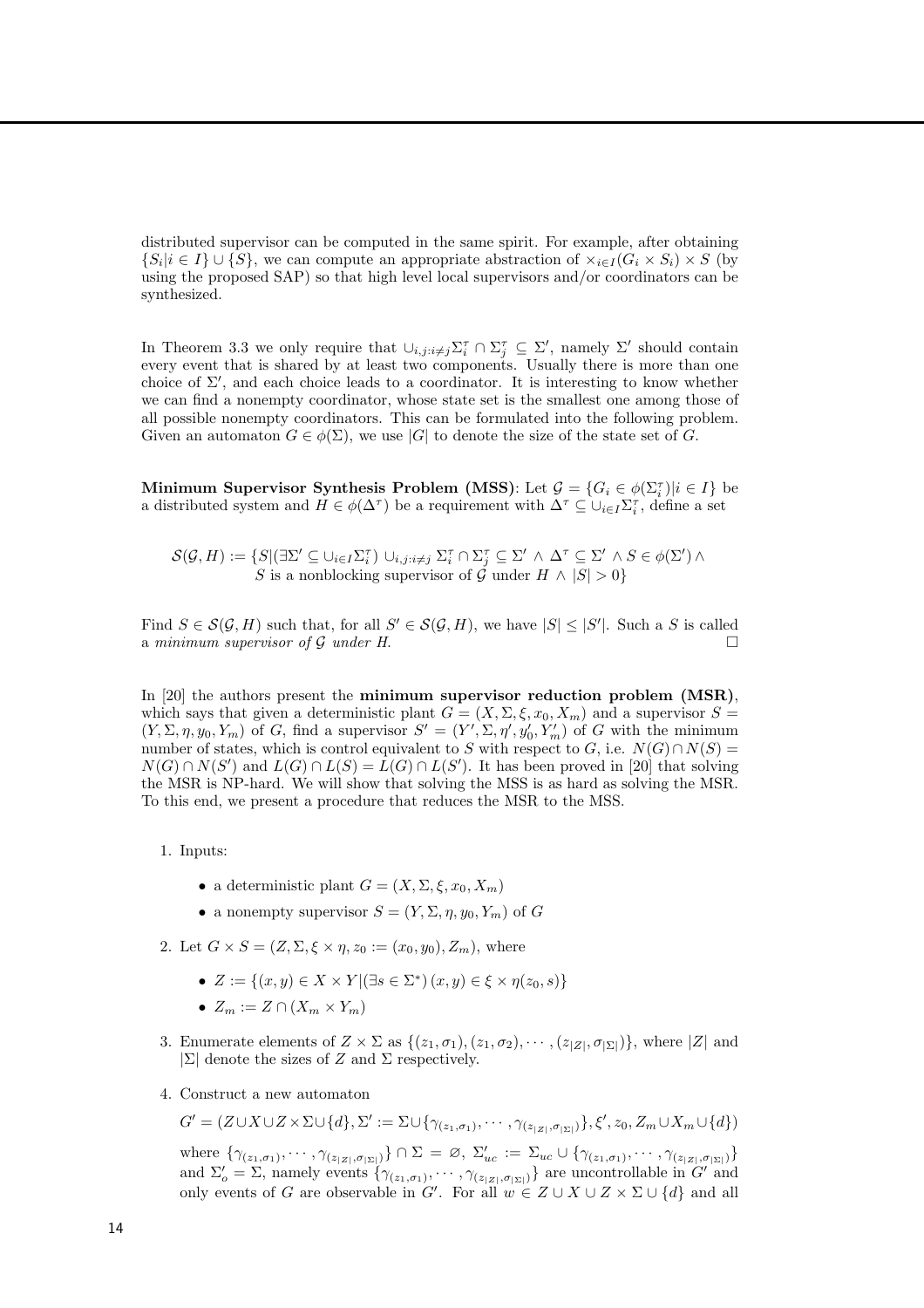$\sigma \in \Sigma \cup \{\gamma_{(z_1,\sigma_1)}, \cdots, \gamma_{(z_{|Z|},\sigma_{|\Sigma|})}\},\$ define  $\xi'(w,\sigma) :=$  $\sqrt{ }$  $\int$  $\overline{a}$  $\xi \times \eta(w, \sigma)$  if  $w \in Z \land \sigma \in \Sigma \land \xi \times \eta(w, \sigma) \neq \varnothing$  $\xi(x, \sigma)$  if  $w = (x, y) \in Z \land \sigma \in \Sigma \land \eta(y, \sigma) = \varnothing \lor w = x \in X$  $\{(z_i, \sigma_j)\}\$ if  $w = z_i \wedge \sigma = \gamma_{(z_i, \sigma_j)}$ {d} if  $w = (z_i, \sigma_j) \wedge \sigma = \sigma_j$ ∅ otherwise

- 5. Solve the MSS with  $\mathcal{G} = \{G'\}$  and H being a recognizer of  $N(G \times S)$ . Suppose the solution is  $S' = (Y', \Gamma, \eta', y_0', Y_m')$  whose alphabet is  $\Gamma \subseteq \Sigma \cup \{(z_1, \sigma_1), (z_1, \sigma_2), \cdots, (z_{|Z|}, \sigma_{|\Sigma|})\}.$
- 6. Construct a new automaton  $S^*$  by simply remove all transitions from  $S'$ , whose labels are in the set of  $\{(z_1,\sigma_1),(z_1,\sigma_2),\cdots,(z_{|Z|},\sigma_{|\Sigma|})\}$  and selflooping events of  $\Sigma - \Sigma'$  at each state of  $S'$ .
- 7. Output:  $S^*$ ∗

The key part of this procedure is how to construct  $G'$  and  $H$  such that, the resulting controllable sublanguage of  $N(G')$  under H is unique. If this is true, then no matter what supervisor S' we have, since the language  $N(G' \times S') = N(G' \times S)$  and  $L(G' \times S') = L(G' \times S)$ , S is control equivalent to S, which means, if we apply a solver of MSS on this problem, the outcome is simply a solution to the MSR with  $G'$ and S. Notice that in the above procedure,  $N(G \times S)$  is the controllable sublanguage of  $N(G)$  under some unspecified requirement. By adding those uncontrollable events  $\{(z_1,\sigma_1), (z_1,\sigma_2), \cdots, (z_{|Z|},\sigma_{|\Sigma|})\}\$ we can see that, there is no smaller controllable sublanguage of  $N(G')$  under H than  $N(G' \times S)$ , because any removal of a string from  $N(G' \times S)$  will result in a blocking state reachable by an uncontrollable event from the set  $\{(z_1,\sigma_1), (z_1,\sigma_2), \cdots, (z_{|Z|}, \sigma_{|\Sigma|})\}$  when we try to achieve the state-normality property. So applying a solver for MSS on this is equal to solving a MSS on  $G'$  and  $S$ . The only trick left is to convert a reduced supervisor for  $G'$  and  $S$  back to a reduced supervisor for G and S. But this can be achieved by simply removing all transitions labeled with events of  $\{(z_1,\sigma_1), (z_1,\sigma_2), \cdots, (z_{|Z|}, \sigma_{|\Sigma|})\}$ , and selflooping all events of  $\Sigma - \Sigma'$ . Mode details are provided in the proof of the following result.

**Proposition 3.4.** The procedure always has a nonempty output  $S^*$ , which is a solution to the MSR.

Proof: By the definition of  $G'$ , we can check that, S is a nonblocking supervisor of  $G'$ under  $H$ . Furthermore, we have that, for any nonblocking state-normal supervisor  $S'$  of G' under H, we have  $N(G' \times S') = N(G' \times S)$  and  $L(G' \times S') = L(G' \times S)$ . This can be shown as follows. Suppose it is not true. Then there exists a supervisor  $S''$  such that  $N(G' \times S'') \subset N(G' \times S)$ , which means there exists  $s \in N(G' \times S)$  but  $s \notin N(G' \times S'')$ . Clearly, there exists  $s'\sigma \leq s$  such that  $s' \in N(G' \times S')$  but  $s'\sigma \notin N(G' \times S'')$ . Let  $w \in \xi'(z_0, s')$ . Clearly,  $w \notin Z \times \Sigma$  because, otherwise, w will be a blocking state. Thus,  $w \in Z$ . But since  $\gamma_{(w,\sigma)} \in \Sigma'_{uc} \cap \Sigma'_{uo}$ , the event  $\sigma$  at state w cannot be disabled - otherwise,  $G' \times S''$  is not state-controllable with respect to  $G'$  and  $\Sigma'_{uc}$ , and not state-normal with respect to G' and  $P_o: \Sigma'^* \to \Sigma'^*_{uo}$ . This contradicts the assumption that  $s'\sigma \notin N(G' \times S'')$ but  $s' \in N(G' \times S'')$ . Thus, S'' is control equivalent to S with respect to G'. Notice that,  $N(G') = N_1(G') \cup N_2(G')$ , where  $N_1(G')$  contains all strings of  $N(G')$ , which contains only events of  $\Sigma$ , and  $N_2(G')$  contains the remaining strings of  $N(G')$ . We can check that  $N(G' \times S) = N_1(G')||N(S) \cup N_2(G')||N(S) = N(G \times S) \cup N_2(G')||N(S)$ . Similarly,  $N(S') = N_1(S') \cup N_2(S')$ . Thus,  $N(G' \times S') = N_1(G')||N_1(S') \cup (N_2(G')||N_1(S') \cup N_2(S')$  $N_1(G')||N_2(S') \cup N_2(G')||N_2(S')$ . Clearly,  $N_1(G')||N_1(S') = N(G \times S)$ . We now show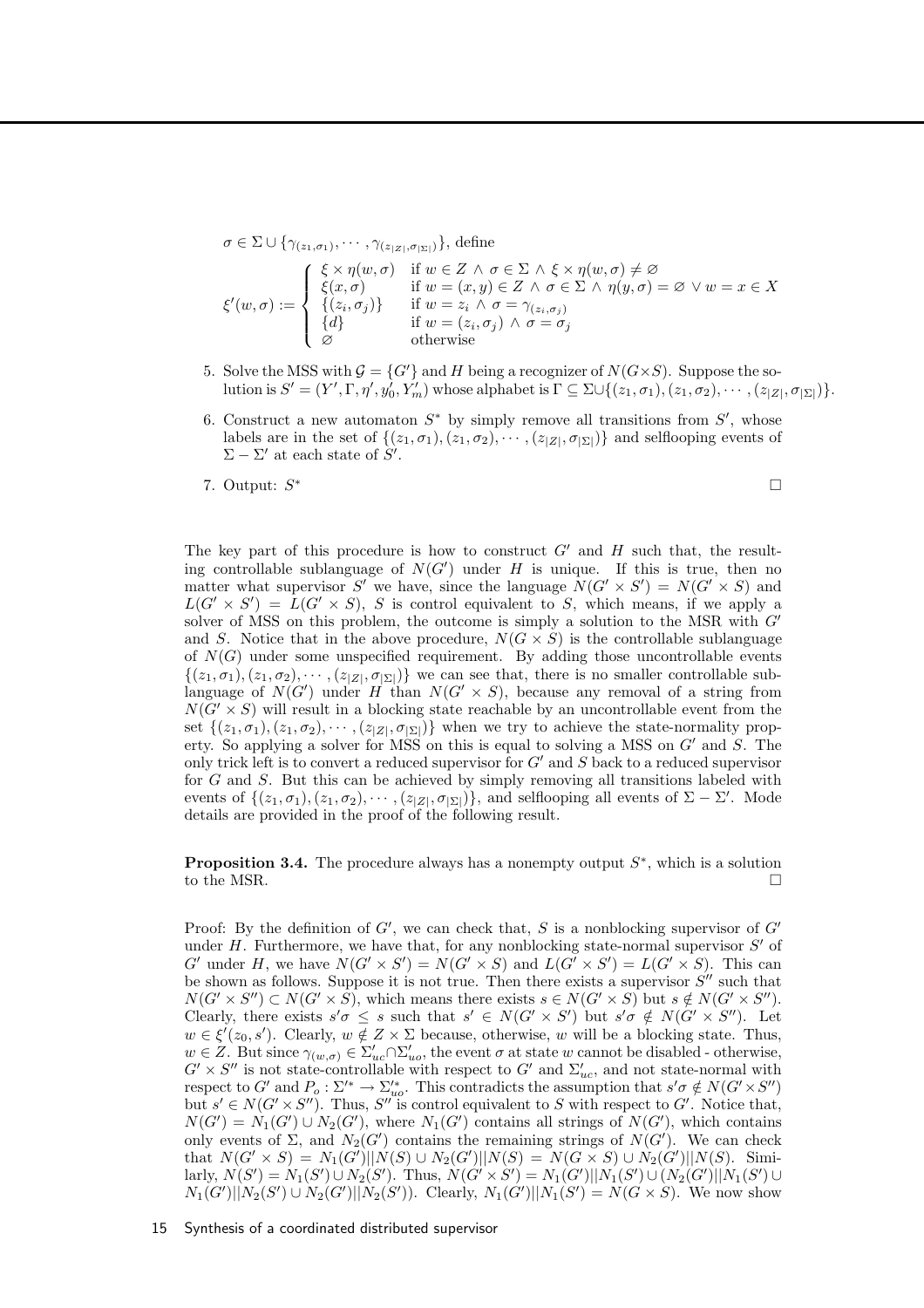that  $N_1(G')||N_1(S') = N_1(G')||N(S^*) = N(G \times S^*)$ , which is clear based on the definition of  $S^*$ . Similarly, we have  $L(G \times S) = L(G \times S^*)$ . Thus,  $S^*$  is control equivalent to S with respect to G. Since removing and selflooping transitions will not create new states, we have  $|S^*| \leq |S'|$ . To show that  $S^*$  is the minimum supervisor for the problem of the MSR, suppose it is not true. Then there exists another supervisor  $\tilde{S} \in \phi(\Sigma)$  such that  $\tilde{S}$ is control equivalent to S and  $|\tilde{S}| < |S^*|$ . We can easily check that  $\tilde{S}$  is a nonblocking supervisor of G under H, namely  $\tilde{S} \in \mathcal{S}(\mathcal{G}, H)$ . But this means  $|\tilde{S}| \geq |S'| \geq |S^*|$  - contradiction. Thus,  $S^*$  is a solution to the MSR.

Corollary 3.5. Solving the MSS is NP-hard.

Proof: We can check that, every step in the above procedure is polynomial-time. Thus, the MSR can be polynomial-time reduced to the MSS. By Prop. 3.4 we know that the above procedure can solve the MSR. If solving the MSS is not NP-hard, then so is solving the MSR, which unfortunately has been shown in [20] to be NP-hard. Thus, solving the MSS must be NP-hard.

Corollary 3.5 simply confirms our intuition - it is computationally intensive to find a coordinator with the minimum number of states in a general setting. It is an interesting question whether there exists a heuristic rule that can lead to a small coordinator with only polynomial-time computational effort.

#### 3.2 Maximum permissiveness of coordinated distributed control

In general, given a distributed system  $\mathcal G$  and a set of requirements  $\mathcal H$ , a coordinated distributed supervisor will not achieve the same permissiveness as that of a monolithic supervisor, which is obtained by first computing the product of all components and the product of all requirements, then performing centralized supervisor synthesis. The reason is that, some local supervisor may be "over conservative" in the sense that, it tries to prevent some "bad" string which exists only in some local component(s) but does not exist in the compositional behavior of  $G$ . Such a bad string is called a *phantom* string, which, if seen locally, exists, but, if seen globally, does not exist. For example, suppose we have two components  $G_1 \in \phi(\Sigma_1)$  and  $G_2 \in \phi(\Sigma_2)$ , where  $\Sigma_1 = \Sigma_{1,uc} = \Sigma_{1,oc} = \{a\}$ ,  $\Sigma_2 = \Sigma_{2,uc} = \Sigma_{2,o} = \{a, b\}, L(G_1) = L_m(G_1) = \{\epsilon, a\}$  and  $L(G_2) = L_m(G_2) = \{\epsilon, b\}.$ Suppose the requirement is  $\{H_1 \in \phi(\Delta_1), H_2 \in \phi(\Delta_2)\}\$  with  $\Delta_1 = \{a\}, \Delta_2 = \{b\},\$  $L(H_1) = \overline{N(H_1)} = {\epsilon}$  and  $L(H_2) = \overline{L_m(H_2)} = L(G_2)$ . Since a is uncontrollable, we can easily see that, there is no local supervisor to control  $G_1$  such that  $H_1$  can be enforced. Thus, if we apply the aforementioned synthesis approach, there is no coordinated distributed supervisor. But if we compute the composition of  $G_1$  and  $G_2$ , we can see that, string  $\alpha$  will never appear. Thus, a monolithic supervisor exists, which recognizes  $N(G_2)$ . Here, the reason that there is no coordinated distributed supervisor is because of the existence of a phantom string  $a$  in  $G_1$ . To achieve the same permissiveness between a distributed supervisor and a monolithic supervisor, part of a sufficient condition is that, there exist no phantom strings in any local component, which is captured by, e.g. the concept of mutual controllability in the literature [14]. Since we use abstraction to derive a local supervisor based on an abstract model, to guarantee that such a local supervisor has the same permissiveness as the one based on the original model, we need to make sure that abstraction will not reduce our means for control, namely if in the original model we can remove an undesirable string by disabling a certain event, then in the abstract model we can also disable the same event to remove (the projected image of) that string. One simple condition is that, all controllable and observable events are included in the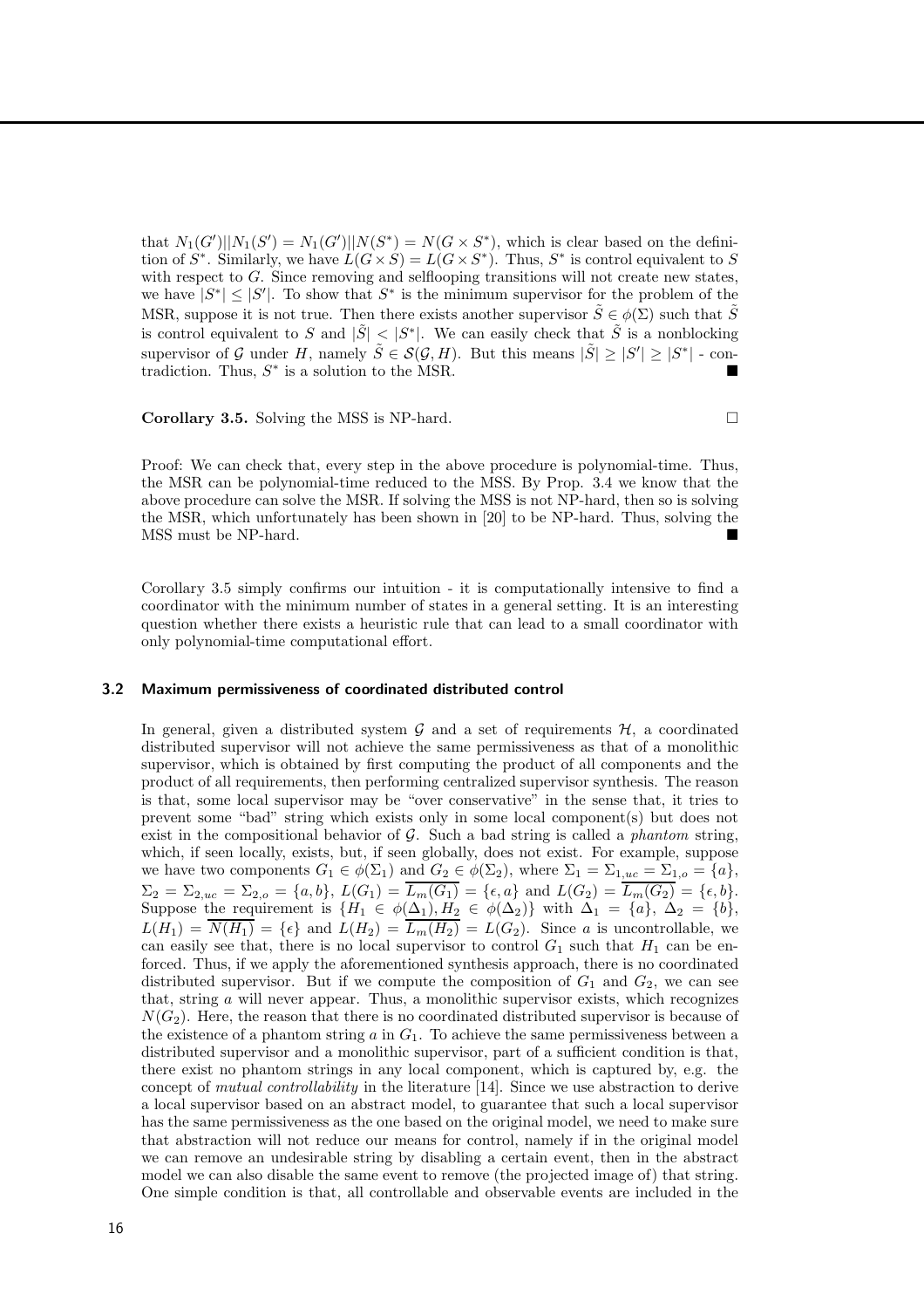abstraction alphabet. Then it is guaranteed that, the supremal nonblocking supervisor of the abstract model is also the supremal nonblocking supervisor of the original model under the same requirement. An improvement on such an intuitive condition can be found in the concept of output control consistency [6] or the concept of local control consistency [16]. Those aforementioned concepts (i.e. mutual controllability, output control consistency or local control consistency) are applicable to systems modeled by languages (or equivalently, deterministic automata). In this section we will extend them to the framework of nondeterministic finite-state automata.

**Definition 3.6.** [10] An automaton  $G = (X, \Sigma, \xi, x_0, X_m)$  is marking aware with respect to  $\Sigma' \subseteq \Sigma$ , if

$$
(\forall x \in X - X_m)(\forall s \in \Sigma^*) \xi(x, s) \cap X_m \neq \varnothing \Rightarrow P(s) \neq \epsilon
$$

where  $P : \Sigma^* \to \Sigma'^*$  is the natural projection.

The concept of marking awareness is used to guarantee that the proposed automaton abstraction will not create extra blocking behaviors. Thus, the maximum permissiveness of a coordinated distributed supervisor can be achieved by using the proposed automaton abstraction. This concept is not needed if we directly use the standard quotient construction based on the weak bisimilarity, as done in, e.g. [8].

**Definition 3.7.** Let  $G = (X, \Sigma, \xi, x_0, X_m)$  and  $\Sigma' \subseteq \Sigma$ . We say G is control consistent with respect to  $\Sigma'$  if for all  $x \in X$  and all  $s \in ((\Sigma - \Sigma')^*(\Sigma_{uc} \cap \Sigma'))^*$ ,

$$
\xi(x,s) \neq \emptyset \Rightarrow (\exists s' \in ((\Sigma_{uc} - \Sigma')^*(\Sigma_{uc} \cap \Sigma'))^*) P(s) = P(s') \land \xi(x,s') \neq \emptyset
$$

where  $P : \Sigma^* \to (\Sigma_{uc} \cap \Sigma')^*$  is the natural projection.

The concept of control consistency is a direct extension of the concept of local control consistency presented in [16] to fit in the nondeterministic setting. If G is control consistent, then at all state x and all string s, if s contains some uncontrollable event(s) in  $\Sigma'$ , then there exists another string  $s'$ , which contains only uncontrollable events such that its projected image over  $\Sigma_{uc} \cap \Sigma'$  is the same as the project image of s over  $\Sigma_{uc} \cap \Sigma'$ . Informally speaking, in  $s'$  there is no controllable event not belonging to  $\Sigma'$  that can block the occurrence of an uncontrollable event in  $\Sigma'$  by disabling itself. We can check that, when G is deterministic, the concept of control consistency consumes the concept of local control consistency.

**Definition 3.8.** Given a distributed system  $\mathcal{G} = \{G_i \in \phi(\Sigma_i^{\tau}) | i \in I\}$  and a deterministic requirement  $H \in \phi(\Delta^{\tau})$  with  $\Delta^{\tau} \subseteq \cup_{i \in I} \Sigma_i^{\tau}$ , let  $\Sigma' \subseteq \cup_{i \in I} \Sigma_i^{\tau}$  with  $\Delta^{\tau} \subseteq \Sigma'$ , and

$$
P: (\cup_{i \in I} \Sigma_i^{\tau})^* \to \Sigma'^*, P_o: (\cup_{i \in I} \Sigma_i^{\tau})^* \to (\cup_{i \in I} \Sigma_{i,o})^* \text{ and } P'_o: \Sigma'^* \to (\Sigma' \cap (\cup_{i \in I} \Sigma_{i,o}))^*
$$

be the natural projections. We say G is *indistinguishable* with respect to H and  $\Sigma'$  if the following holds: for all  $t \in \overline{N(\times_{i \in I}(G_i/\approx_{\Sigma_i^{\tau} \cap \Sigma')}\times H)}$  and  $t' \in \overline{N(\times_{i \in I}(G_i/\approx_{\Sigma_i^{\tau} \cap \Sigma')})}$  –  $N(\times_{i\in I}(G_i/\approx_{\Sigma_i^{\tau}\cap\Sigma'})\times H)$  or  $t'\in B(\times_{i\in I}(G_i/\approx_{\Sigma_i^{\tau}\cap\Sigma'})\times H)$ , if  $P'_o(t)=P'_o(t')$  then for all  $s, s' \in L(\times_{i \in I} G_i)$  with  $P(s) = t$ ,  $P(s') = t'$ , we have  $P_o(s) = P_o(s')$  $\Box$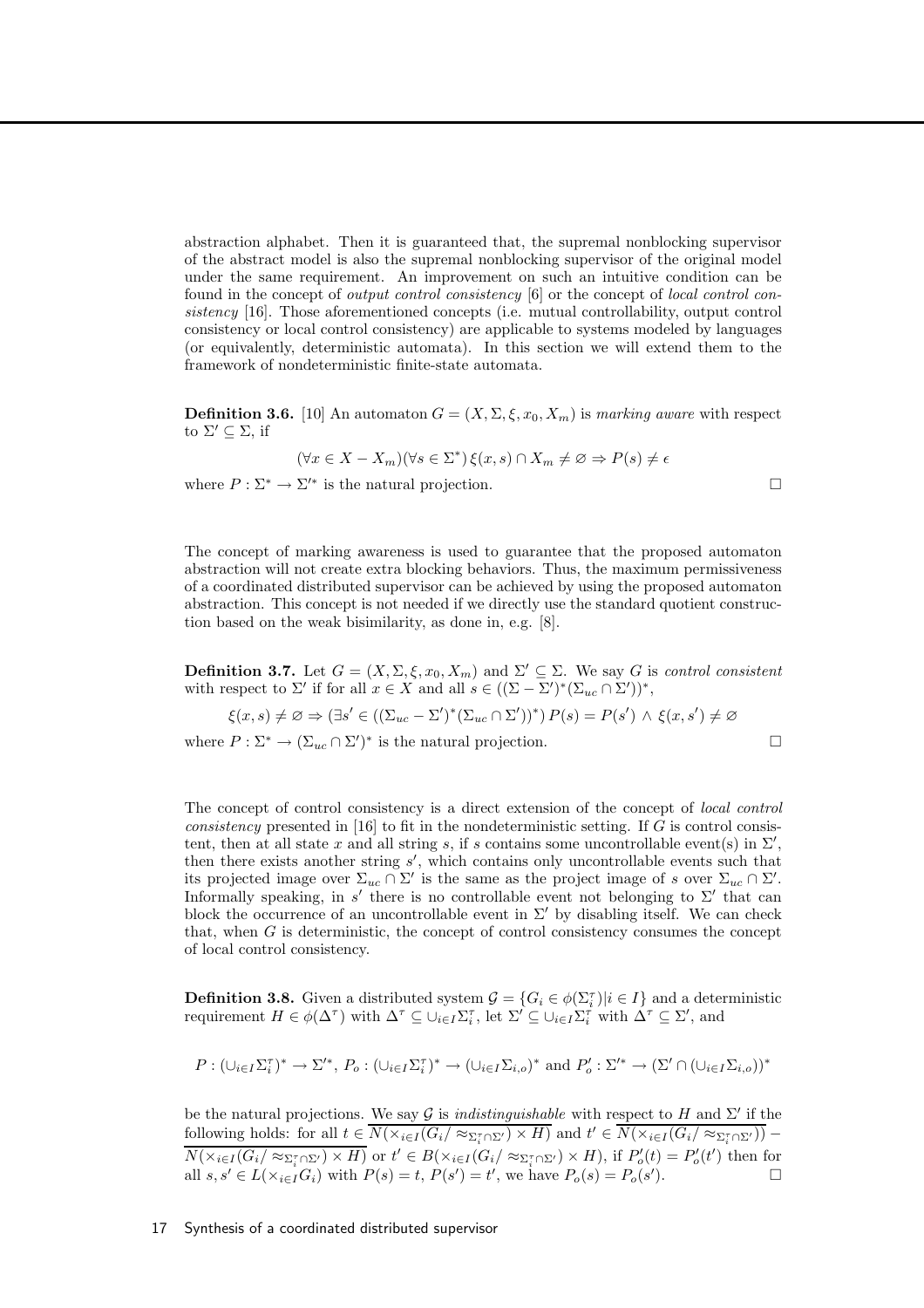The concept of indistinguishableness specifies that, if there are two strings  $t$  and  $t'$ not distinguishable based on observations in the abstracted model, where t is "good", i.e.  $t \in N(\times_{i \in I} (G_i/\approx_{\Sigma_i^r \cap \Sigma'}) \times H)$ , and t' is "bad", i.e. it does not satisfy the requirement, namely either  $t' \in \overline{N(\times_{i\in I}(G_i/\approx_{\Sigma_i^{\tau}\cap\Sigma'}))} - \overline{N(\times_{i\in I}(G_i/\approx_{\Sigma_i^{\tau}\cap\Sigma')}\times H)}$  or  $t' \in B(\times_{i \in I} (G_i/\approx_{\Sigma_i^{\tau} \cap \Sigma'}) \times H)$ , then for all strings s and s' with  $P(s) = t$  and  $P(s') = t'$ , they are not distinguishable based on the observations in the original plant model  $G$ . To guarantee that G is indistinguishable with respect to H and  $\Sigma'$ , one simple condition is  $\cup_{i\in I}\Sigma_{i,o}\subseteq\Sigma'$ , namely every observable event is contained in  $\Sigma'$ . When every event in  $\mathcal G$ is observable, G may not be necessarily indistinguishable with respect to H and  $\Sigma'$ , owing to nondeterminism. In the case of full observation, we can impose the following concept, which is derived from the concept of natural observer [3].

**Definition 3.9.** Given a nondeterministic automaton  $G = (X, \Sigma^{\tau}, \xi, x_0, X_m) \in \phi(\Sigma^{\tau})$ and an alphabet  $\Sigma' \subseteq \Sigma^{\tau}$  with  $\tau \in \Sigma'$ , we say  $G / \approx_{\Sigma'}$  is an *observer* of G with respect to Σ′ if

 $(\forall t \in N(G/\approx_{\Sigma'}))(\forall s \in L(G))(\forall x \in \xi(x_0, s)) P(s) \leq t \Rightarrow (\exists s' \in \Sigma^*) \xi(x, s') \cap X_m \neq \emptyset \wedge P(ss') = t$ where  $P : \Sigma^* \to \Sigma'^*$  is the natural projection.

We can check that, if for every  $i \in I$ ,  $\Sigma_{i,o} = \Sigma_i$  and  $G_i / \approx_{\Sigma_i^{\tau} \cap \Sigma'}$  is an observer of  $G_i$  with respect to  $\Sigma_i^{\tau} \cap \Sigma'$ , and  $\cup_{i,j:i \neq j} (\Sigma_i^{\tau} \cap \Sigma_j^{\tau}) \subseteq \Sigma'$ , then G is indistinguishable with respect to H and  $\Sigma'$ . This can be easily shown that, for all  $t \in \overline{N(\times_{i \in I}(G_i/\approx_{\Sigma_i^{\tau} \cap \Sigma')}\times H)}$  and  $t' \in$  $N(\times_{i\in I}(G_i/\approx_{\Sigma_i^{\tau}\cap\Sigma'})) - N(\times_{i\in I}(G_i/\approx_{\Sigma_i^{\tau}\cap\Sigma'})\times H)$  or  $t'\in B(\times_{i\in I}(G_i/\approx_{\Sigma_i^{\tau}\cap\Sigma'})\times H)$ , we have  $P'_{o}(t) \neq P'_{o}(t')$ . We are still investigating whether there exists a condition to guarantee that G is indistinguishable with respect to H and  $\Sigma'$  no matter whether full or partial observation presents. We now present our second major result.

**Theorem 3.10.** Given a distributed system  $\mathcal{G} = \{G_i \in \phi(\Sigma_i^{\tau}) | i \in I\}$  and a requirement  $H \in \phi(\Delta^{\tau})$  with  $\Delta^{\tau} \subseteq \bigcup_{i \in I} \Sigma_i^{\tau}$ , let  $\Sigma' \subseteq \Sigma^{\tau}$  with  $\bigcup_{i,j \in I : i \neq j} \Sigma_i^{\tau} \cap \Sigma_j^{\tau} \subseteq \Sigma'$  and  $\Delta^{\tau} \subseteq \Sigma'$ . Let  $S \in \phi(\Sigma')$  be the supremal nonblocking state-normal supervisor of  $\times_{i \in I} (G_i/\approx_{\Sigma_i^{\tau} \cap \Sigma'})$ under H. If G is indistinguishable with respect to H and  $\Sigma'$ , and for each  $i \in I$ ,  $G_i$  is marking aware with respect to  $\Sigma' \cap \Sigma_i^{\tau}$  and control consistent with respect to  $\Sigma' \cap \Sigma_i^{\tau}$ , then a recognizer of  $||_{i\in I}N(G_i)||N(S)$  is the supremal nonblocking state-normal supervisor of  $\frac{X_i\in I(G_i)}{\Box}$  $\times_{i\in I}G_i$  under H.

Proof: Let  $G_i = (X_i, \Sigma_i^{\tau}, \xi_i, x_{i,0}, X_{i,m}), G_i / \approx_{\Sigma_i^{\tau} \cap \Sigma'} = (Z_i, \Sigma_i^{\tau} \cap \Sigma', \delta_i, z_{i,0}, Z_{i,m}), S =$  $(Y, \Sigma', \eta, y_0, Y_m), S' = (Y', \cup_{i \in I} \Sigma_i^{\tau}, \eta', y'_0, Y'_m)$  and  $H = (W, \Delta^{\tau}, \psi, w_0, W_m)$ . Let  $P_o$ :  $(\cup_{i\in I}\Sigma_i^{\tau})^* \to (\cup_{i\in I}\Sigma_{i,o})^*, P'_{o}: \Sigma'^* \to (\Sigma' \cap (\cup_{i\in I}\Sigma_{i,o}^{\tau}))^* \text{ and } P: (\cup_{i\in I}\Sigma_i^{\tau})^* \to \Sigma'^* \text{ be}$ the natural projection. By Theorem 3 in  $[10]$  we know that, S is a nonblocking statenormal supervisor of G under H. So we only need to show that S is supremal. If the supremal nonblocking state-normal supervisor of  $\times_{i\in I}G_i$  under H is empty, then so is S. We assume that the supremal nonblocking state-normal supervisor of  $\times_{i\in I}G_i$  under  $H$  is not empty, and  $S$  is not supremal. Then there exists a nonblocking state-normal supervisor  $S' \in \phi(\cup_{i \in I} \Sigma_i)$  of  $\times_{i \in I} G_i$  under H such that

$$
(||_{i\in I}N(G_i)||N(S')) - (||_{i\in I}N(G_i)||N(S)) \neq \emptyset
$$

Let  $s \in (||_{i \in I}N(G_i)||N(S')) - (||_{i \in I}N(G_i)||N(S)) \neq \emptyset$ . Since all automata are standardized, we know that, there exists  $s' \in (\cup_{i \in I} \Sigma_i^{\tau})^*$  and  $\sigma \in \cup_{i \in I} \Sigma_i$  such that  $s' \sigma \leq s$ ,  $s' \in \frac{\overline{S_{i\in I}N(G_{i})|N(S)}}{\overline{S_{i\in I}N(G_{i})|N(S)}}$ . Since  $s'\sigma \in \frac{\overline{S_{i\in I}N(G_{i})}}{\overline{S_{i\in I}N(G_{i})|N(S)}}$ , we get that,  $\sigma \in \Delta^{\tau} \subseteq \Sigma'$ . Since S is a supervisor, we know that  $\sigma \in \cup_{i \in I} \Sigma_{i,c}$ . Since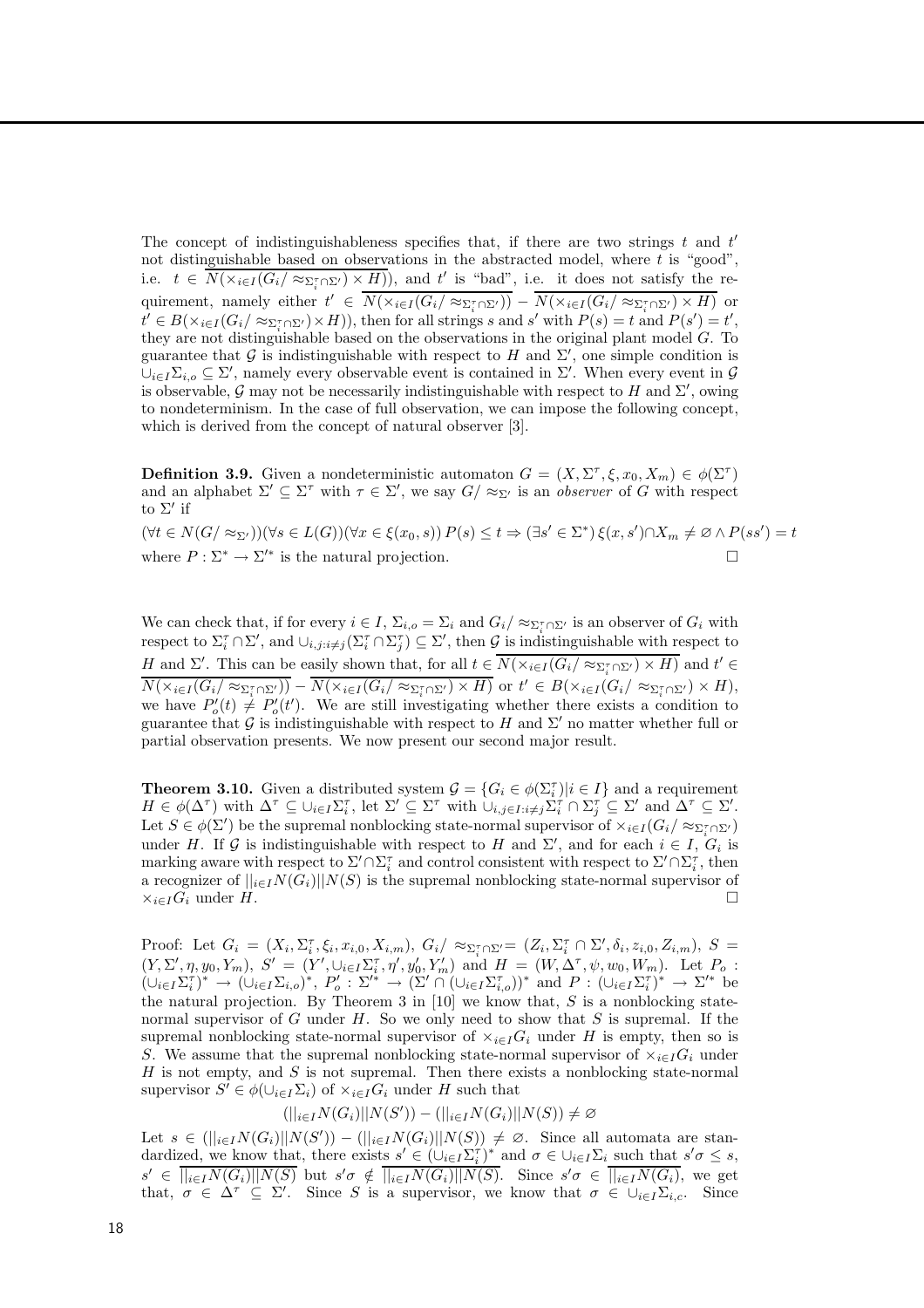$s \in ||_{i \in I} N(G_i) || N(H)$ , we get that,  $P(s) \in ||_{i \in I} N(G_i / \approx_{\Sigma_i^{\tau} \cap \Sigma'}) || N(H)$ . Thus,  $P(s' \sigma) =$  $P(s')\sigma \in \overline{||_{i\in I}N(G_i/\approx_{\Sigma_i^{\tau} \cap \Sigma^{\prime}})||N(H)}$ , which means there exist  $t \in ((\cup_{i\in I}\Sigma_{i,uc}^{\tau}) \cap \Sigma^{\prime})^*$ ,  $t' \in \Sigma'^{*}$ , and  $z' = \langle z \ x_1' > \dots, z \ x_n' > \rangle \in \prod_{i \in I} Z_i$  such that  $z' \in \delta_1 \times \dots \times$  $\delta_n((z_{1,0},\dots,z_{n,0}),t'), P(s')\sigma t \in L(G_i/\approx_{\Sigma_i^{\tau} \cap \Sigma'})$ ,  $\overline{P_o^{\tau}}(\overline{t'}) = P_o'(P(s')\sigma t)$  and one of the following cases hold. Without the loss of generality, let  $I = \{1, 2, \dots, n\}.$ 

Case 1: there exists  $w \in W$  such that  $(z', w) \in \delta_1 \times \cdots \times \delta_n \times \psi((z_{1,0}, \cdots, z_{n,0}, w_0), t')$ and for all  $t'' \in \Sigma'^*$ ,

$$
\delta_1 \times \cdots \times \delta_n \times \psi((z', w), t'') \cap (Z_{1,m} \times \cdots \times Z_{n,m} \times W_m) = \varnothing
$$

In other words,  $t' \in B((G_i/\approx_{\Sigma_i^{\tau} \cap \Sigma'}) \times H)$ . Since all  $G_i$ 's are marking aware with respect to  $\Sigma_i^{\tau} \cap \Sigma'$ , we get that, there exist  $x''_i \in \langle x'_i \rangle (i \in I)$  and  $s'' \in (\cup_{i \in I} \Sigma_i^{\tau})^*$  with  $P(s'') = t'$  such that  $(x''_1, \dots, x''_n, w) \in \xi_1 \times \dots \times \xi_n \times \psi((x_{1,0}, \dots, x_{n,0}, w_0), s'')$  and for all  $s''' \in (\cup_{i \in I} \Sigma_i^{\tau})^*$ ,

$$
\xi_1 \times \cdots \times \xi_n \times \psi((x'_1, \cdots, x'_n, w), s''') \cap (X_{1,m} \times \cdots \times X_{n,m} \times W_m) = \varnothing
$$

Since each  $G_i$  is control consistent with respect to  $\Sigma_i^{\tau} \cap \Sigma'$ , we get that, there exists  $s'''' \in$  $(((\cup_{i\in I}\Sigma_{i,uc}^{\tau})-\Sigma')^*(\Sigma' \cap (\cup_{i\in I}\Sigma_{i,uc})))^*$  such that  $P(s''')=t$  and  $s'\sigma s'''' \in L(\times_{i\in I}G_i)$ . There are two possibilities, either  $P(s')\sigma t \in \overline{N(\times_{i\in I}(G_i/\approx_{\Sigma_i^{\tau}\cap\Sigma')}\times H)}$ , or  $P(s')\sigma t \notin$  $N(\times_{i\in I}(G_i/\approx_{\Sigma_i^{\tau}\cap\Sigma'})\times H)$ . If the latter case is true, then since all  $G_i$ 's are marking aware with respect to  $\Sigma_i^{\tau} \cap \Sigma'$ , we can derive that,  $s' \sigma s'''' \notin \overline{N(\times_{i \in I} G_i \times H)}$ , which means  $S'$  is not state-controllable. If the former is true, since  $G$  is indistinguishable with respect to H and  $\Sigma'$ , we have  $P_o(s'') = P_o(s' \sigma s''')$ . Since S' is a nonblocking state-normal supervisor of  $\times_{i\in I}G_i$  under H, we get that,  $s'\sigma \notin \overline{||_{i\in I}N(G_i)||N(S')}$ . But this contradicts the assumption that  $s'\sigma \in \overline{||_{i\in I}N(G_i)||N(S')}$ .

Case 2:  $t' \in \overline{||_{i\in I}N(G_i/\approx_{\Sigma_i^{\tau} \cap \Sigma^{\prime}})} - \overline{||_{i\in I}N(G_i/\approx_{\Sigma_i^{\tau} \cap \Sigma^{\prime}})} || N(H)$ . Since  $\cup_{i,j\in I: i\neq j}\Sigma_i^{\tau} \cap \Sigma_j^{\tau} \subseteq$  $\Sigma'$ , and by a result in [10] we have

$$
P(||_{i \in I} N(G_i)) = ||_{i \in I} P(N(G_i)) = ||_{i \in I} N(G_i / \approx_{\Sigma_i^{\tau} \cap \Sigma'})
$$

and

$$
P(||_{i \in I} N(G_i)||N(H)) = ||_{i \in I} P(N(G_i))||N(H) = ||_{i \in I} N(G_i/ \approx_{\Sigma_i^{\tau} \cap \Sigma'})||N(H)
$$

we have  $t' \in P(\overline{||_{i\in I}N(G_i)})-P(\overline{||_{i\in I}N(G_i)||N(H)})$ . Thus, there must exist  $s'' \in \overline{||_{i\in I}N(G_i)} ||_{i\in I}N(G_i)||N(H)$  such that  $P(s'') = t'$ . By using a similar argument as for Case 1, we get that  $s'\sigma \notin ||_{i\in I}N(G_i)||N(S')$  - contradiction.

Thus, we have that  $(||_{i\in I}N(\hat{G}_i)||N(S')) - (||_{i\in I}N(G_i)||N(S)) = \varnothing$ , meaning a recognizer of the language  $||_{i\in I}N(G_i)||N(S)$  is the supremal nonblocking state-normal supervisor of  $\times_{i\in I}G_i$  under H.  $\times_{i\in I}G_i$  under H.

Theorem 3.10 is about the maximum permissiveness of a supervisor computed based on an abstracted model. In Theorem 3.10 the sufficient condition consists of three parts: (1) G is indistinguishable with respect to H and  $\Sigma'$ ; (2) each component  $G_i$  is marking aware with respect to  $\Sigma_i^{\tau} \cap \Sigma'$ ; (3) each component  $G_i$  is control consistent with respect to  $\Sigma_i^{\tau} \cap \Sigma'$ . Among those parts, (1) is used to deal with partial observation (or the statenormality property). Without this part, we can find a counter example, in which the supremal nonblocking state-normal supervisor of an abstract plant is not the supremal nonblocking state-normal supervisor of the original plant. (2) is to guarantee that the projections of marked behaviors in the original plant (i.e.  $\times_{i\in I}G_i$ ) are also marked behaviors in the abstracted model (i.e.  $\times_{i\in I} (G_i/\approx_{\Sigma_i^{\tau}\cap\Sigma'}))$ ). This condition is used only for the special automaton abstraction proposed in this paper. If we use a standard quotient approach to construct an abstraction, e.g. automaton abstractions defined in [8] [19], then (2) can be dropped from Theorem 3.10. (3) is an extension of the local control consistency proposed in [16] in order to deal with nondeterminism. Compared with the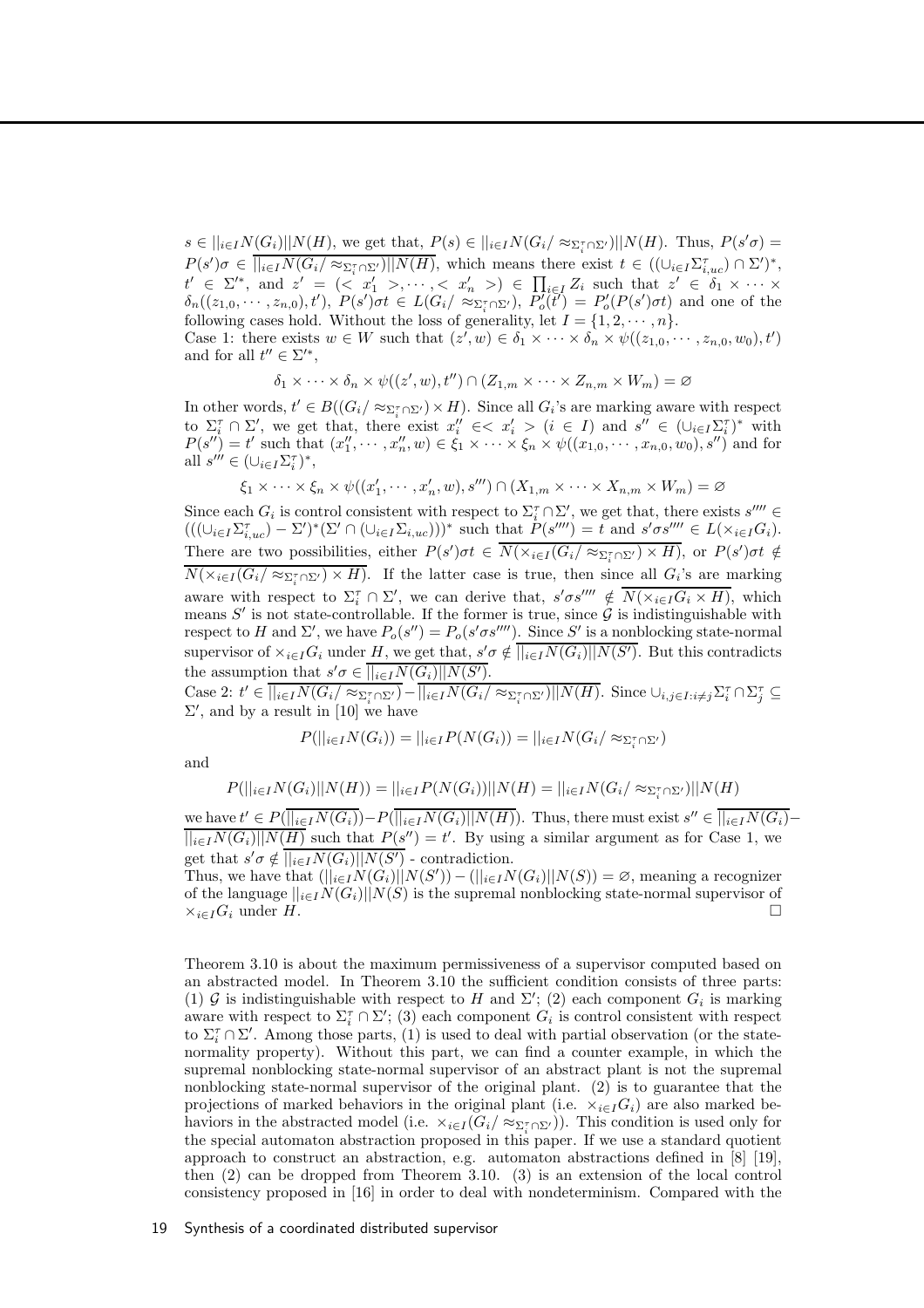results in [6] and [16], Theorem 3.10 drops the requirement of L-observer because the automaton abstraction will ensure some necessary properties. Furthermore, it deals with partial observation and nondeterminism. Thus, it is a significant extension of the results in [6] and [16].

It is interesting to know under what conditions a nonblocking distributed supervisor achieves the maximum permissiveness. To this end we first extend the concept of mutual controllability so that it is applicable to nondeterministic models.

**Definition 3.11.** Given a distributed system  $\mathcal{G} = \{G_i = (X_i, \Sigma_i^{\tau}, \xi_i, x_{i,0}, X_{i,m}) \in$  $\phi(\Sigma_i^{\tau})|i \in I$ , for each  $i, j \in I$  let  $P_{ij} : (\Sigma_i^{\tau})^* \to (\Sigma_i^{\tau} \cap \Sigma_j^{\tau})^*$  be the natural projection. We say G is mutually controllable if for each  $i, j \in I$  with  $i \neq j$ , for all  $s_i \in (\Sigma_i^{\tau})^*$ and  $s_j \in (\Sigma_i^{\tau})^*$  with  $P_{ij}(s_i) = P_{ji}(s_j)$ , and for all  $x_i \in \xi_i(x_{i,0}, s_i)$ ,  $x_j \in \xi_j(x_{j,0}, s_j)$  and  $\sigma \in \Sigma_{i,uc} \cap \Sigma_{j,uc}, \xi_i(x_i, \sigma) \neq \varnothing$  if and only if  $\xi_j(x_j, \sigma) \neq \varnothing$ .

A distributed system  $\mathcal G$  is mutually controllable if for every two different subsystems  $G_i$ and  $G_i$  running together,  $G_i$  allows an uncontrollable event shared by both  $G_i$  and  $G_j$  to be fired if and only if  $G_i$  also allows the same uncontrollable event to be fired. In other words, there is no uncontrollable event, whose occurrence can be blocked simply by the parallel composition of subsystems. Thus, to prevent the occurrence of an uncontrollable event, an appropriate controllable event disabling must be taken. We now present our last major result.

**Theorem 3.12.** Given a distributed system  $\mathcal{G} = \{G_i = (X_i, \Sigma_i^{\tau}, \xi_i, x_{i,0}, X_{i,m}) \in \phi(\Sigma_i^{\tau}) | i \in$ I} and a collection of requirements  $\mathcal{H} = \{H_i = (W_i, \Delta_i^{\tau}, \psi_i, w_{i,0}, W_{i,m}) \in \phi(\Delta_i^{\tau}) | \Delta_i \subseteq$  $\Sigma_i \wedge i \in I$   $\cup$   $\{H \in \phi(\Delta^{\tau}) | \Delta \subseteq \cup_{i \in I} \Sigma_i\}$ , suppose for each  $G_i$  we have the supremal nonblocking state-normal supervisor  $S_i \in \phi(\Sigma_i^{\tau})$  under  $H_i$ . Let  $\Sigma' \subseteq \cup_{i \in I} \Sigma_i^{\tau}$  such that  $\cup_{i,j:i\neq j}\Sigma_i^{\tau}\cap\Sigma_j^{\tau}\subseteq \Sigma'$  and  $\Delta^{\tau}\subseteq \Sigma'$ . Let  $S=(Y,\Sigma',\eta,y_0,Y_m)\in \phi(\Sigma')$  be the supremal nonblocking state-normal supervisor of  $\times_{i\in I}((G_i \times S_i)/\approx_{\Sigma_i^{\tau}\cap\Sigma'})$  under H. If G is indistinguishable with respect to H and  $\Sigma'$ , and for each  $i \in I$ ,  $\Sigma_{i,o} \supseteq \bigcup_{j \in I, j \neq i} (\Sigma_i^{\tau} \cap \Sigma_j^{\tau}), G_i$ is marking aware with respect to  $\Sigma_i^{\tau} \cap \Sigma'$ ,  $G_i \times S_i$  is control consistent with respect to  $\Sigma_i^{\tau} \cap \Sigma'$ , and G is mutually controllable with respect to  $\{H_i | i \in I\}$ , then  $S \times_{i \in I} S_i$  is the supremal nonblocking state-normal supervisor of  $\times_{i\in I}G_i$  under  $H\times_{i\in I}H_i$ . . — П

Proof: By Theorem 3.3 we know that,  $S \times_{i \in I} S_i$  is a nonblocking state-normal supervisor of  $\times_{i\in I}G_i$  under  $H\times_{i\in I}H_i$ . So we only need to show that it is supremal. To this end, let  $S' \in \phi(\cup_{i \in I} \Sigma_i^{\tau})$  be the supremal nonblocking state-normal supervisor of  $\times_{i \in I} G_i$  under  $H \times_{i \in I} H_i$ . It suffices to show that,

$$
N(S') \subseteq ||_{i \in I} N(S_i)
$$
\n<sup>(1)</sup>

because then by Theorem 3.10 we can derive that,  $S \times_{i \in I} S_i$  is the supremal nonblocking state-normal supervisor of  $\times_{i\in I}G_i$  under  $H\times_{i\in I}H_i$ . For each  $i\in I$  let  $P_i:(\cup_{j\in I}\Sigma_i^{\tau})^*\to$  $(\Sigma_i^{\tau})^*$  be the natural projection. We will show that  $P_i(N(S')) \subseteq N(S_i)$ . Suppose it is not true. Then there exists  $s \in P_i(N(S')) - N(S_i)$ . Since  $s \in P_i(N(S')) \subseteq N(G_i)$ , and  $s \notin N(S_i)$ , we can derive that, there exist  $s' \leq P_i(s), t \in (\Sigma_{i,uc}^{\tau})^*, t' \in (\Sigma_i^{\tau})^*,$  and  $x_i, x'_i \in X_i$  such that  $x'_i \in \xi_i(x_{i,0}, t')$ ,  $P_{i,o}(t') = P_{i,o}(s't)$  and one of the following cases hold. Without the loss of generality, suppose  $I = \{1, 2, \dots, n\}.$ 

Case 1: there exists  $w_i \in W_i$  such that  $(x'_i, w_i) \in \xi_i \times \psi_i((x_{i,0}, w_{i,0}), t')$  and for all  $t'' \in (\Sigma_i^{\tau})^*,$ 

$$
\xi_i \times \psi_i((x'_i, w_i), t'') \cap (X_{i,m} \times W_{i,m}) = \varnothing
$$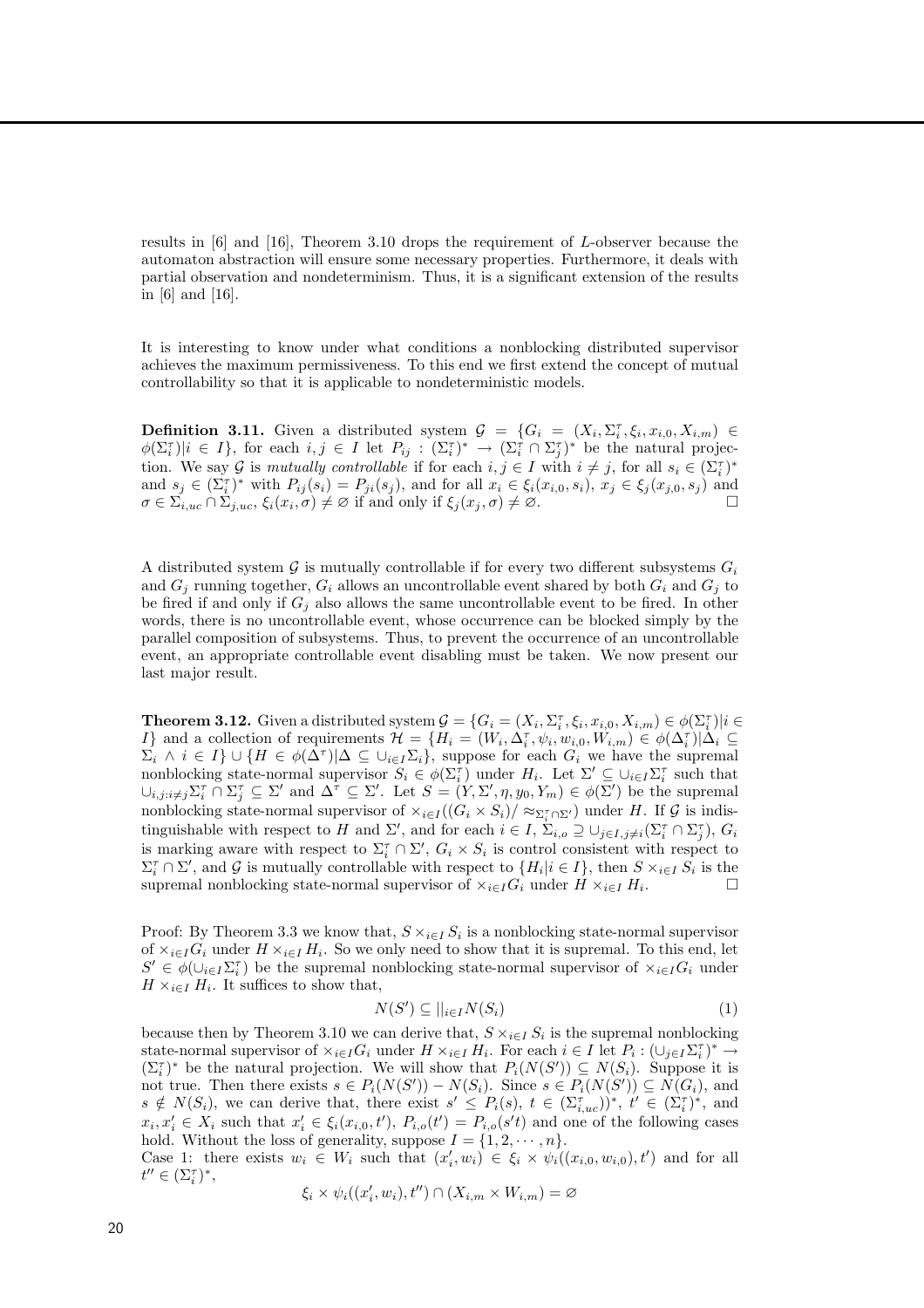Since  $s' \leq P_i(s)$ , there must exists  $\hat{s} \leq s$  such that  $s' = P_i(\hat{s})$ . Since  $t \in (\Sigma_{i,uc}^{\tau})^*$ and G is mutually controllable, we get that  $\hat{s}t \in ||_{j\in I}L(G_j)$ . Since  $P_{i,o}(t') = P_{i,o}(s't)$ and  $\Sigma_{i,o} \supseteq \bigcup_{j\in I,j\neq i} (\Sigma_i^{\tau} \cap \Sigma_j^{\tau})$  and G is mutually controllable, we get that, there exists  $\hat{s}' \in ||_{j\in I, j\neq i} \{P_j(\hat{s})\}||\{\tilde{t}'\}$  such that  $P_o(\hat{s}') = P_o(\hat{s}t)$ , where  $P_o : (\cup_{j\in I} \Sigma_j^{\tau})^* \to$  $(\cup_{j\in I}\Sigma_j)^*$  is the natural projection. Clearly, there exist  $(x_1,\dots,x'_i,\dots,x_n)\in \xi_1\times$  $\cdots \xi_n((x_{1,0},\cdots,x_{n,0}),\hat{s}')$  such that for all  $u' \in (\cup_{j\in I} \Sigma_j^{\tau})^*$ ,

 $\xi_1 \times \cdots \times \xi_n \times \psi_1 \times \cdots \times \psi_n((x_1, \cdots, x_i', \cdots, x_n, w_1, \cdots, w_i, \cdots, w_n), u') \cap (X_m \times W_m) = \varnothing$ where  $X_m := X_{1,m} \times \cdots X_{n,m}$  and  $W_m := W_{1,m} \times \cdots \times W_{n,m}$ . Thus, we can derive that  $\hat{s} \notin \overline{N(S')}$  because S' is a state-normal nonblocking supervisor, which means  $s \notin N(S')$ - contradiction.

Case 2:  $t' \in \overline{N(G_i)} - \overline{N(G_i)} || N(H_i)$ . By using a similar argument as for Case 1, we can derive that,  $\hat{s}' \in \overline{||j\in I}(N(G_j)) - \overline{||j\in I}(N(G_j)||N(H_j))}$  with  $P_i(\hat{s}') = t'$ . Then we can derive that  $\hat{s} \notin \overline{N(S')}$  because S' is a state-normal nonblocking supervisor, which means  $s \notin N(S')$  - contradiction.

Therefore, we have  $P_i(N(S')) \subseteq N(S_i)$ , which means  $N(S') \subseteq ||_{i \in I} N(S_i)$ .

In addition to the conditions prescribed in Theorem 3.10, to guarantee the maximum permissiveness of a distributed supervisor, Theorem 3.12 also requires that  $\mathcal G$  is mutually controllable and furthermore, for each  $i \in I$ ,  $\Sigma_{i,o} \supseteq \bigcup_{j\in I, j\neq i} (\Sigma_i^{\tau} \cap \Sigma_j^{\tau})$ , which means all shared events are observable. The latter does not appear in the corresponding results in [6] and [16] because they do not deal with partial observation (recall that nondeterminism can be captured by partial observation). In the case of full observation the condition  $\Sigma_{i,o} \supseteq \bigcup_{j\in I,j\neq i} (\Sigma_i^{\tau} \cap \Sigma_j^{\tau})$  is automatically satisfied. Thus, Theorem 3.12 is an extension of results in  $[6]$  and  $[16]$ , and is valid for distributed supervisory control of a nondeterministic distributed plant where partial observation may be present.

To illustrate the effectiveness of the proposed synthesis approach for computing coordinated distributed supervisors, we apply it to the following cluster tool example.

### 4 Example - a cluster tool

A cluster tool is an integrated manufacturing system used for wafer processing. It consists of *load locks* for wafer entering and leaving the system, *chambers*, where wafers are processed, buffers between different clusters in the system, and transportation robots for moving wafers in the system [21]. We consider the following cluster tool depicted in Figure 2, which consists of one entering load lock  $(L_{in})$  and one exit load lock  $(L_{out})$ , nine chambers  $(C_{11}, C_{12}, C_{21}, C_{22}, C_{31}, C_{32}, C_{41}, C_{42}, C_{43})$ , three one-slot buffers  $(B_1, B_2,$  $B_3$ ), and four transportation robots  $(R_1, R_2, R_3, A_4)$ . Wafers are transported into the system from the entering load lock by the robot  $R_1$ , then moved through designated chambers for processing based on pre-specified routing sequences by relevant robots located in different clusters. Finally, processed wafers are transported out of the system through exit load lock by  $R_1$ . As an illustration, we choose the following routing sequence:  $L_{in} \to C_{11} \to B_1 \to C_{21} \to B_2 \to C_{31} \to B_3 \to C_{41} \to C_{42} \to C_{43} \to B_3 \to C_{32} \to$  $B_2 \to C_{22} \to B_1 \to C_{12} \to L_{out}$ . Without supervision the system may be blocked owing to wafers competing for buffer slots. Our goal is to synthesize a coordinated distributed supervisor that can guarantee continuous wafer processing, namely blocking should never happen. To this end, we first model the system as follows.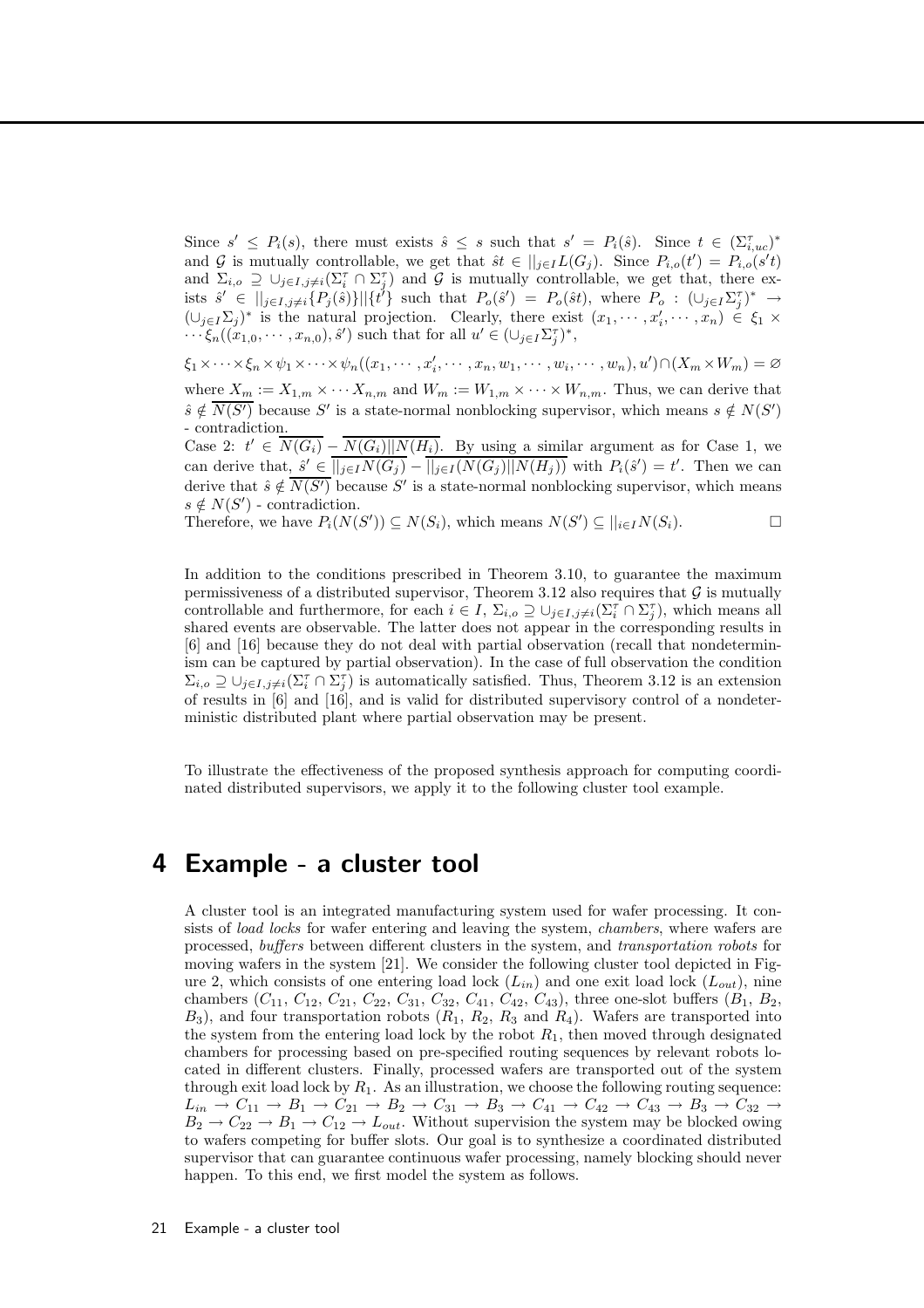

Figure 2: Example 1: Structure of cluster tool

For simplicity we assume that the entering load lock  $L_{in}$  behaves like an infinite wafer source and the exit load lock  $L_{out}$  like an infinite wafer sink. Figure 3 depicts the models of load locks. We assume that in each chamber a wafer is first dropped in by a relevant



Figure 3: Example 1: Load locks

robot, then processed and finally picked up by the relevant robot. Since each chamber has the same automaton model, except for different alphabets, we only provide the model for one chamber, which is depicted in Figure 4, where, when  $i = 1, 2, 3$ , we have  $j = 1, 2$ ,



Figure 4: Example 1: Model of chamber  $C_{ij}$ 

and when  $i = 4$ , we have  $j = 1, 2, 3$ . Notice that each chamber behaves like a one-slot buffer, except that it contains an internal transition  $\text{Process}_{ii}$ . If robot  $R_i$  tries to pick when the chamber is empty, or drop when the chamber is full, the component will become deadlock. By modeling in such a way we will force a nonblocking supervisor to prevent inappropriate pick or drop actions to happen. The models of robots are depicted in Figure 5. Finally we model each buffer  $B_i$   $(i = 1, 2, 3)$  as a component, whose model is provided in Figure 6. It says that, buffer overflow or underflow will result in deadlock. In these models we assume that all events of the robots are controllable and observable, and events  ${Process<sub>ij</sub> }$   $|i = 1, 2, 3, 4 \wedge j = 1, 2$   $\cup$   ${Process<sub>43</sub>}$  are uncontrollable and unobservable. The local requirements are depicted in Figure 7.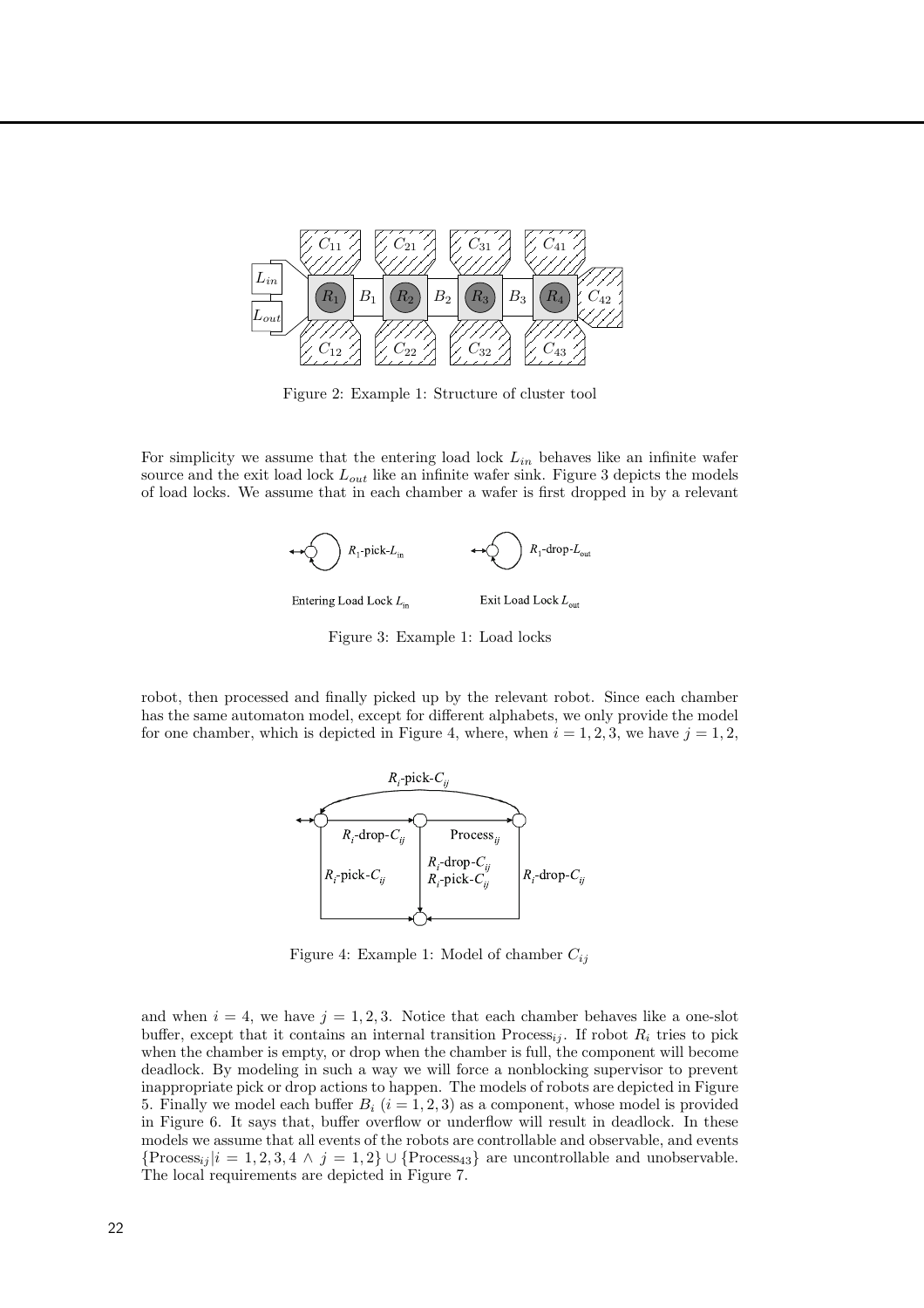

Figure 5: Example 1: Models of robots



Figure 6: Example 1: Model of buffer  $B_i$ 

To synthesize a coordinated distributed supervisor, we first partition the system into four modules. Module 1 consists of  $L_{in}$ ,  $L_{out}$ ,  $C_{11}$ ,  $C_{12}$ ,  $B_1$  and  $R_1$ . Module 2 consists of  $C_{21}$ ,  $C_{22}$ ,  $B_1$ ,  $B_2$  and  $R_2$ . Module 3 consists of  $C_{31}$ ,  $C_{32}$ ,  $B_2$ ,  $B_3$  and  $R_3$ . Module 4 consists of  $C_{41}, C_{42}, C_{43}, B_3$  and  $R_4$ . The system partition is depicted in Figure 8. With Module i  $(i = 1, 2, 3, 4)$  we associate  $H_{i1}$ ,  $H_{i2}$ ,  $H_{i3}$  and  $H_{i4}$  as local specifications. For each module we synthesize a local supremal nonblocking state-normal supervisor. For example, for Module 1 we first compute the standardized plant model

$$
G_1^{\tau} := \mu(L_{in}) \times \mu(L_{out}) \times \mu(C_{11}) \times \mu(C_{12}) \times \mu(B_1) \times \mu(R_1)
$$

then we compute the local requirement

$$
H_1^{\tau} := \mu(H_{11}) \times \mu(H_{12}) \times \mu(H_{13}) \times \mu(H_{14})
$$

Based on  $G_1^{\tau}$  and  $H_1^{\tau}$  we synthesize the local supervisor  $S_1^{\tau}$ . Then we apply the same procedure to synthesize local supervisors for other modules. The computational results are listed as follows:

> $G_1^{\tau}$  (73, 277);  $H_1^{\tau}$  (17, 65);  $S_1^{\tau}$  (58, 119)  $G_{2}^{\tau}$  (285, 1229) ;  $H_{2}^{\tau}$  (17, 65) ;  $\bar{S_{2}^{\tau}}$  (138, 327)  $G_{3}^{\overline{\tau}}$   $(285,\, 1229)$  ;  $H_{3}^{\overline{\tau}}$   $(17,\, 65)$  ;  $S_{3}^{\overline{\tau}}$   $(138,\, 327)$  $\overline{G^{\tau}_{4}}$   $(209,\,729)$  ;  $H^{\tau}_{4}$   $(17,\,65)$  ;  $S^{\tau}_{4}$   $(112,\,222)$

where in each tuple  $(x, y)$ , x denotes the number of states and y for the number of transitions.

Next, we compute a local coordinator for Module 1 and Module 2, and a local coordinator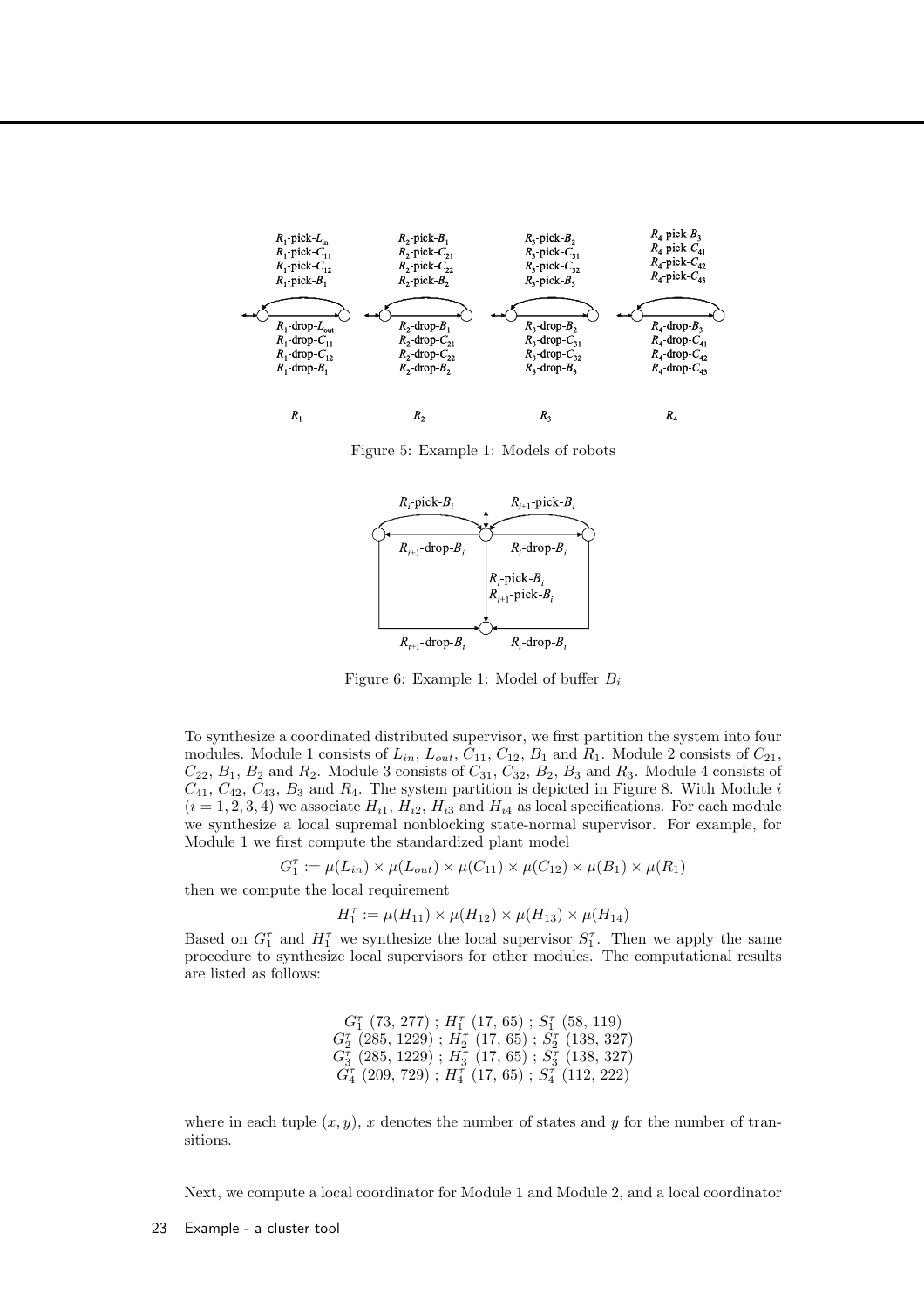

Figure 7: Example 1: Models of local requirements



Figure 8: Example 1: Partition of the system

for Module 3 and Module 4. To this end, we first compute an abstraction of each module. We use a heuristic rule to choose an abstraction alphabet for each module, which is described as follows: the alphabet should contain all "boundary" events, i.e. events shared between the current module and other modules, and between the current module and the environment. For example, the abstraction alphabet for Module 1 consists of events shared between Module 1 and Module 2 (which are events of  $B_1$ ) and events  $R_1$  – pick –  $L_{in}$  and  $R_1$  – drop –  $L_{out}$  because these two events describe how Module 1 gets input from the external world and generates output to the external world. The abstraction alphabet for Module 2 is the set of all events shared between Module 2 and its two neighbors Module 1 and Module 3. Similarly, we have the abstraction alphabets for Module 3 and Module 4 respectively. As an illustration we describe how to obtain the coordinator  $S_{12}$  for Module 1 and Module 2. We first compute two abstractions:

$$
W_1 := (G_1^{\tau} \times S_1^{\tau}) / \approx_{\hat{\Sigma_1}^{\tau}} (22, 58); W_2 := (G_2^{\tau} \times S_2^{\tau}) / \approx_{\hat{\Sigma_2}^{\tau}} (53, 139)
$$

where  $\hat{\Sigma_i}$  $\tau$  (i = 1, 2) is the local abstraction alphabet for Module i. Then we compute the product of two abstractions  $G_{12}^{\tau} := W_1 \times W_2$ . Since there is no extra requirement for  $G_{12}^{\tau}$ , we create a nominal one, which simply allows all events of two abstractions. After that, we synthesize the supremal nonblocking state-normal supervisor  $S_{12}^{\tau}$  of  $G_{12}^{\tau}$  under the nominal requirement, which is treated as a coordinator of Module 1 and Module 2. The computational results are listed as follows: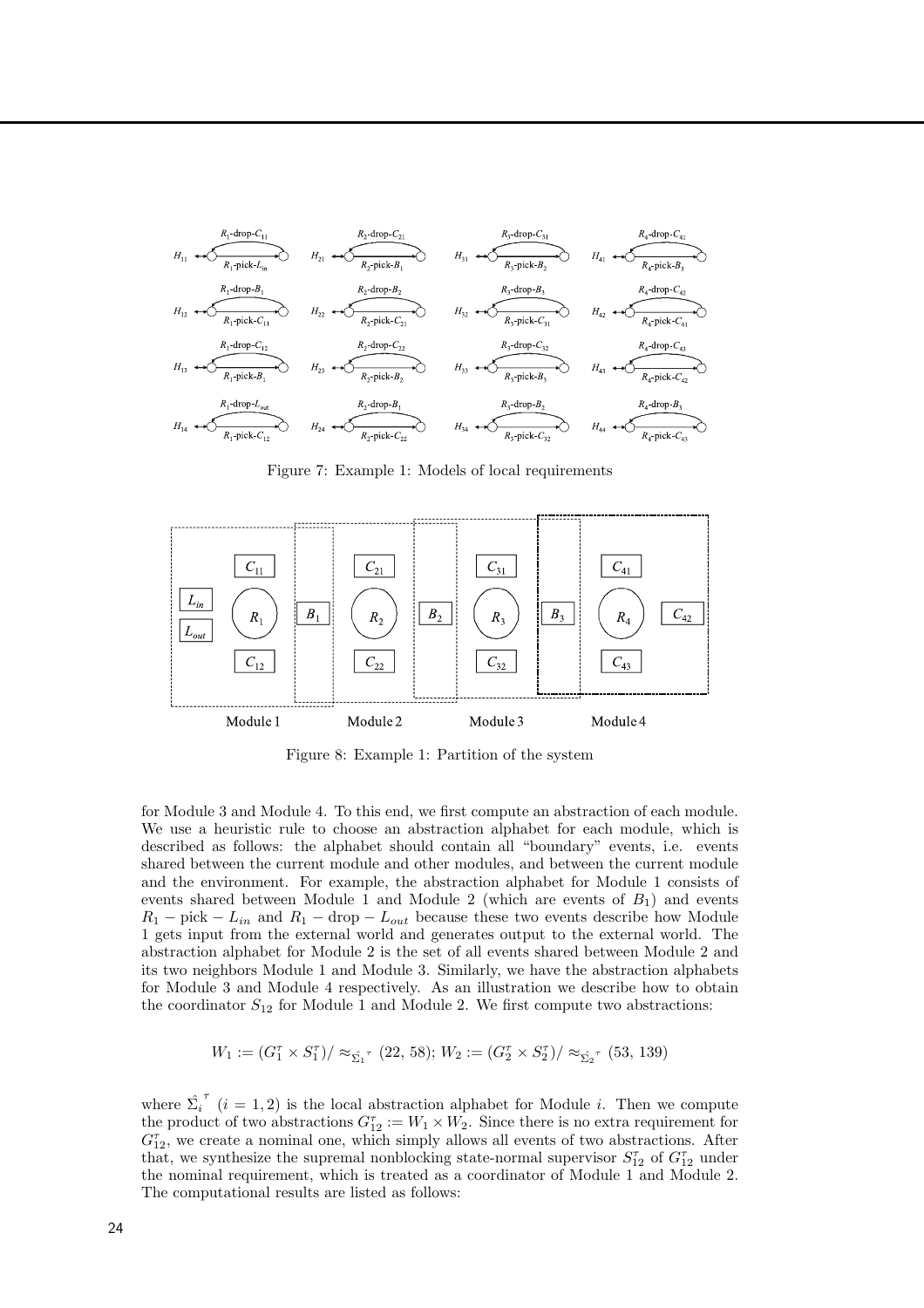$G_{12}^{\tau}$  (363, 1418);  $S_{12}^{\tau}$  (102, 240)

Similarly, the computational results for synthesizing coordinator  $S_{34}^{\tau}$  are listed as follows:

 $W_3$  (53, 139);  $W_4$  (15, 24);  $G_{12}^{\tau}$  (241, 705);  $S_{12}^{\tau}$  (36, 58)

Finally, we compute a coordinator to prevent potential conflict among all four modules. To this end, we first compute two abstractions

$$
\frac{(G_1^{\tau} \times G_2^{\tau} \times S_1^{\tau} \times S_2^{\tau} \times S_{12}^{\tau})}{(G_3^{\tau} \times G_4^{\tau} \times S_3^{\tau} \times S_4^{\tau} \times S_{34}^{\tau})} \approx_{\hat{\Sigma}_{34}^{\tau}}^{\infty} W_{34} (127, 843)
$$

where  $\hat{\Sigma}_{12}^{\tau}$  and  $\hat{\Sigma}_{34}^{\tau}$  are abstraction alphabets for the composition of Module 1 and Module 2 and the composition of Module 3 and Module 4 respectively. Here,  $W_{12}$  and  $W_{34}$  are computed by the SAP. Again, since there is no extra requirement, we create a nominal one. Then we synthesize the supremal nonblocking state-normal supervisor for  $W_{12} \times$ W<sup>34</sup> under the nominal requirement, which is treated as the top-level coordinator. The computational results are listed as follows:

 $W_{12} \times W_{34}$  (575, 3935);  $S_{1234}^{\tau}$  (28, 48)

Figure 9 depicts the local supervisors and coordinators with their corresponding modules.



Figure 9: Example 1: Computation of multiple-level coordinators

The final distributed supervisor is  $S = \{ \nu(S_1^{\tau}), \nu(S_2^{\tau}), \nu(S_3^{\tau}), \nu(S_4^{\tau}), \nu(S_{12}^{\tau}), \nu(S_{34}^{\tau}), \nu(S_{1234}^{\tau}) \}.$ We can check that, the maximum size of all computational results during the synthesis is (575, 3935). As a comparison, the monolithic plant model has about  $2.68 \times 10^8$  states. Thus, the proposed coordinated distributed synthesis approach is computationally more effective than the monolithic synthesis approach.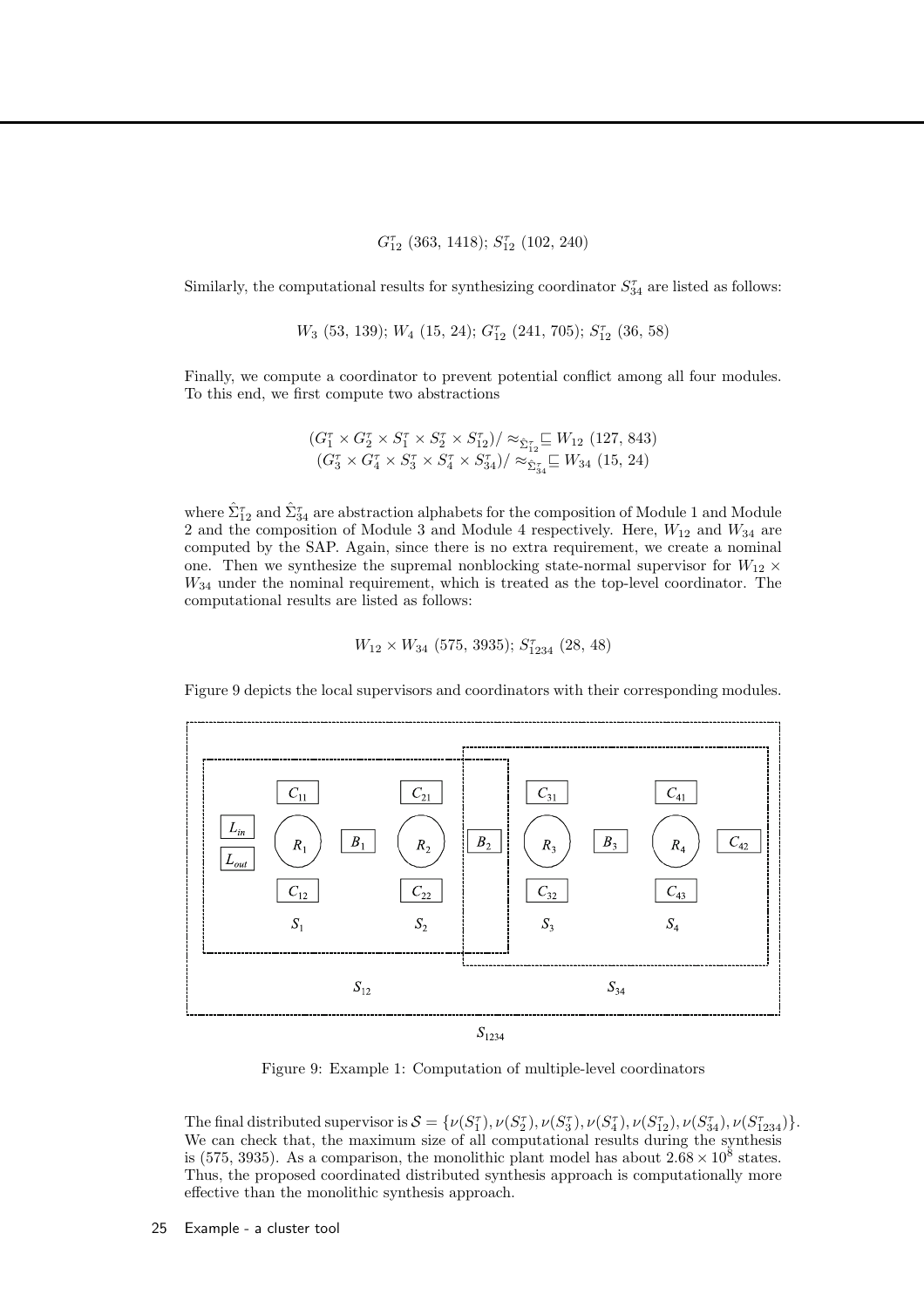### 5 Conclusions

In this paper we have introduced a coordinated distributed supervisor synthesis approach based on abstractions of nondeterministic finite-state automata. The main advantage of this approach is its simplicity and potentially low computational complexity in contrast to existent distributed synthesis approaches based on observers. When a module contains a large number of components, we can apply the proposed SAP procedure to obtain an abstraction, which may significantly reduce the computational complexity. Because supervisor synthesis is done in a local fashion, high complexity incurred by synchronous product of a large number of components may be avoided. In addition, a certain degree of implementation flexibility can be achieved in terms of reusing some local supervisors when the structure of a target system changes. Although it is practically attractive to compute a coordinator with the minimum number of states, we have shown that finding such a coordinator is NP-hard. In general, the coordinated distributed supervisor is less permissive than a monolithic supervisor. In this paper we have provided a sufficient condition that guarantees the maximum permissiveness of the synthesized coordinated distributed supervisor when partial observation and nondeterminism may be present in the plant model.

Acknowledgement: We would like to thank Dr. Albert T. Hofkamp of the Systems Engineering Group at Eindhoven University of Technology for coding all algorithms mentioned in this paper. We have used his code to generate the solution of the example of Section IV.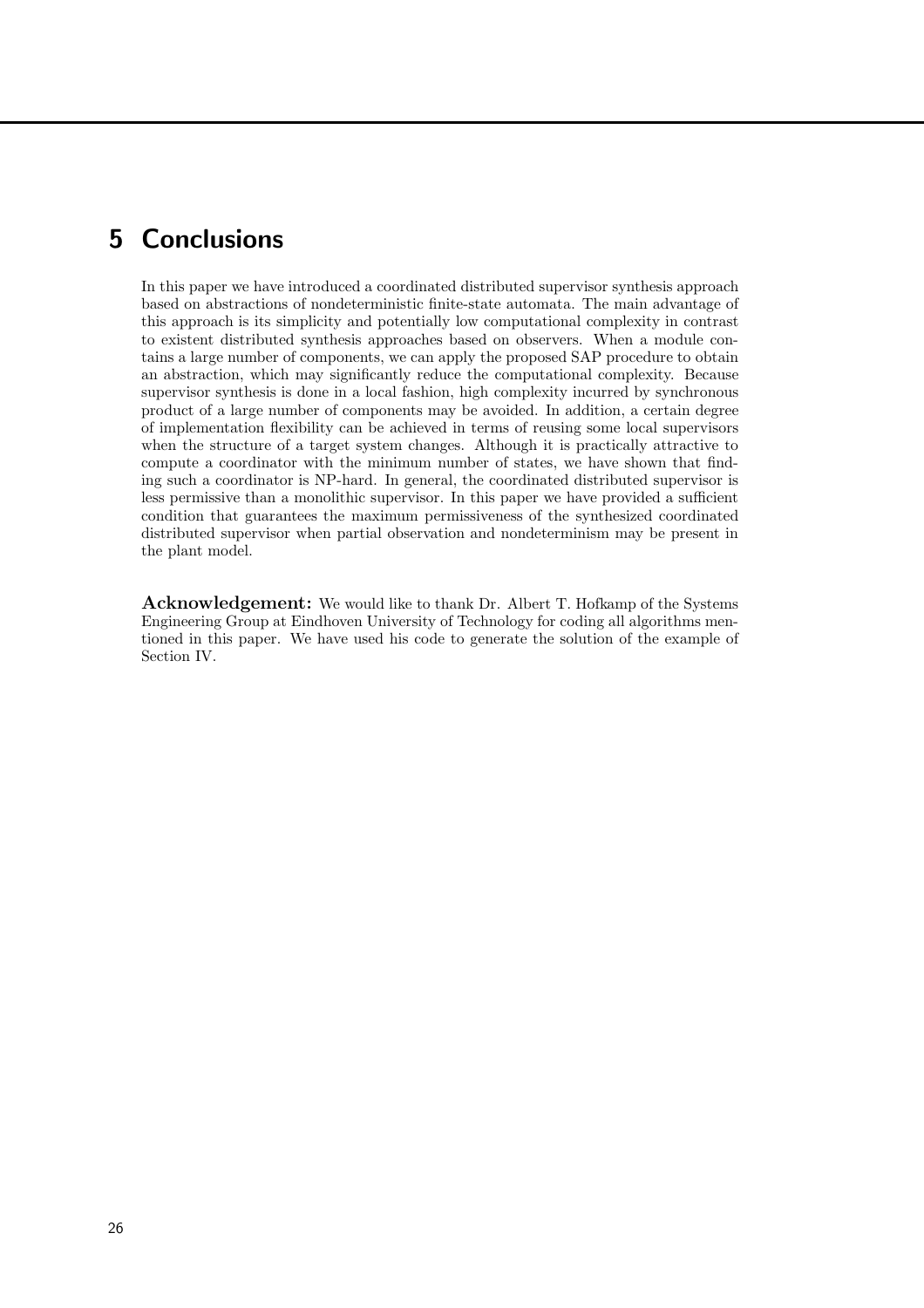# **Bibliography**

- [1] P.J. Ramadge and W.M. Wonham. Supervisory control of a class of discrete event systems. SIAM J. Control and Optimization, 25(1):206–230, 1987.
- [2] W.M. Wonham and P.J. Ramadge. On the supremal controllable sublanguage of a given language. SIAM J. Control and Optimization, 25(3):637–659, 1987.
- [3] K.C. Wong and W.M. Wonham. Hierarchical control of discrete-event systems. Discrete Event Dynamic Systems: Theory and Applications, 6(3):241–273, 1996.
- [4] R.J. Leduc, M. Lawford and W.M. Wonham. Hierarchical interface-based supervisory control-part II: parallel case. IEEE Trans. Automatic Control, 50(9):1336–1348, 2005.
- [5] C. Ma and W.M. Wonham. Nonblocking supervisory control of state tree structures. IEEE Trans. Automatic Control, 51(5):782–793, 2006.
- [6] L. Feng and W.M. Wonham. Computationally efficient supervisor design: modularity and abstraction. In Proc. 8th International Workshop on Discrete Event Systems (*WODES06*), pages  $3-8$ , 2006.
- [7] K. Schmidt, H. Marchand and B. Gaudin. Modular and decentralized supervisory control of concurrent discrete event systems using reduced system models. In Proc. 8th International Workshop on Discrete Event Systems (WODES06), pages 149–154, 2006.
- [8] R. Su and J.G. Thistle. A distributed supervisor synthesis approach based on weak bisimulation. In Proc. 8th International Workshop on Discrete Event Systems  $(WODES06)$ , pages 64–69, 2006.
- [9] W. M. Wonham. Supervisory Control of Discrete-Event Systems. Systems Control Group, Dept. of ECE, University of Toronto. URL: www.control.utoronto.ca/DES, July 1, 2007.
- [10] R. Su, J.H. van Schuppen and J.E. Rooda. Model abstraction of nondeterministic finite state automata in supervisor synthesis. IEEE Trans. Automatic Control (conditionally acccepted), September, 2009. It also appears in SE Technical Report No. 2008-3, Systems Engineering Group, Department of Mechanical Engineering, Eindhoven University of Techonology, Eindhoven, The Netherlands, 2008. ISSN 1567- 1872. URL: http://se.wtb.tue.nl/sereports.
- [11] R. Su, J.H. van Schuppen and J.E. Rooda. Aggregative synthesis of distributed supervisors based on automaton abstraction. IEEE Trans. Automatic Control (accepted), October, 2009. It also appears in SE Technical Report No. 2009-1, Systems Engineering Group, Department of Mechanical Engineering, Eindhoven University of Techonology, Eindhoven, The Netherlands, 2009. ISSN 1567-1872. URL: http://se.wtb.tue.nl/sereports.
- [12] R. Su, J.H. van Schuppen, J.E. Rooda and A.T. Hofkamp. Efficient nonconflict check by using automaton abstractions. In Proc. 10th European Control Conference, pages 1997-2002, 2009. Its extended version also appears in SE Technical Report No. 2008-10, Systems Engineering Group, Department of Mechanical Engineering, Eindhoven University of Techonology, Eindhoven, The Netherlands, 2008. ISSN 1567- 1872. URL: http://se.wtb.tue.nl/sereports.
- [13] H. Flordal, R. Malik, M. Fabian and K. Akesson. Compositional synthesis of maximally permissive supervisors using supervisor equivalence. In Discrete Event Dynamic Systems, 17(4):475-504, 2007.